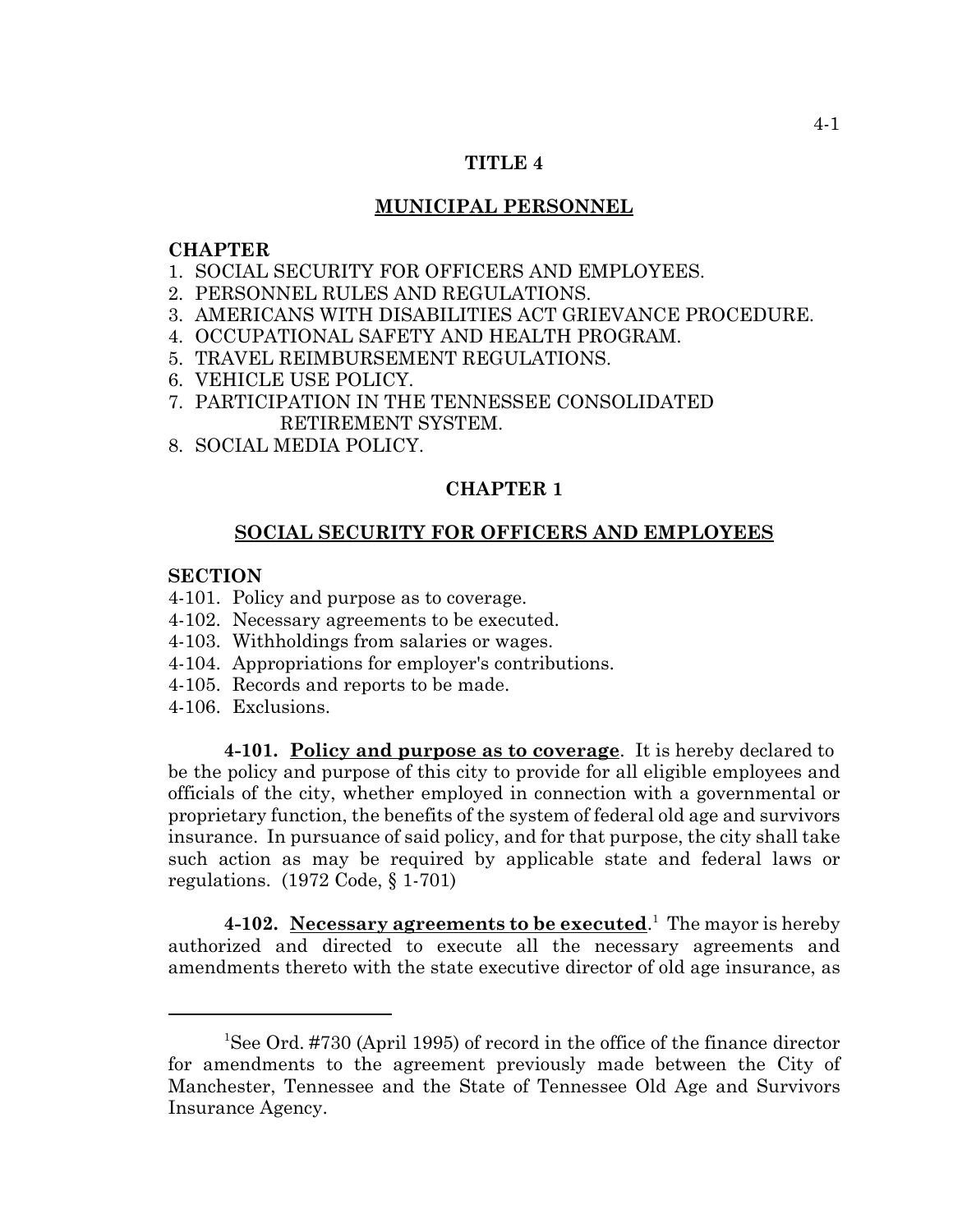agent or agency, to secure coverage of employees and officials as provided in the preceding section. (1972 Code, § 1-702)

**4-103. Withholdings from salaries or wages**. Withholdings from the salaries or wages of employees and officials for the purpose provided in the first section of this chapter are hereby authorized to be made in the amounts and at such times as may be required by applicable state or federal laws or regulations, and shall be paid over to the state or federal agency designated by said laws or regulations. (1972 Code, § 1-703)

**4-104. Appropriations for employer's contributions**. There shall be appropriated from available funds such amounts at such times as may be required by applicable state or federal laws or regulations for employer's contributions, and the same shall be paid over to the state or federal agency designated by said laws or regulations. (1972 Code, § 1-704)

**4-105. Records and reports to be made**. The city shall keep such records and make such reports as may be required by applicable state and federal laws or regulations. (1972 Code, § 1-705)

4-106. Exclusions.<sup>1</sup> There is excluded from this chapter any authority to make any agreement with respect to any position or any employee or official now covered or authorized to be covered by any other ordinance creating any retirement system for any employee or official of the city.

There is also excluded from this chapter any authority to make any agreement with respect to emergency employees, part-time employees, fee basis employees, elective judicial officials, or any employees or officials not authorized to be covered by applicable federal or state laws or regulations. (1972 Code, § 1-706)

<sup>&</sup>lt;sup>1</sup>See Ord. #730 (April 1995) of record in the office of the finance director for amendments to the agreement previously made between the City of Manchester, Tennessee and the State of Tennessee Old Age and Survivors Insurance Agency.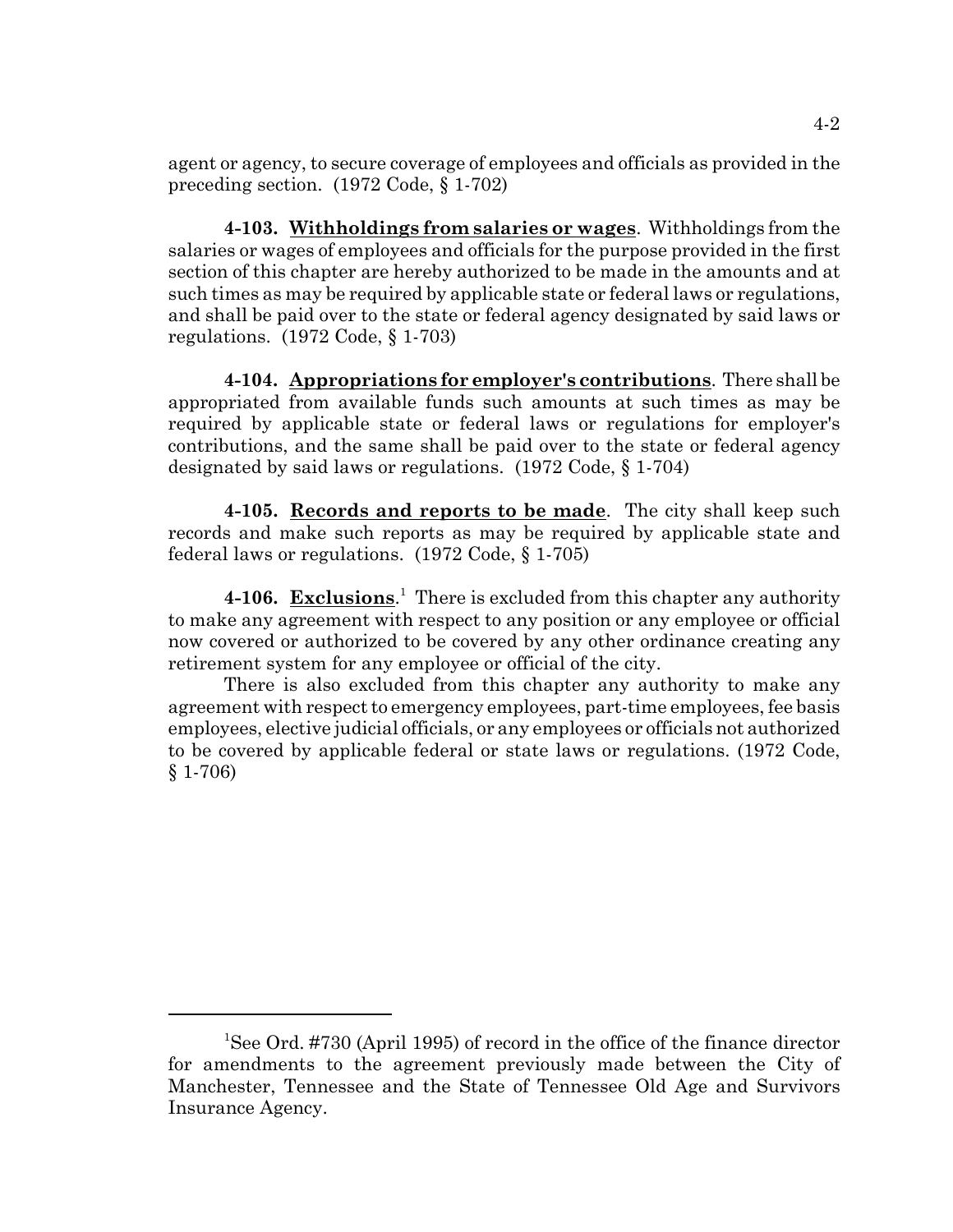# **CHAPTER 2**

# **PERSONNEL RULES AND REGULATIONS**

# **SECTION**

- 4-201. Definitions.
- 4-202. Coverage.
- 4-203. Recruitment
- 4-204. Notice of vacancies.
- 4-205. Consideration of qualified applicants.
- 4-206. Disqualifications.
- 4-207. Employment examinations and drug and alcohol testing.
- 4-208. Nepotism prohibited.
- 4-209. Appointments.
- 4-210. Promotions, transfers, demotions.
- 4-211. Hours of work.
- 4-212. Attendance.
- 4-213. Compensation for court attendance and fire pay.
- 4-214. Outside employment.
- 4-215. Pecuniary interests.
- 4-216. [Repealed.]
- 4-217. Holiday leave.
- 4-218. Annual leave.
- 4-219. Administrative leave.
- 4-220. [Repealed.]
- 4-221. Sick leave
- 4-222. Sick leave remuneration upon separation.
- 4-223. Occupational disability or injury leave.
- 4-224. Leave with pay.
- 4-225. Leave without pay.
- 4-226. Prohibitions.
- 4-227. [Repealed.]
- 4-228. Separations.
- 4-229. Resignation.
- 4-230. Lay-off.
- 4-231. Disability.
- 4-232. Disciplinary action.
- 4-233. Dismissal and demotion.
- 4-234. Grievance procedure.
- 4-235. Insurance--health and life.
- 4-236. Retirement.
- 4-237. Funeral days.
- 4-238. Infectious disease control program.
- 4-239. Step raises.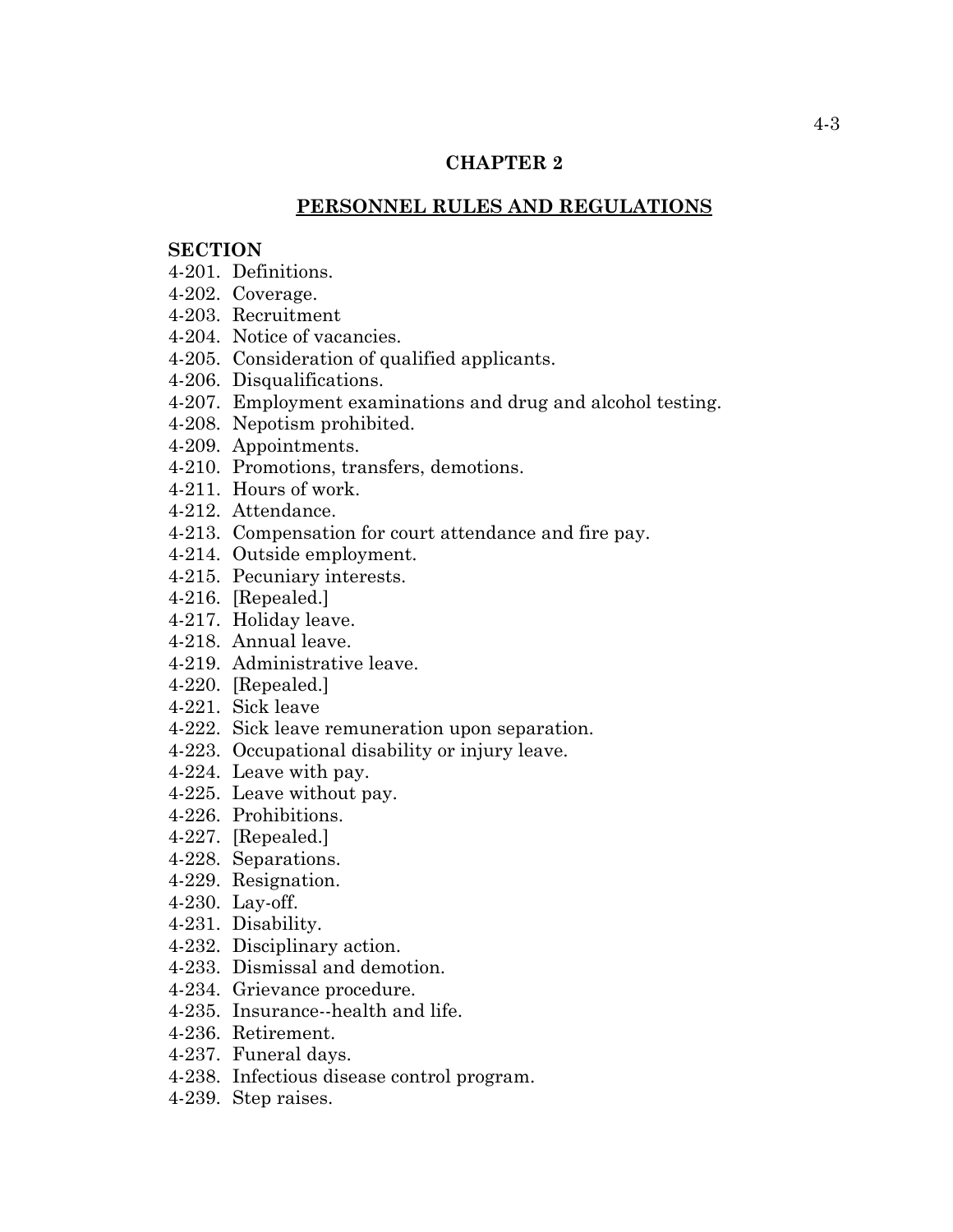4-240. GED tests.

4-241. Pay grades for full time employees.

4-242. Workplace harassment prohibited.

4-243. Discrimination prohibited.

4-244. Family and medical leave.

4-245. Overtime and compensation time.

4-246. [Repealed.]

4-247. Leave donations.

4-248. Laptop computer and removable storage devices.

4-249. Use of internet and electronic mail.

4-250. Use of cellular/mobile phones.

**4-201. Definitions**. As used in these rules the following words and terms shall have the meanings listed:

(1) "Absence without leave." An absence from duty which was not authorized or approved.

(2) "Administrative leave." An additional leave granted to full-time employees for attending to personal business.

(3) "Appeals." Procedures as prescribed by these regulations for appealing disciplinary actions and other individual grievances.

(4) "Applicant." An individual who has applied in writing on an application form for employment.

(5) "Appointment." The offer to and acceptance by a person of a position either on a regular or temporary basis.

(6) "Chief administrative officer." The mayor.

(7) "Classified service." Those covered under these rules and regulations.

(8) "Compensatory leave." Time off from work in lieu of monetary payment for overtime worked as provided herein.

(9) "Demotion." Assignment of an employee from one position to another which has a lower maximum rate of pay and rank.

(10) "Department." The primary organizational unit which is under the immediate charge of a department head who reports directly to the chief administrative officer.

(11) "Department heads." Persons employed as the Administrator of Health and Codes, the Directors of General Services, Parks and Recreation and Water and Sewer, The Finance Director, and the Fire Chief and Police Chief of the City of Manchester.

(12) "Departmental committee or commission." A committee or commission which has duties relating to a particular department.

(13) "Disciplinary action." Action which may be taken when an employee fails to follow departmental rules or any provisions of these rules.

(14) "Dismissal." A type of disciplinary action which separates an employee from the payroll.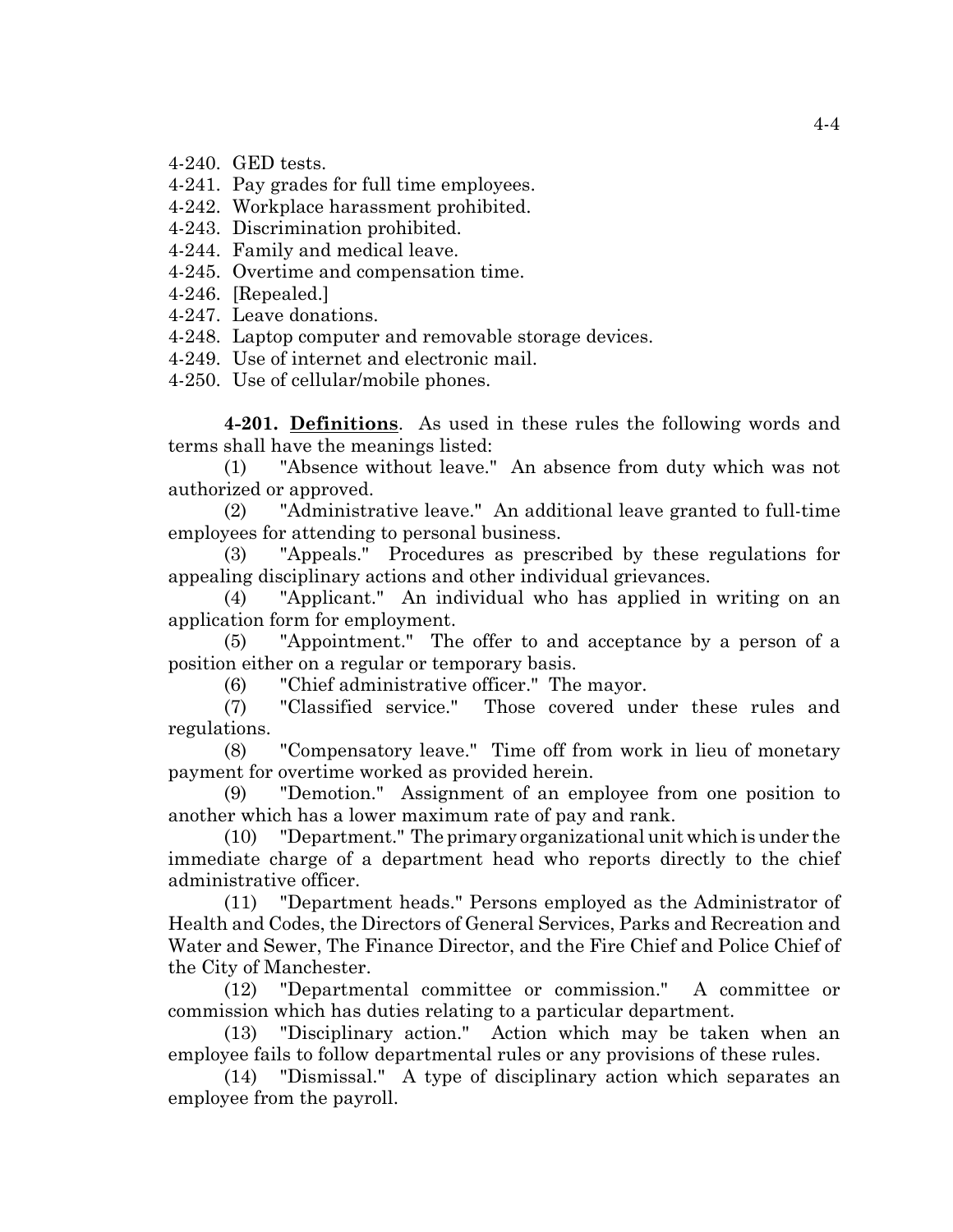(15) "Employee." An individual who is legally employed and is compensated through the payroll.

(16) "Full-time employees."Individuals who work regular shifts of forty (40) hours or more per week, and individuals on twenty-four (24) hour shifts.

(17) "Funeral leave." Leave for funeral of immediate family, not to exceed three days at any one time.

(18) "Grievance." A dispute arising between an employee and supervisor relative to some aspect of employment, interpretation of regulations and policies, or some management decision affecting the employee.

(19) "Immediate family." Spouse, children, stepchildren or foster children, a child's, stepchild's or foster child's spouse, grandchildren, brother, sister, parents or step parents, grandparents, mother-in-law and father-in-law, sister-in-law and brother-in-law.

(20) "Lay-off." The involuntary nondisciplinary separation of an employee from a position because of shortage of work, materials or funds.

(21) "Leave." An approved type of absence from work as provided for by these rules.

(22) "Maternity leave." An absence due to pregnancy, childbirth, or related medical conditions which shall be treated the same as sick leave.

(23) "Occupational disability or injury leave." An excused absence from duty because of an injury or illness sustained in the course of employment and determined to be compensable under the provisions of the Worker's Compensation Law.

(24) "Overtime." Authorized time worked by an employee in excess of normal working hours or work period.

(25) "Overtime pay." Compensation paid to an employee for overtime work performed in accordance with these rules.

(26) "Probationary period." The designated period of time after an applicant is appointed or an employee is promoted in which the employee is required to demonstrate fitness for the position by actual performance.

(27) "Promotion." Assignment of an employee from one position to another which has a higher maximum rate of pay and rank.

(28) "Reprimand." A type of disciplinary action, oral or written, denoting a violation of personnel regulations which becomes part of the employee's personnel record.

(29) "Seniority." Length of service as a regular employee in the classified service.

(30) "Sick leave." An absence approved by the department head or supervisor due to non-occupational illness or injury.

(31) "Supervisor." Any individual having authority on behalf of the municipality to assign, direct or discipline other employees if the exercise of such authority is not a mere routine or clerical nature, but requires the use of independent judgment.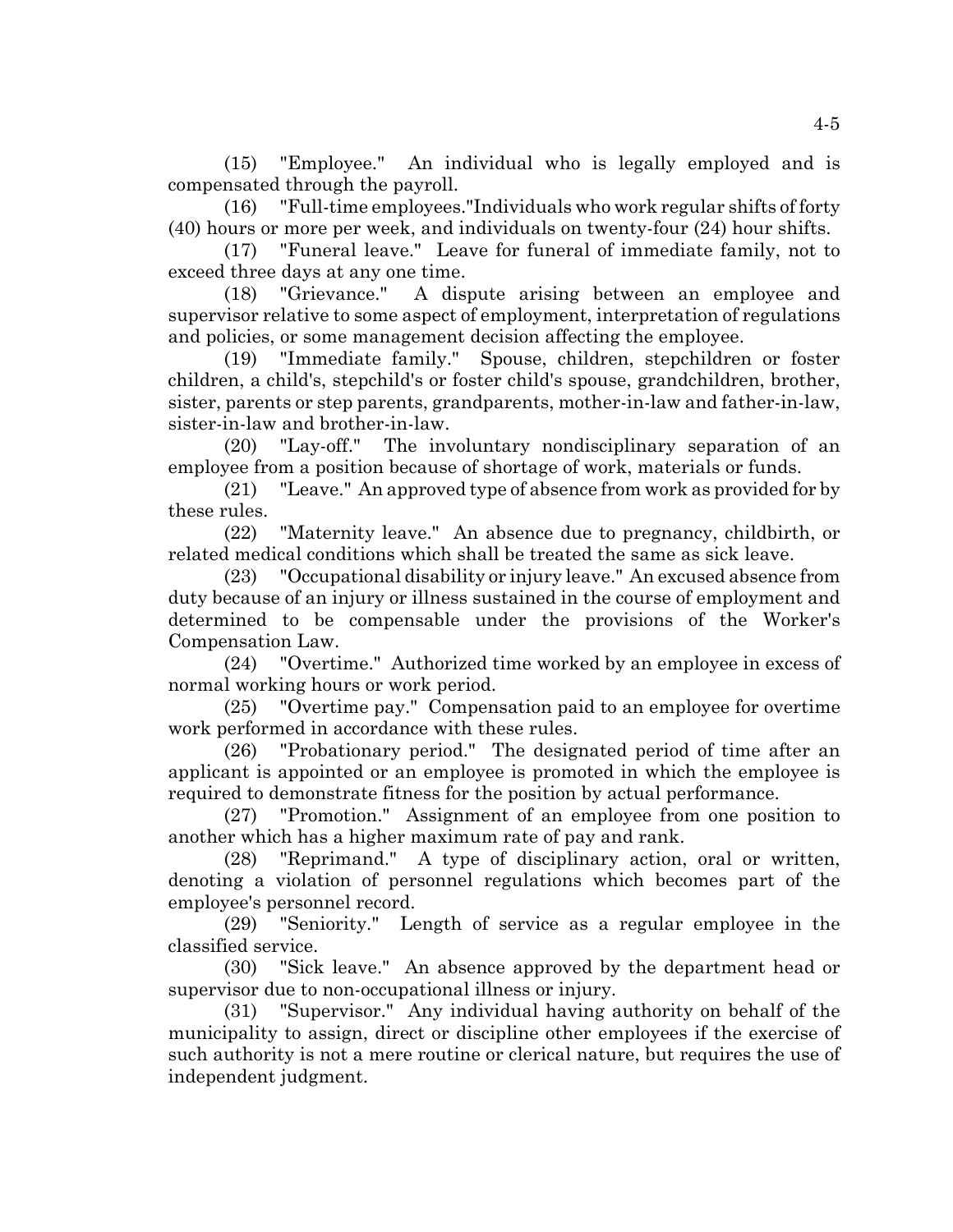(32) "Suspension." An enforced leave of absence for disciplinary purposes or pending investigation of charges made against an employee.

(33) "Temporary employee." An employee holding a position other than permanent, which is of a temporary, seasonal, casual, or emergency nature.

(34) "Transfer." Assignment of an employee who had completed his/her probationary period from one position to another position.

(35) "Work day or work period." Scheduled number of hours an employee is required to work per day or per scheduled number of days. (1972 Code, § 1-801, as amended by Ord. #891, July 2000, Ord. #979, April 2002, Ord. #998, July 2002, Ord. #1095, May 2005, Ord. #1158, Feb. 2007, and Ord. #1407, Feb. 2014)

**4-202. Coverage**. These rules shall apply only to the classified service unless otherwise specifically provided or necessarily implied. The classified service shall include all full-time positions which are not specifically placed in the exempt service. The exempt service shall include the following:

(1) All elected officials and persons appointed to fill vacancies in elective offices.

(2) All members of appointive boards, commissions or committees.

(3) City attorney and city judge.

(4) Consultants, advisors and counsel rendering temporary professional service.

(5) Independent contractors.

(6) Temporary employees who are hired to meet the immediate requirements of an emergency condition.

(7) Seasonal employees who are employed for not more than three (3) months during the fiscal year.

(8) Persons rendering part-time services.

(9) Volunteer personnel, such as volunteer firefighters, and all other personnel appointed to serve without compensation. (1972 Code, § 1-802)

**4-203. Recruitment**. Individuals shall be recruited to assure obtaining well-qualified applicants for the various types of positions. The city recognizes that it is advantageous and productive to maintain a well-balanced work force of qualified men and women of all ethnic and religious backgrounds to carry out the functions of city government. All applicants shall be treated equally regardless of race, creed, color, religion, age, ethnic background, marital status, gender, political affiliation, non-job related disability or other non-job related factor. Reasonable accommodations in the application process will be made to applicants with disabilities making a request for such accommodation.

Applications shall be made on forms provided by the finance director. Such forms shall require information covering residence, education, training, work experience references, written authorization for the release of information as may be pertinent to the vacancy which is being filled. Resumes or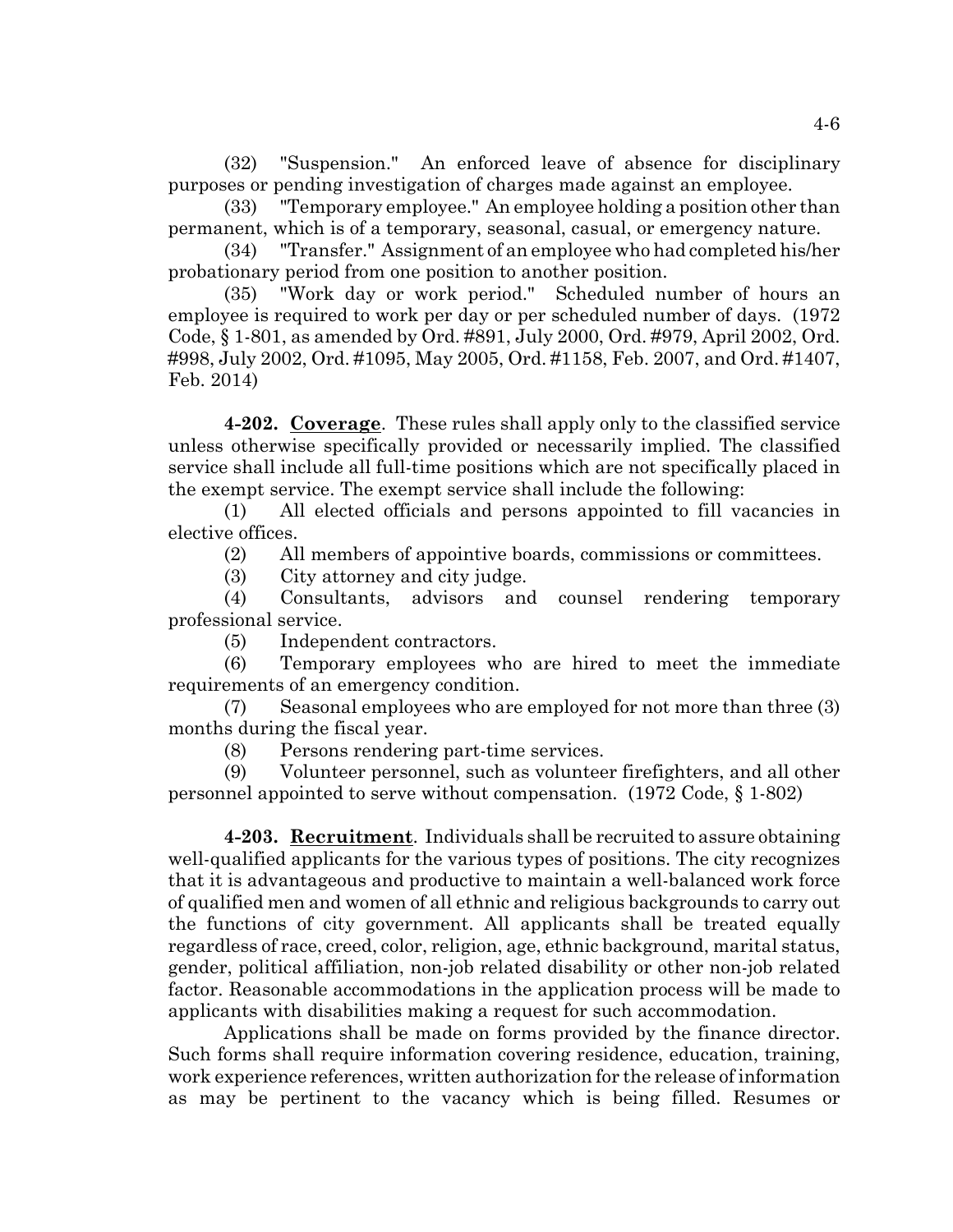applications submitted on forms other than those specified above may be accepted at the discretions of the department head provided that they supply substantially the same information as the city application form. Applications shall be held in the active file for a period of six (6) months for review by any department head or supervisor.

Nothing in the personnel rules and regulations documents shall be deemed to give employees any more property rights in their job than may already be given by the city charter. The city reserves the right to alter or change any or all of these rules without prior notice to current employees. (1972 Code, § 1-803, as amended by Ord. #808, Jan. 1998)

**4-204. Notice of vacancies**. Prior to the employment of any person by the City of Manchester, Tennessee, a notice of that job opening shall be posted on the main bulletin board at city hall and on designated employee boards in all departments. All notices of vacancies shall be posted for at least five (5) working days prior to the deadline for accepting applications for that position. If an applicant is not chosen after the vacancy has been posted, then a notice of that job opening shall be published in a local newspaper and advertised on a local radio or in other methods to insure effective communication to someone with disabilities for at least five (5) days prior to the extended deadline for accepting applications for that position. The requirements to post or advertise also shall apply when filling part-time, temporary, or seasonal positions, but shall not exclude the mayor's right to hire temporarily on an emergency basis. A temporary appointment shall not be made to a vacant budgeted position in order to give an applicant an advantage in permanently securing that position, nor shall a temporary appointment be made in order to forgo advertising, examination or testing.

Notices of vacancies shall include the job description summary and qualifications for that job as evidenced by the written job description and qualifications which shall be kept on file in each department. A written job description and qualifications for each budgeted city position shall be approved by the board of mayor and aldermen. At the time the need for a new position is recognized, the department head, supervisor, and departmental committee or commission shall prescribe minimum qualifications as required by the nature of the work to be performed, and a written job description and qualifications shall be prepared by the department head and added to the departmental file. (1972 Code, § 1-804, as amended by Ord. #891, July 2000, and Ord. #979, April 2002)

**4-205. Consideration of qualified applicants**. After notice of the job opening has been posted or advertised by the personnel officer according to Code § 4-204, the director shall combine any existing applications with the new applications and certify all applicants who meet the job description to the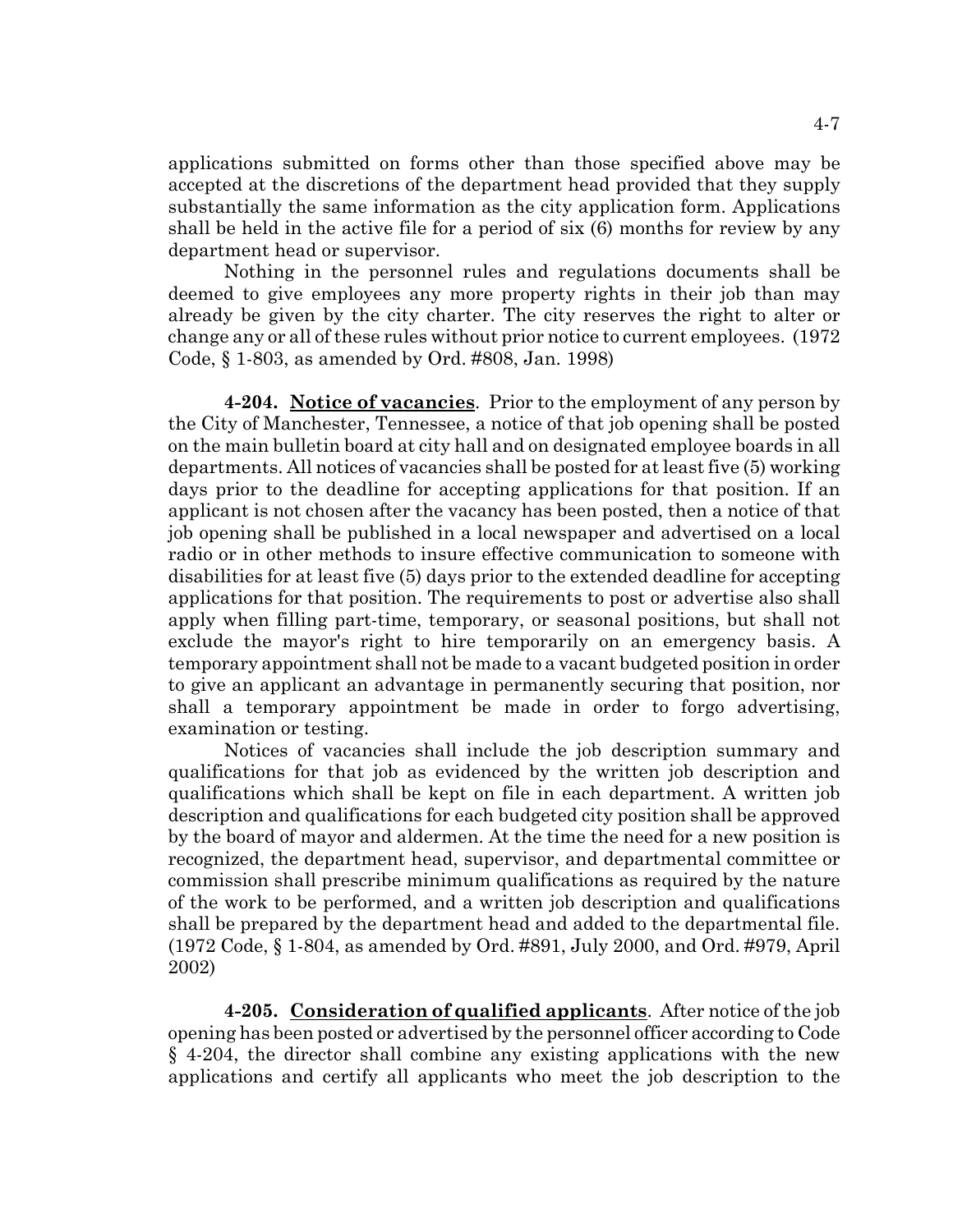department head, who will review the applications and then interview the applicants, jointly with the personnel officer.

In order to encourage upward mobility within the city service, the following shall be the order of consideration of eligible applicants for vacant regular city positions:

1st - Qualified regular city employees currently working in the department which the vacancy exists. An employee laid off in accordance with § 4-230 shall be considered as an active employee for purposes of this section.

2nd - Other qualified regular city employees.

3rd - Qualified temporary or part-time city employees, including reserve firefighter and reserve policemen, currently working in the department in which the vacancy exists.

4th - Other qualified temporary or part-time city employees.

5th - Qualified applicants who are not currently city employees, who live inside the City of Manchester.

6th - Qualified applicants living outside the City of Manchester but in Coffee County.

Each department head and supervisor shall consider the makeup of the current workforce in his/her program area. (1972 Code, § 1-805, as amended by Ord. #891, July 2000, Ord. #979, April 2002, Ord. #1053, March 2004, Ord. #1158, Feb. 2007, and Ord. #1407, Feb. 2014)

**4-206. Disqualifications**. The departmental head may reject any applicant:

(1) If the applicant does not possess the minimum qualifications for the position as stated in the job description and notice of vacancy;

(2) If the applicant did not file the application before the deadline or did not file the application on the prescribed form;

(3) If the applicant has established an unsatisfactory employment or personnel record (as evidenced by reference check) of such a nature as to demonstrate unsuitability for employment;

(4) If the applicant is unable to perform the essential functions of the job and it is determined that the inability to perform is due to a disability which cannot be reasonably accommodated, they pose a direct threat to themselves or others or they are unable to perform the essential functions due to a temporary condition or disability not protected by the ADA;

(5) If the applicant is currently using narcotics or his or her excessive use of intoxicating liquors will pose a direct threat to the health and safety of others;

(6) If the applicant refuses to undergo pre-employment drug testing, complete the necessary forms or fails to successfully pass a certified drug screening test;

(7) If the applicant has been convicted, within the previous ten (10) years of a felony, or a crime involving moral turpitude or any violation of city,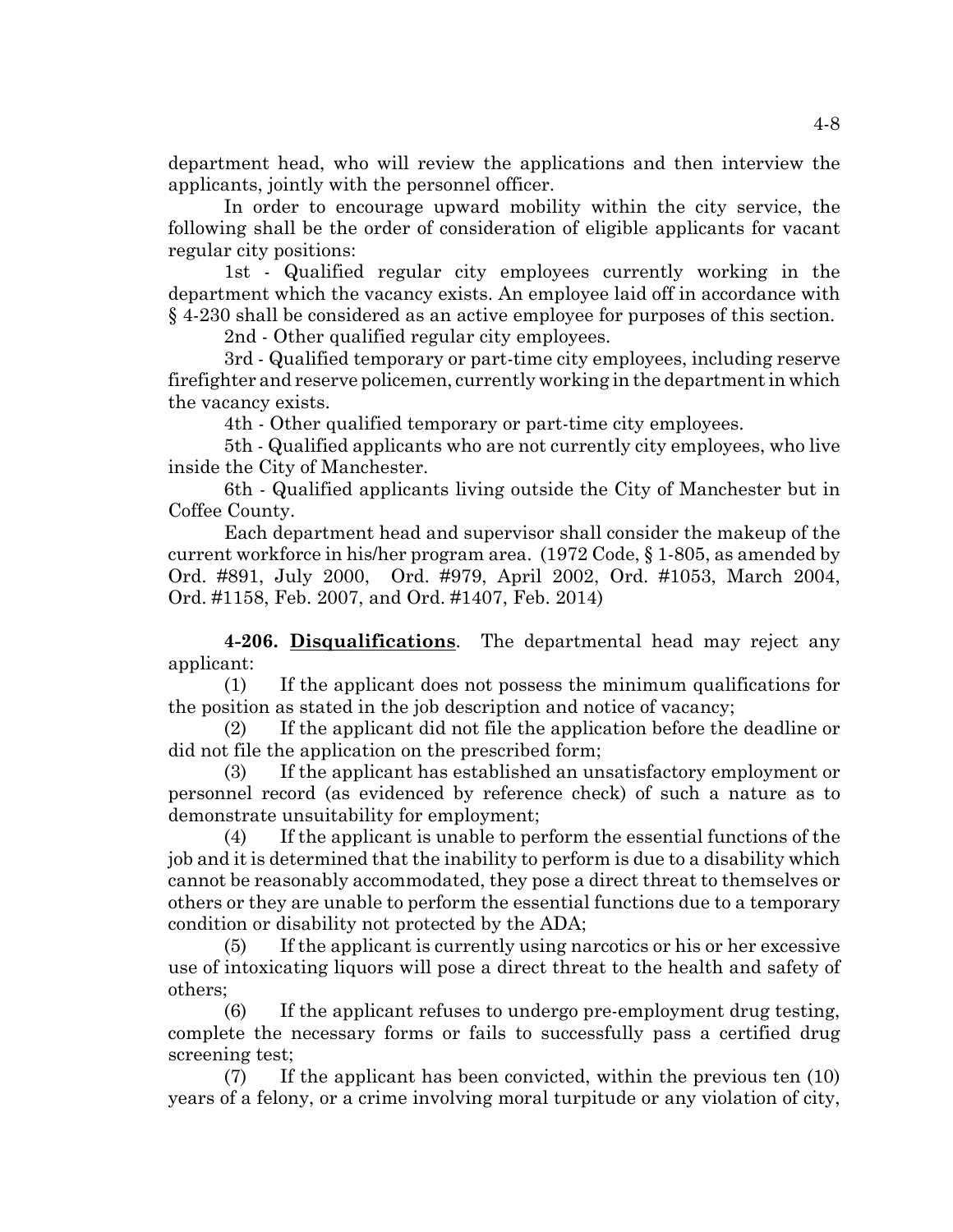state, or federal law which is relevant to the type of work to be performed in the vacant position;

(8) If the applicant does not reply to a mail or telephone inquiry;

(9) If the applicant fails to accept appointment within the time prescribed in the offer;

(10) If the applicant has made a false statement regarding a material fact, practices, or attempted to practice, any deception or fraud in his/her application; or

(11) If the applicant is serving on a city committee or commission and has not resigned from that committee or commission prior to making application for employment with the city. (1972 Code, § 1-806, as amended by Ord. #805, Jan. 1998, and Ord. #1158, Feb. 2007)

**4-207. Employment examinations and drug and alcohol testing**. All appointments may be subject to competitive examination. All examinations shall fairly and impartially test those matters relative to the capacity and fitness of the applicant to discharge efficiently the duties of the positions to be filled. A reasonable accommodation in the examination process will be made to disabled applicants requesting such accommodation.

Examinations may consist of one or more of the following types: a written test of required knowledge; an oral interview; a performance test of manual skills; a physical test of strength, agility, and fitness; a written test of mental ability; or an evaluation of training and experience.

Following a conditional offer of employment, every prospective employee, when required, may be examined by a licensed medical physician designated by the municipal government. This exam will determine whether prospective employees can perform the essential functions of the position offered and will serve as a general physical overview. The cost of this medical examination shall be born by the city. Any prospective employee who is unable to successfully perform the essential functions tested for in the medical examination shall have the offer of employment by the city withdrawn only if:

(1) They cannot perform the essential functions due to a disability which cannot reasonably be accommodated; or

(2) They pose a direct threat to themselves and/or others; or

(3) They are unable to perform the essential functions due to a temporary condition or disability not protected by the ADA.

At the request of a department head, employees of the city may be required to undergo periodic examinations to determine their physical and mental fitness to continue to perform the work of their positions. This periodic examination shall be at no expense to the employee. Determination of physical or mental fitness will be made by a physician designated by the board of mayor and aldermen.

When a city employee is reported by the examining physician to be physically or mentally unfit to perform work in the position for which he or she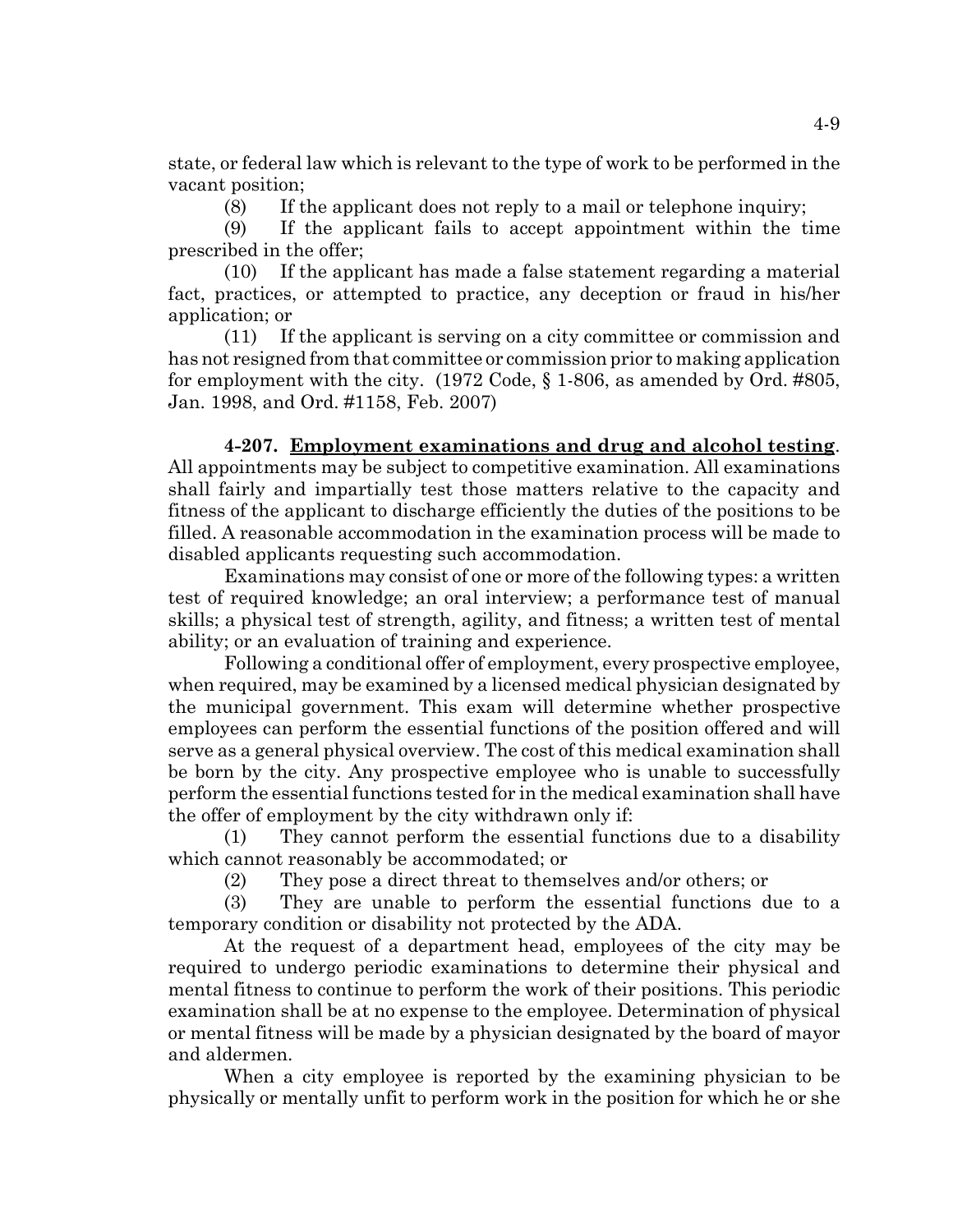is employed, the employee may, within five (5) days from the date of that notification, indicate in writing to the mayor of his or her intention to submit the question of physical or mental unfitness to a physician of his or her choice.

In the event there is a difference of opinion between the examining physician and the physician chosen by the employee, a physician shall be mutually agreed upon and designated by both physicians and the third physician's decision shall be final and binding as to the physical or mental fitness of the employee. The city shall pay it's physician, the employee shall pay his or her physician and the cost of the third physician shall be shared by the city and the employee.

Employees determined to be physically or mentally unfit to continue in their position may be demoted according to these rules or they may be separated from the municipal government service only after it has been determined that:

(4) They cannot perform the essential functions due to a disability which cannot be reasonably accommodated; or

(5) They pose a direct threat to themselves and/or others; or

(6) They are unable to perform the essential functions due to a temporary condition or disability not protected by the ADA.

It is the policy of the City of Manchester that the use of drugs by its employees and impairment in the workplace due to drugs and/or alcohol are prohibited and will not be tolerated. Engaging in prohibited and/or illegal conduct may lead to termination of employment. Prohibited and/or illegal conduct includes but is not limited to:

(a) Being on duty or performing work in or on city property while under the influence of drugs and/or alcohol;

(b) Engaging in the manufacture, sale, distribution, use, or unauthorized possession of drugs at any time and of alcohol while on duty or while on city property;

(c) Refusing or failing a drug and/or alcohol test administered under this policy;

(d) Providing an adulterated, altered or substituted specimen for testing;

(e) Use of alcohol within eight (8) hours prior to reporting for duty on schedule or use of alcohol while being compensated for on-call duty; and

(f) Use of alcohol or drugs within eight (8) hours following an accident (incident) if the employee's involvement has not been discounted as a contributing factor in the accident (incident) or until the employee has successfully completed drug and/or alcohol testing procedures.

Compliance with this substance abuse policy is a condition of employment. The failure or refusal by an applicant or employee to cooperate fully by signing necessary consent forms or other required documents or the failure or refusal to submit to any test or any procedure under this policy in a timely manner will be grounds for refusal to hire or for termination. The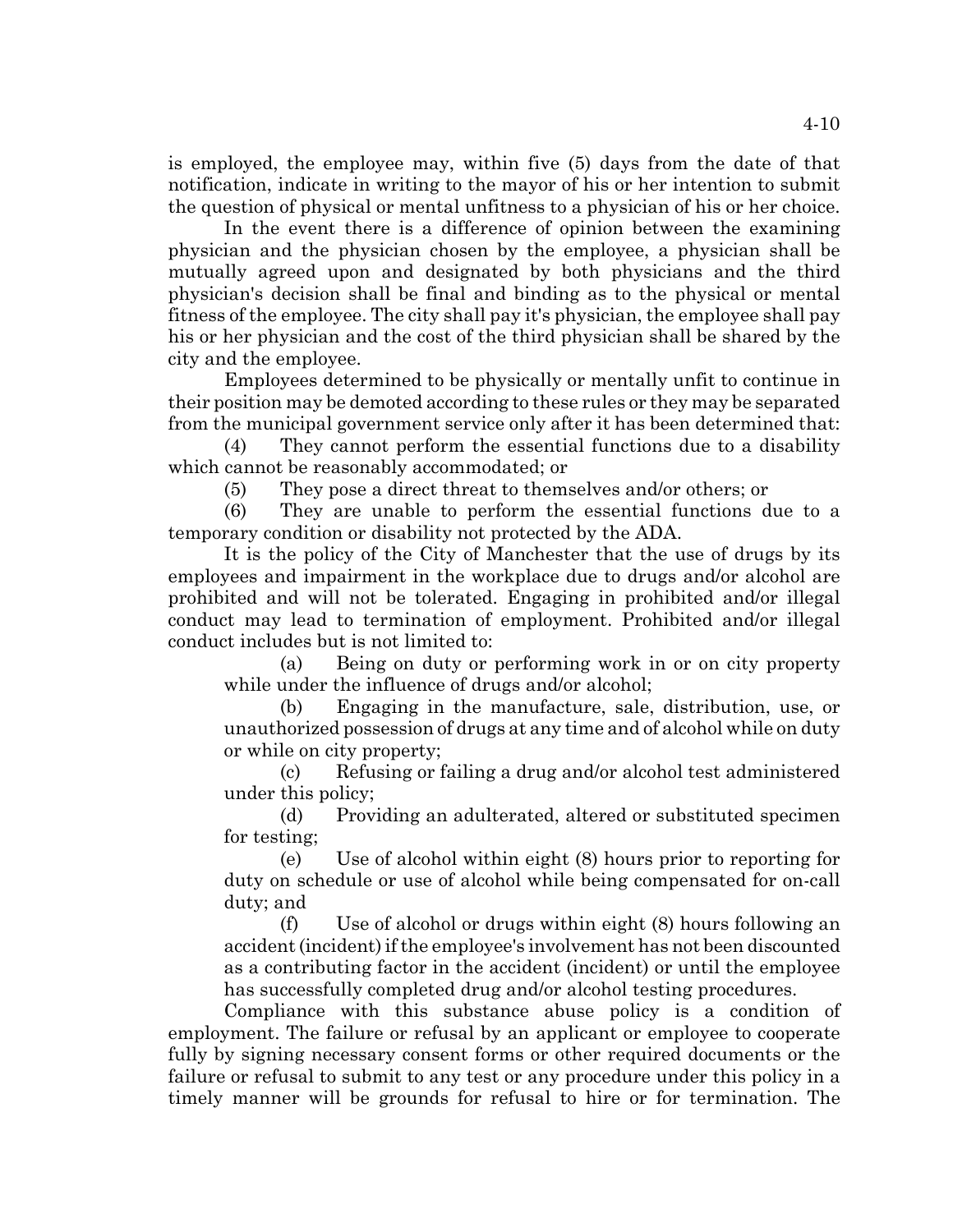submission by an applicant or employee of a urine sample that is not his/her own or is adulterated shall be grounds for refusal to hire or for termination.

This policy does not preclude the appropriate use of legally prescribed medication that does not adversely affect the ability of the employee to perform his duties. It is the duty of the employee to inform his supervisor or department head of his use of such legally prescribed medication prior to the beginning of his shift.

Applicants and persons continuing as employees of the city after the passage of Ord. #753 consent to:

> (i) Submitting to a drug test before receiving a final offer of employment.

(ii) Submitting to a post-accident drug test within thirty-two (32) hours, or an alcohol test within two (2) hours after an incident if the employee is involved in a motor vehicle accident during work hours. If a current employee refuses a drug or alcohol test administered pursuant to this policy, has a positive drug test for:

(A) An illegal drug;

(B) An un-prescribed drug that produces stimulating effects on the central nervous system as defined in Tennessee Code Annotated, § 55-10-401;

(C) An amount of a legally prescribed drug which adversely affects the ability of the employee to perform his/her duties; or

(D) An amount of a legally prescribed drug in excess of the amount prescribed for the employee,

the employee will be terminated pursuant to the personnel policy. Any employee whose alcohol test reveals a concentration of four one hundredths of one percent (0.04%) or more will be terminated pursuant to the personnel policy.

(iii) Submitting to a test where there is reasonable suspicion to believer that an employee is under the influence of drugs and/or alcohol. Reasonable-suspicion drug testing means drug or alcohol testing based on a belief that an employee is using or has used drugs or alcohol in violation of the city's policy drawn from specific objective and articulable facts and reasonable inferences drawn from those facts in light of experience. Among other things, the facts and inferences may be based upon:

(A) Observing phenomena while at work, such as direct observation of drug or alcohol use or of the physical symptoms or manifestations of being under the influence of a drug or alcohol;

(B) Abnormal conduct or erratic behavior while at work or a significant deterioration in work performance;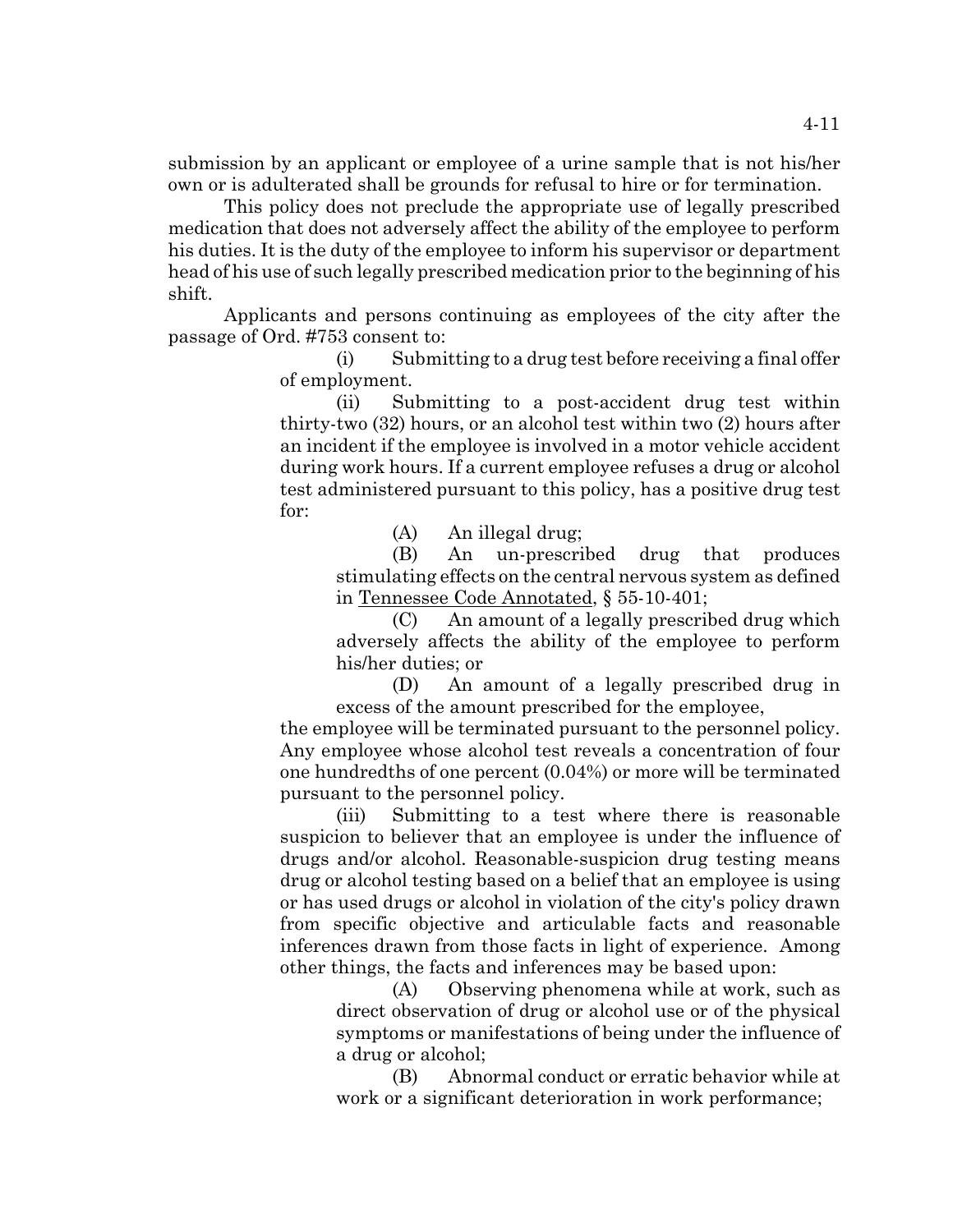(C) A report of drug or alcohol use, provided by a reliable and credible source;

(D) Evidence that an individual has tampered with a drug or alcohol test during employment with the current covered employer;

(E) Information that an employee has caused, contributed to or been involved in an accident while at work; or

(F) Evidence that an employee has used, possessed, sold, solicited or transferred drugs or used alcohol while working or while on the covered employer's premises or while operating the covered employer's vehicle, machinery or equipment.

(iv) Submitting to random drug testing if they are employed in a safety sensitive position as a fireman, policeman, or a lifeguard, or are required to possess a commercial driver's license (CDL). Fifty percent (50%) of these employees shall be tested annually for drugs, and twenty-five percent (25%) shall be tested annually for alcohol. Random dates will be announced with unpredictable frequency, and those employees tested will be determined by a random selection, and testing must be performed within 2 hours after notification.

Job applicants will be denied employment if their pre-employment drug and/or alcohol tests are confirmed positive. If a current employee's drug and/or alcohol test has been confirmed positive, the employee may be subject to disciplinary action up to and including termination, as provided in the personnel policy of the City of Manchester, Tennessee.

All city property is subject to inspection at all times, without notice, including but not limited to vehicles, desks, containers, files and lockers. There shall be no expectation of privacy in such property.

A list of prohibited drugs, drug testing collection procedures, laboratory standards and procedures, and reporting and reviewing will be filed in the office of the Finance Director of the City of Manchester for review by the public or any employee of the city. (1972 Code, § 1-807, as amended by Ord. #753, Jan. 1996, Ord. #782, Feb. 1997, Ord. #808, Jan. 1998, Ord. #1158, Feb. 2007, Ord. #1342, Oct. 2012, Ord. #1354, Dec. 2012, Ord. #1400, Dec. 2013, and Ord. #1482, May 2016)

**4-208. Nepotism prohibited**. No more than one member of each family shall be employed in the same department of the city government. No person shall be employed, promoted or transferred into a department of the city, when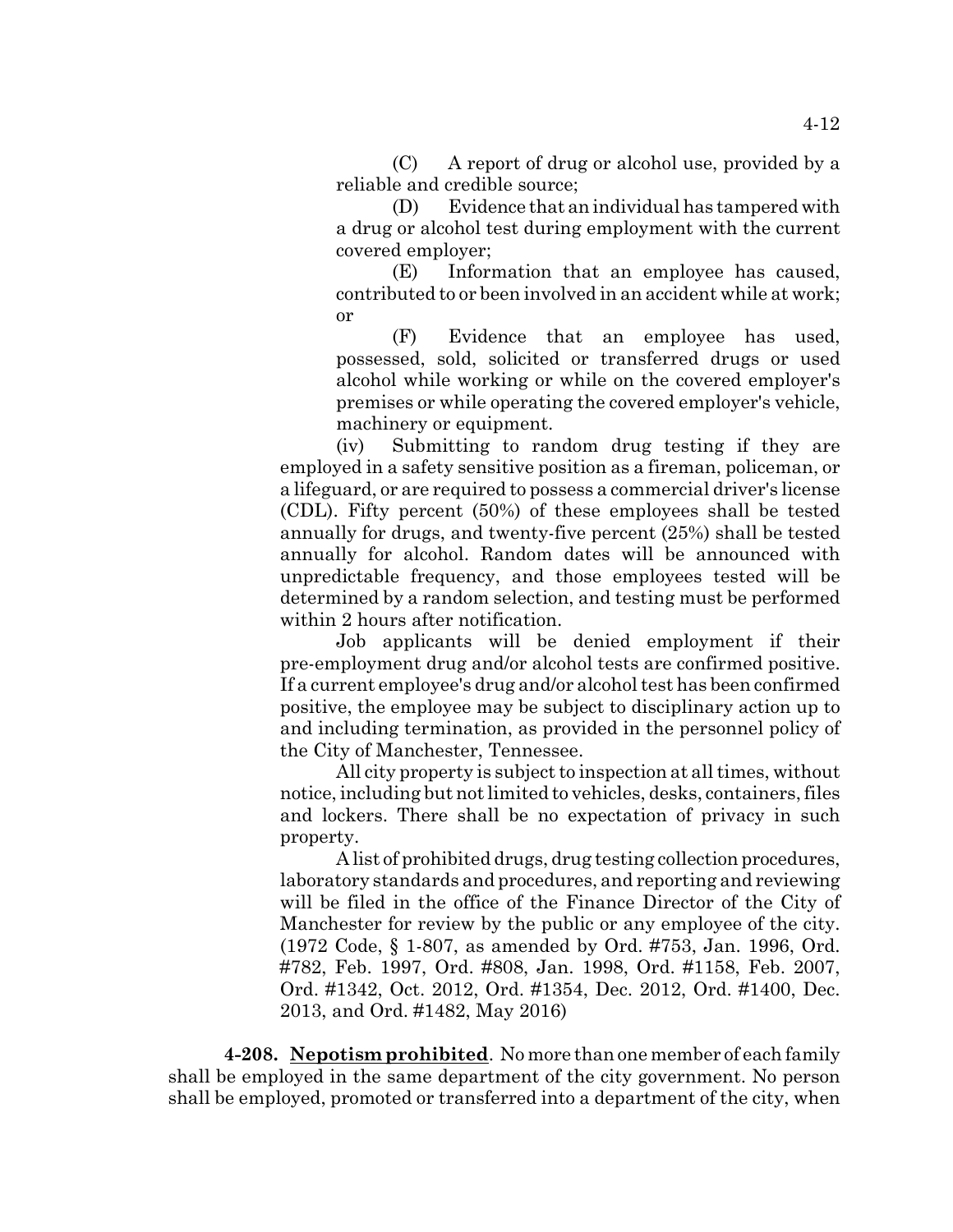as a result he/she would be receiving direct supervision or supervising a family member.

This prohibition shall apply to temporary or volunteer workers being considered for service in the same department as a defined family member, but it shall not apply to seasonal employees working with non-supervisory family members in the recreation department.

Family members for the purpose of this section are the same persons defined as "Immediate family" in municipal code § 4-201(18).

When, as a result of a marriage, employees become in violation of this policy, and one or the other employee does not voluntarily terminate or transfer, the board of mayor and aldermen, shall transfer one of the employees to another shift or another department as soon as an opening is available. (1972 Code, § 1-808, as amended by Ord. #866, Dec. 1999, Ord. #1032, June 2003, Ord. #1099, June 2005, and Ord. #1407, Feb. 2014)

**4-209. Appointments**. The appointment of qualified applicants as new employees of the city shall be made by the department head, who will select the successful applicant and prepare and submit a personnel action form to the mayor for approval, which will then be sent to the personnel officer for processing and formal hiring upon successful completion of a drug screen and physical examination.

(1) Regular appointments/probationary period. The probationary period for all regular non-supervisory appointments, including promotional appointments, shall be for a period of ninety (90) days. The employee's supervisor will document and discuss with the employee during the probationary period when performance is not satisfactory.

Applicants appointed to any regular supervisory position shall be considered to be in probationary status for a period of twelve (12) calendar months from the date of appointment. The department head will document and discuss with the employee, during the probationary period, when performance is not satisfactory and is not meeting probationary test requirements.

At least ten (10) days prior to the expiration of an employee's probationary period, the department head shall notify the mayor and the appropriate departmental committee or commission whether the service of the employee has been satisfactory, and whether the department head recommends that the employee continue in the position. An additional probationary period of up to six months may be requested by the department head. No employee shall serve more than twelve months on a probationary basis, unless extended by a vote of the board of mayor and aldermen.

(2) Temporary/seasonal appointments. Temporary/seasonal appointments are made to short term positions requiring less than continuous year-round service. A temporary/seasonal position may be for full or part-time. Temporary/seasonal appointments or terminations in the recreation department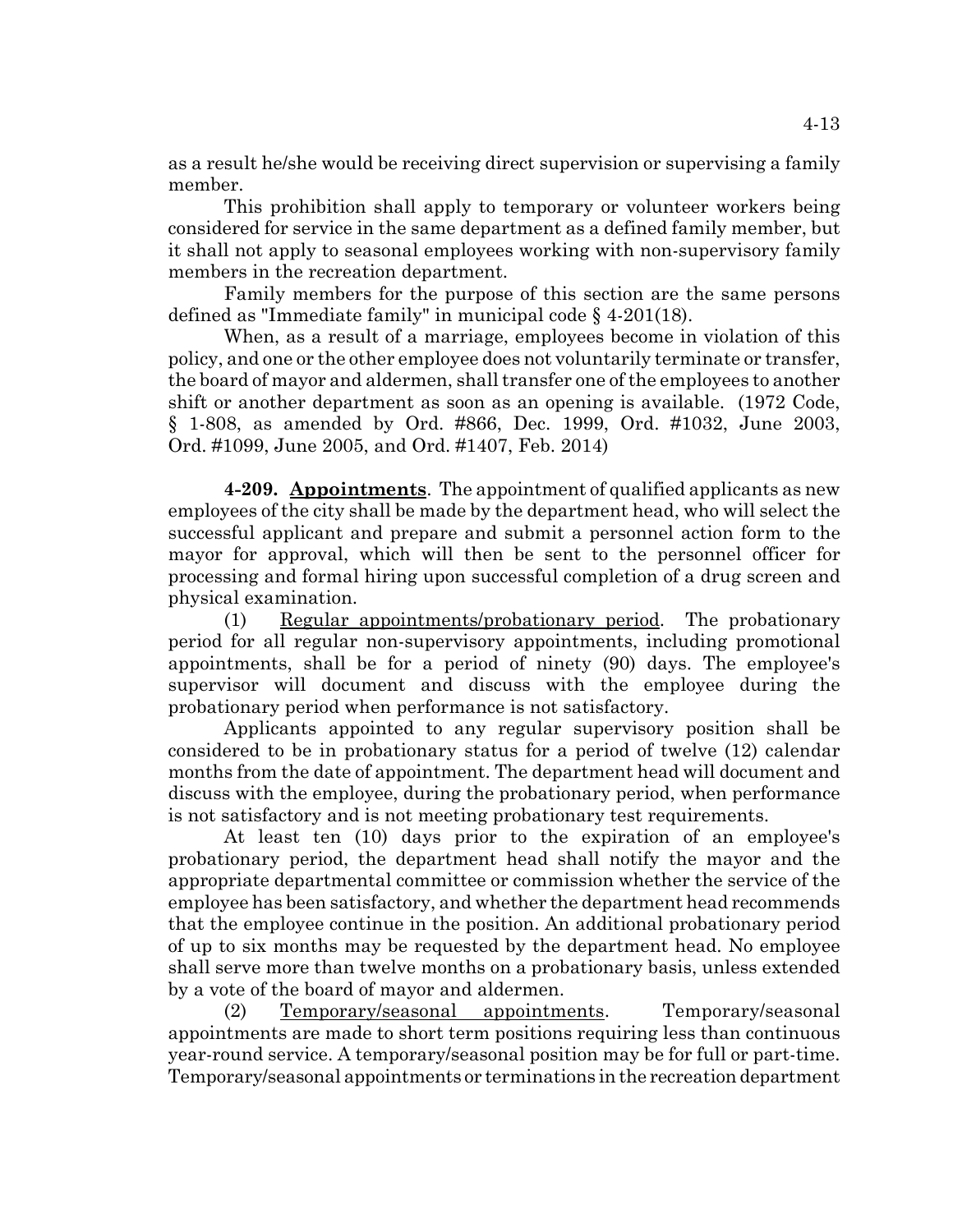shall be made by the department head. Temporary/seasonal employees are not eligible for vacation leave, sick leave, or other fringe benefits.

(3) Reserve appointments. Reserve firefighter appointments shall be made by the fire chief with approval by the safety committee. Reserve policemen appointments shall be made by the police chief with approval by the safety committee.

(4) Emergency appointments. In an emergency, the mayor may authorize the appointment of any person to a position to prevent stoppage of public business, or loss or serious inconvenience to the public. Emergency appointments shall be limited to a period not to exceed thirty (30) days.

However, the board of mayor and aldermen may extend this period when it is deemed to be in the best interest of the city. (1972 Code, § 1-809, as amended by Ord. #891, July 2000, Ord. #979, April 2002, Ord. #1053, March 2004, Ord. #1158, Feb. 2007, Ord. #1385, Aug. 2013, and Ord. #1407, Feb. 2014)

**4-210. Promotions, transfers, and demotions**. (1) Promotions. Vacancies in positions above the entrance level shall be filled by promotion whenever in the judgment of the department head and mayor that it is in the best interest of the municipality to do so.

Promotions shall be on a competitive basis and shall give appropriate consideration to the applicant's performance, qualifications and seniority.

(2) Transfers. Any employee who has completed the probationary period may be transferred to the same or similar position in a different department without being subject to a probationary period after approval of the mayor and department heads. A probationary period is required when the transfer is to a different position in a different department.

When a city employee transfers to another department, seniority shall be retained for retirement, and longevity purposes, but seniority status in the new department shall begin at transfer unless the transfer is intended by the board of mayor and aldermen to be a temporary reassignment to the other department with the intention to return to the original department at a later date, in which case the employee s

hall retain seniority for the time served in both departments when he is transferred back to the original department.

Salary for city employees who transfer to a different position will be based on based on qualifications for the new position, and his/her salary will be adjusted accordingly.

(3) Demotions. An employee may be demoted to a position of lower grade, if qualified by his/her department head, with the approval of the mayor, for any of the following reasons: because the position is being abolished and the employee would otherwise be laid off; there is a lack of funds; because another employee, returning from authorized leave, will occupy the position to which the employee is currently assigned; the employee does not possess the necessary qualifications to render satisfactory service in the position, or is removed during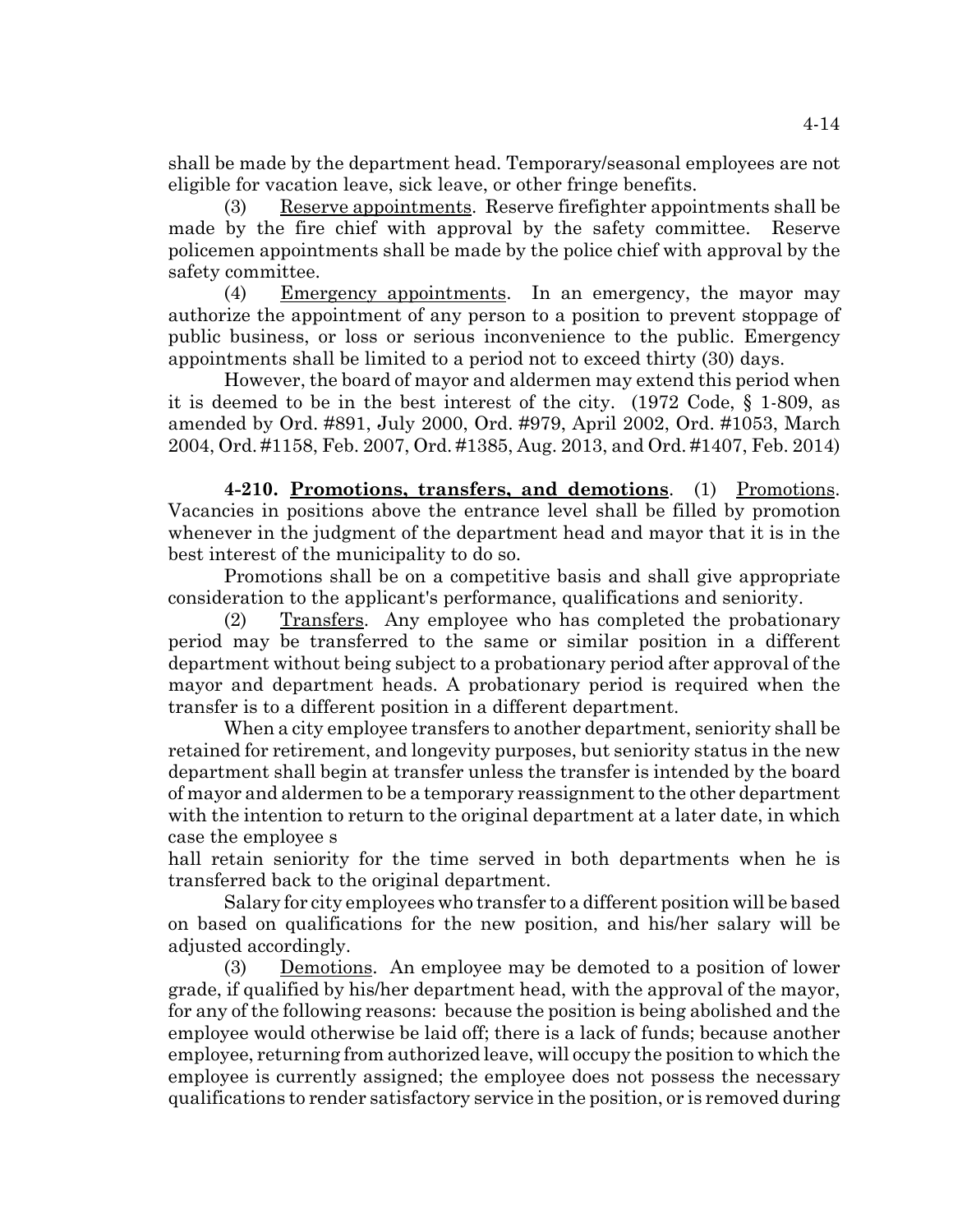probation; or the employee voluntarily requests demotion. (1972 Code, § 1-810, as amended by Ord. #891, July 2000, Ord. #937, July 2001, Ord. #979, April 2002, and Ord. #1158, Feb. 2007)

**4-211. Hours of work**. The department head shall establish hours of work week for each position, based on the needs of service, and taking into account the reasonable needs of the public that may be required to do business with various departments. (1972 Code, § 1-811)

**4-212. Attendance**. An employee shall be in attendance at regular work in accordance with these rules and with general department regulations. All departments shall keep daily attendance records of their employees. (1972 Code, § 1-812)

**4-213.<sup>1</sup> Compensation for court attendance and fire pay**. Off-duty safety officers who are required to attend court or who are called to a fire when they are not on duty shall be compensated at their regular pay rate during the time they are attending court or are present at the fire scene upon documentation of the time spent to the finance director. A safety officer shall be paid a minimum of two (2) hours pay for each separate court appearance, or fire call and compensation for any time in excess of two hours that is actually spent in court or at a fire. (1972 Code, § 1-813, as amended by Ord. #808, Jan. 1998)

**4-214. Outside employment**. No employee may engage in additional employment outside the official hours of duty unless approved by the mayor upon recommendation of the department head. (1972 Code, § 1-814, as amended by Ord. #891, July 2000, and Ord. #979, April 2002)

**4-215. Pecuniary interests**. No officer or employee shall personally profit directly or indirectly from any contract, purchase, sale, or service between the municipality and any person or company; or personally or as an agent provide any surety, bail, or bond required by law or subject to approval by the governing body. No officer or employee shall accept any free or preferred services, benefits or concessions from any person or company. (1972 Code, § 1-815)

**4-216. [Repealed].** (1972 Code, § 1-816, as repealed by Ord. #1432, Aug. 2014)

**4-217. Holiday leave**. The following legal holidays shall be observed by all employees of the City of Manchester, with the exception of employees of the

<sup>&</sup>lt;sup>1</sup>See § 4-239 regarding step raises for employees of the city.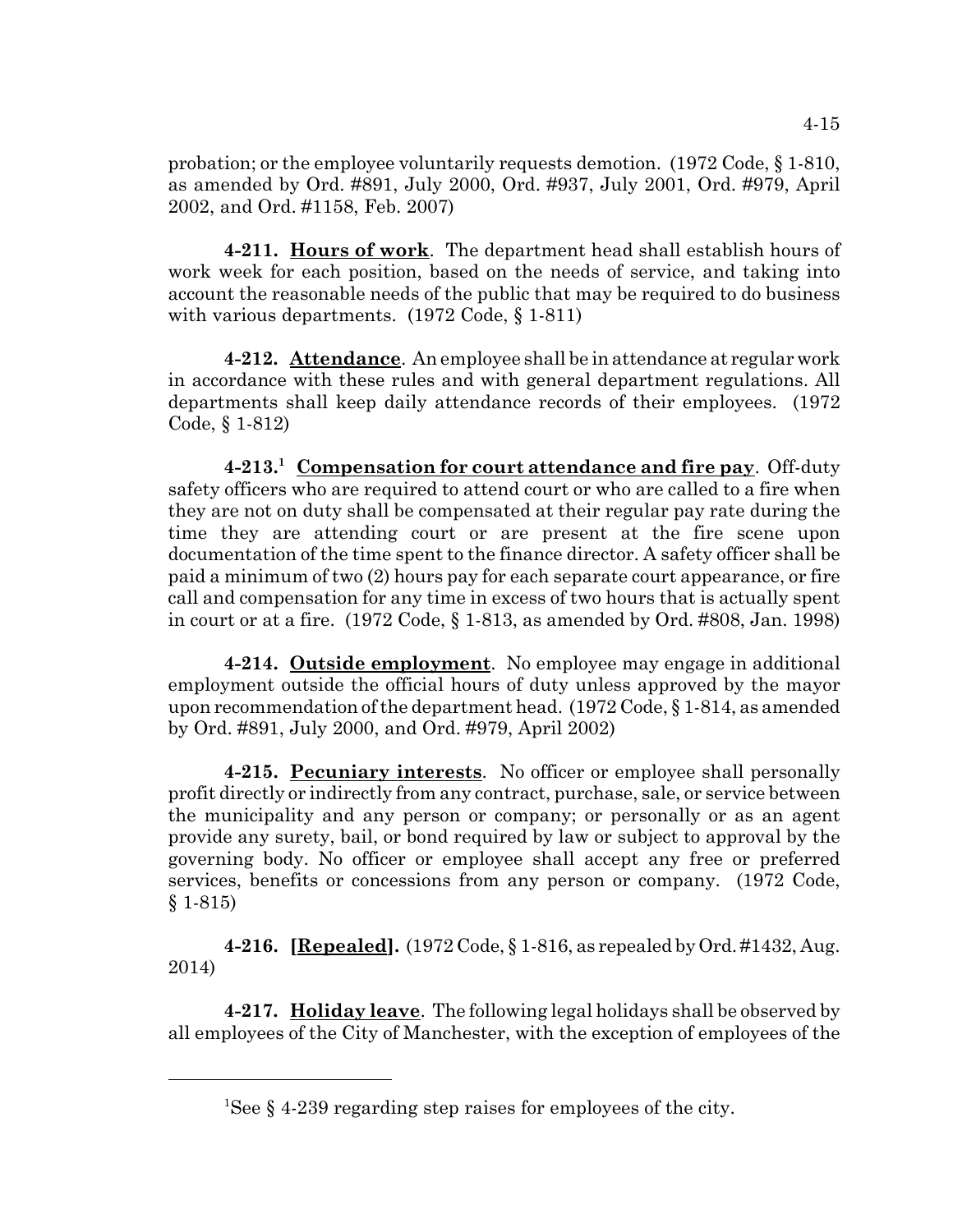fire and police department, except those designated by the department head to be entitled to observe holidays: New Year's Day, Martin Luther King's birthday, Good Friday, Memorial Day, Independence Day, Labor Day, Veteran's Day, two (2) days for Thanksgiving, three (3) days for Christmas, and the employee's birthday.

When a holiday falls on a Saturday or Sunday, the preceding Friday or the following Monday shall be observed as a holiday. The employee's birthday shall be taken within thirty (30) days of the birthday. When possible, every employee shall be given these approved holidays, and those who must work shall receive equivalent time off or if necessary, double pay for the time worked, however, double pay or payment in lieu of leave shall not be paid for any employee's birthday; equivalent time off within thirty (30) days is the sole entitlement.

Employees of the fire or police department, other than those designated by their department head to receive holiday leave, shall receive compensation in lieu of leave by payment of eight (8) hours of their regular wage on the payday occurring immediately after the holiday, or at their request, and with the permission of the department head, equivalent time off. (1972 Code, § 1-817, as amended by Ord. #969, Feb. 2002, Ord. #1255, Dec. 2009, and Ord. #1347, Oct. 2012)

**4-218. Annual leave**. All permanent employees who work shifts of less than 24 hours and have been continuously employed for a period of one year or longer shall be credited with earned vacation leave in accordance with the following schedule:

| <b>Completed Service</b> | Vacation Credit - Per Year |
|--------------------------|----------------------------|
| After 1 year             | 10 days                    |
| After 10 years           | 15 days                    |
| After 20 years           | 20 days                    |
|                          |                            |

All permanent employees who work shifts of 24 hours or more and who have been continuously employed for a period of one year or longer shall be credited with earned vacation leave in accordance with the following schedule:

| Completed Service | Vacation Credit - Per Year |
|-------------------|----------------------------|
| After 1 year      | 6 days                     |
| After 10 years    | 9 days                     |
| After 20 years    | 12 days                    |

The above schedules and credits are for uninterrupted service computed from the most recent date of continuous employment. Employees shall accrue vacation leave from their employment date, but shall not be entitled to take vacation until they have completed one year of service. Vacation leave may be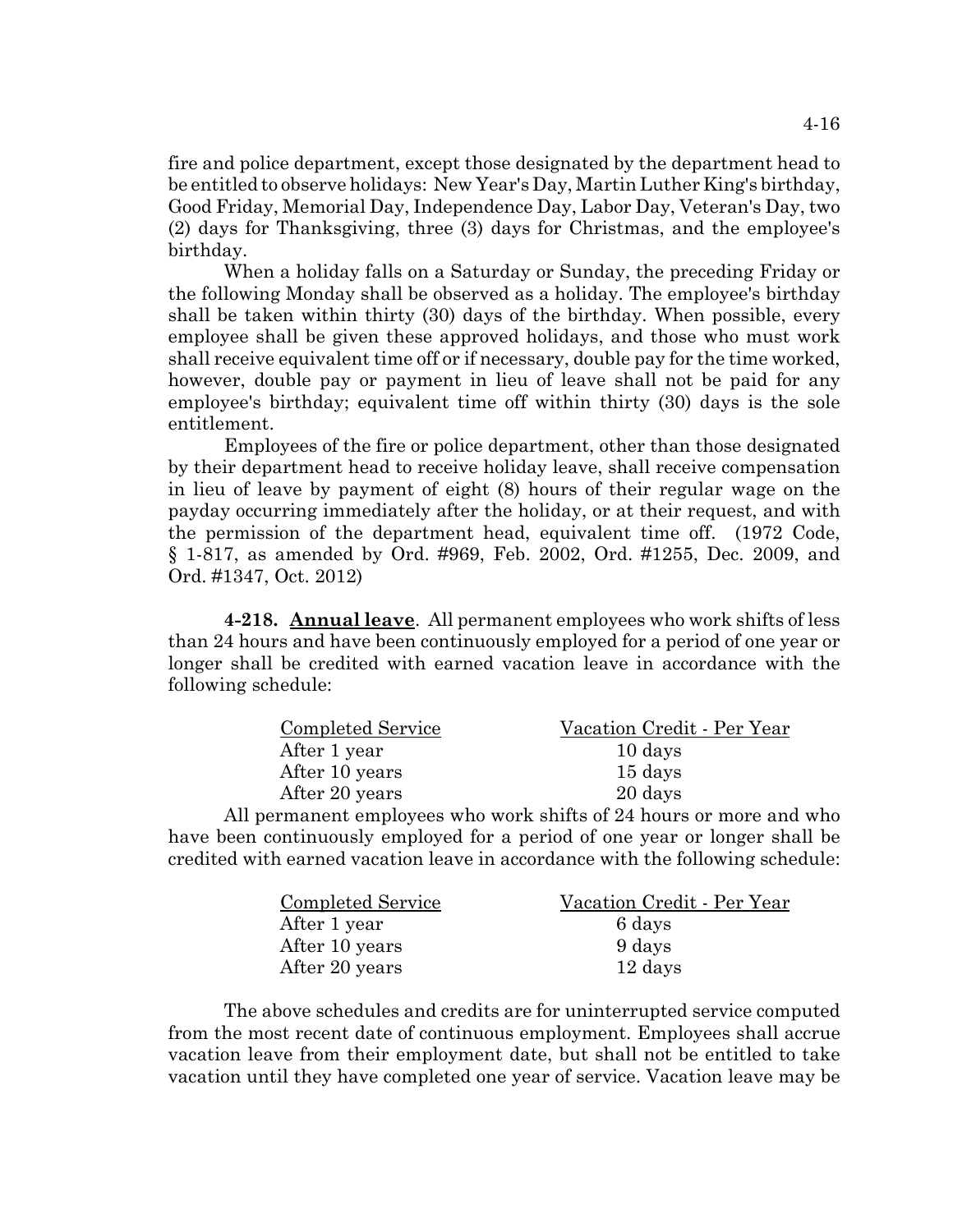taken as earned subject to the approval to the department head who shall schedule vacations so as to meet operational requirements of the department.

Employees who work shifts of less than twenty-four (24) hours may accrue vacation leave to a maximum forty (40) days and employees who work shifts of twenty-four (24) hours or more may accrue vacation leave to a maximum of twenty-four (24) days. Vacation leave shall be charged in not less than one-half (1/2) hour increments.

Employees resigning will receive payment for accrued vacation as of the date of resignation.

On the anniversary of the employee's date of hire any days of annual leave an employee would accrue in excess of the maximum allowed by this section shall be converted to sick leave hours at the rate of eight (8) hours per day of annual leave if the employee works a shift of less than twenty-four (24) hours and at a rate of 13.333 hours per day if the employee works a shift of twenty-four (24) hours or more. This provision shall be effective January 1, 2011. (1972 Code, § 1-818, as amended by Ord. #1298, May 2011, and Ord. #1407, Feb. 2014)

**4-219. Administrative leave**. Employees and appointed officials of the City of Manchester who work full time for the city with shifts of less than twenty-four hours shall receive an annual administrative leave of sixteen (16) hours in each fiscal year. Employees who work shifts of twenty-four hours or more shall receive an annual administrative leave of thirty-two (32) hours in each fiscal year. Administrative leave taken during that employee's sleep time shall be charged as any other administrative leave. An employee hired or rehired shall not be entitled to the administrative leave provided by this section until the expiration of his or her probationary period.

Administrative leave may be used in increments from a minimum of one hour to a maximum of the entire leave, at the employee's discretion, but permission to take administrative leave must be received from the department head at least twenty-four hours prior to the taking of the leave.

 An employee's administrative leave hours shall renew on his or her hire date. Any administrative leave not used by the anniversary of the employee's hire date shall abate. Administrative leave shall be in addition to any sick leave, vacation leave or funeral days given to the city employee. (1972 Code, § 1-819, as amended by Ord. #1388, Aug. 2013)

**4-220. [Repealed.]** (1972 Code, § 1-820, as repealed by Ord. #1158, Feb. 2007)

**4-221. Sick leave**. Employees shall accrue sick leave from their employment date, but shall not be entitled to take sick leave until they have completed their probationary period. Sick leave with pay shall be granted for the following reasons: personal illness or physical incapacity resulting from causes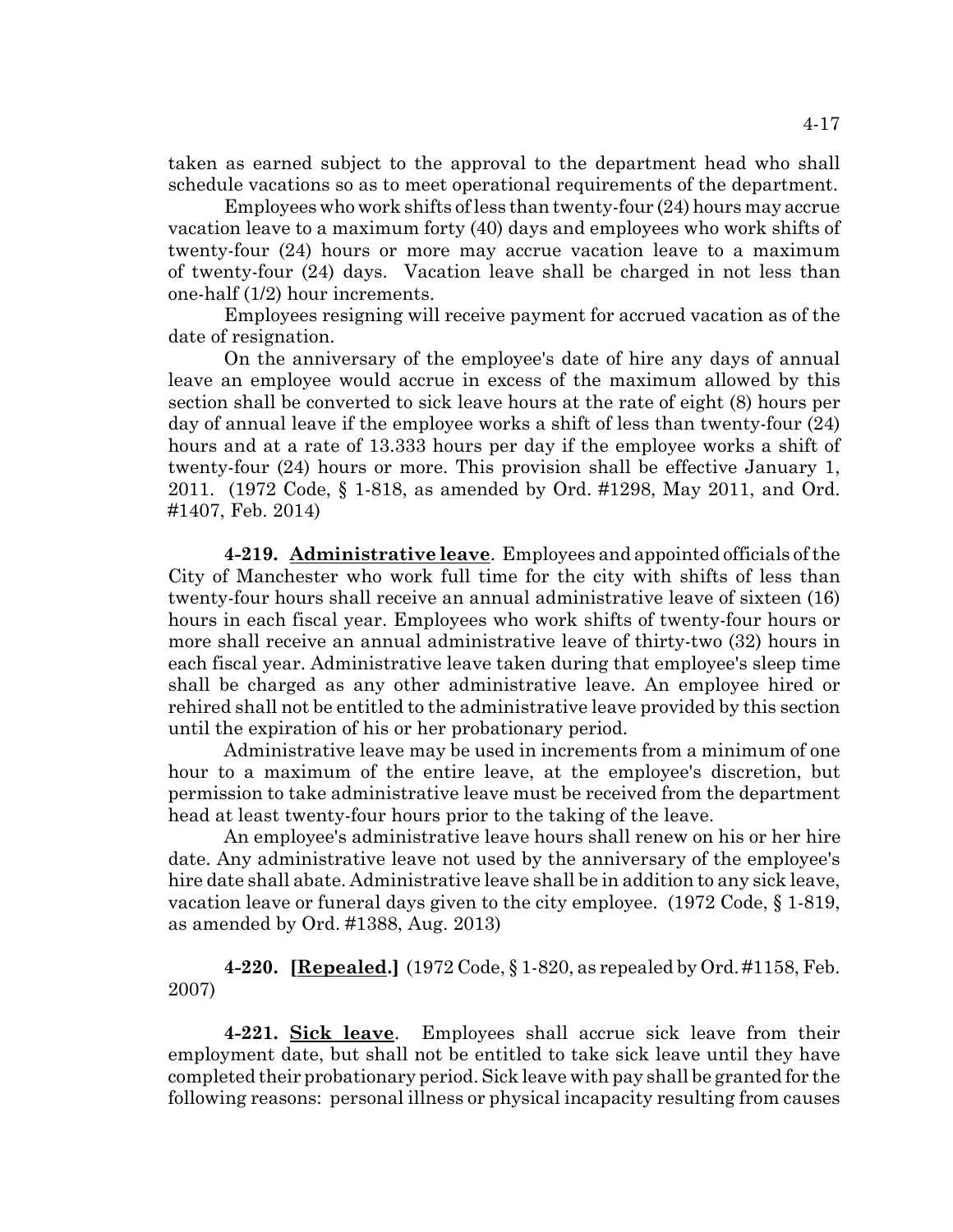beyond the employee's control; illness of a member of the employee's immediate family that requires the employee's personal care and attention; enforced quarantine of the employee in accordance with community health regulations or to keep a doctor's appointment.

In order to be granted sick leave with pay, an employee must meet the following conditions: notify the immediate supervisor prior to the beginning of the scheduled work day of the reason for absence; submit, if required by the department head, a medical certificate signed by a licensed physician certifying that the employee has been incapacitated for work for the period of absence, the nature of the employee's sickness or injury, and that the employee is again physically able to perform duties. A medical statement may be required only if the period of absence is two consecutive days or longer.

Sick leave may be taken as necessary, but may not be extended beyond the accrual at the time of absence. Provided, however, that at the request of the employee any accrued vacation balance may be applied and extended as though it were sick leave. Sick leave with pay shall be granted to all full time employees who work shifts of less than 24 hours at the rate of eight (8) hours per month and to employees who work shifts of 24 hours or more, at the rate of ten (10) hours per month, which vests on the last day of the month in which it is earned. Sick leave taken by employees shall be charged against that employee's sick leave balance on an hour for hour basis, up to a maximum of sixteen (16) hours in any one day.

Employees entitled to sick leave under this section or employees granted a leave of absence without pay under code § 4-225 because of sickness or disability not compensable under the worker's compensation law, and who are able to perform light duty work, but are still unable to return to their regular position with the city, may be temporarily allowed to return to another position with the city that is within their work limitations, which placement will be at the discretion of their department head and only if a suitable position of employment is temporarily available.

When granted leave, as provided herein, the employee shall advise his or her supervisor when he or she expects to return to work. In the event an employee is absent for more than one (1) week, he or she shall advise his or her supervisor no less frequently than weekly when he or she expects to return to work. Failure to timely advise one's supervisor as required may result in denial of sick leave benefits. (1972 Code, § 1-821, as amended by Ord. #888, July 2000, Ord. #1075, Aug. 2004, Ord. #1092, March 2005, Ord. #1158, Feb. 2007, and Ord. #1407, Feb. 2014)

**4-222. Sick leave remuneration upon separation**. (1) Upon separation, resignation or retirement an employee will be paid for accumulated sick leave up to a maximum of two thousand (2,000) hours.

(2) Any employee with accrued sick leave in excess of two thousand (2,000) hours as of the date of final passage of the ordinance comprising this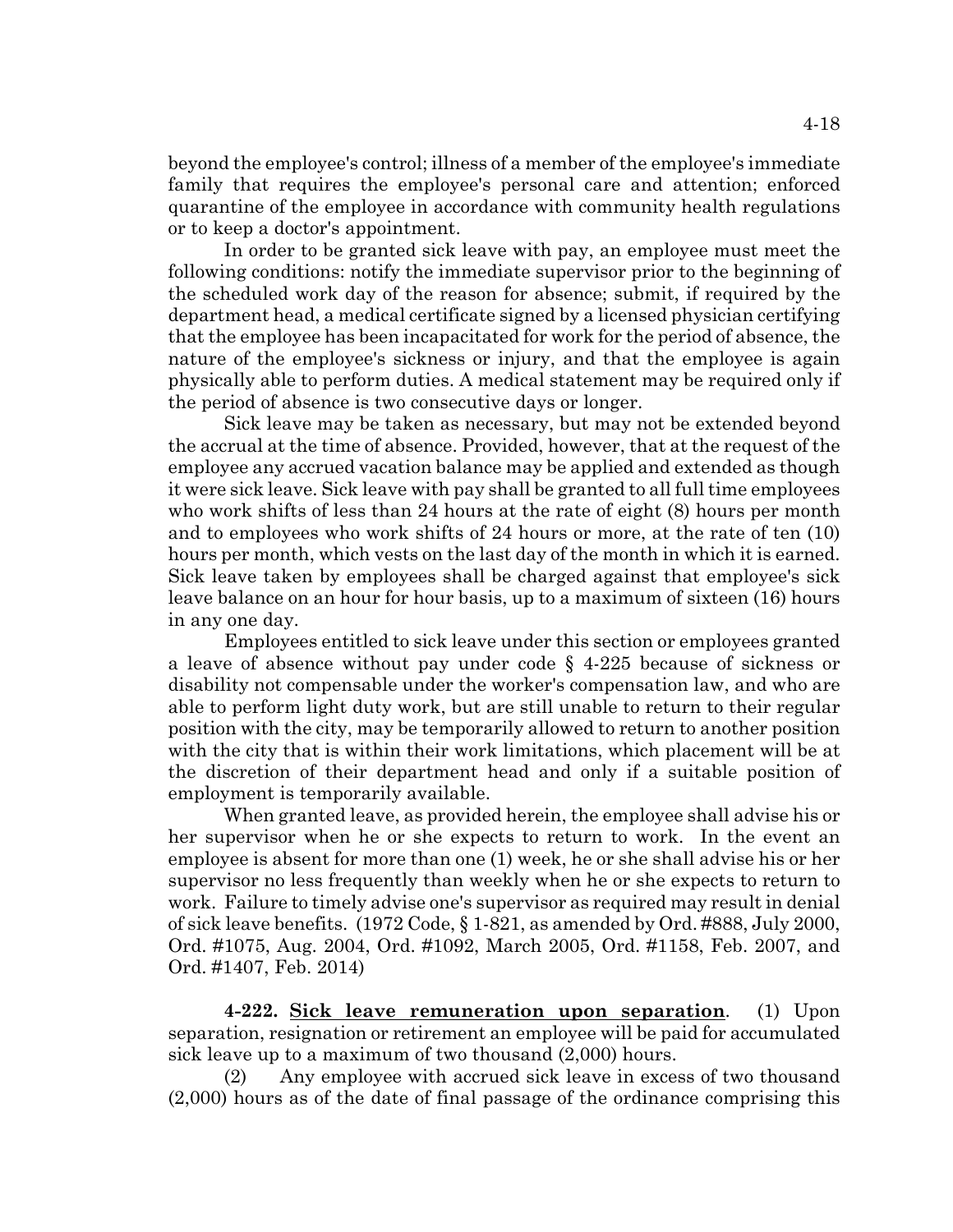section shall be paid for any accumulated sick leave at the time of separation, resignation or retirement up to the amount said employee had accumulated as of the date of final passage of the ordinance comprising this section; however, in the event said employee's accumulated sick leave should fall below two thousand (2,000) hours prior to separation, resignation or retirement, the maximum hours for which the employee can receive payment at the time of separation, resignation or retirement shall be two thousand (2,000). (1972 Code, § 1-822, as amended by Ord. #888, July 2000, and replaced by Ord. #1158, Feb. 2007, and Ord. #1298, May 2011)

**4-223. Occupational disability or injury leave**. Occupational disability or injury leave shall be granted employees who sustain an injury or an illness during the course of their employment which is determined to be compensable under the provisions of the Worker's Compensation Law. An employee entitled to leave under this provision shall, no less than weekly, advise his or her supervisor when he or she expects to be released to return to work.

Employees on occupational disability leave shall receive such benefits in lieu of pay as are provided by the Worker's Compensation Law; however, the employee on occupational disability leave who has accrued sick leave, annual leave or administrative leave, may elect to use their leave in fractional hours so the amount received from their worker's compensation benefits, and the fractional leave payment will total, but not exceed their average net compensation.

An employee on occupational disability or injury leave who has used all accrued sick leave, annual leave, administrative leave and family and medical leave must apply for and be approved for a leave without pay under § 4-225 in order to remain as a city employee. Employees on occupational disability or injury leave who have not achieved maximum medical recovery, but who have been medically certified to perform light duty work, will be required to return to another position with the city that is within the restrictions imposed by the worker's compensation physician. (1972 Code, § 1-823, as replaced by Ord. #930, May 2001, and amended by Ord. #1076, Aug. 2004, and Ord. #1407, Feb. 2014)

**4-224. Leave with pay**. Leave with pay may be authorized in order that employees may serve required court and jury duty, provided that such leave is reported in advance to the supervisor. In order to receive full pay for such leave, the employee must deposit the money which he received for the jury duty with the finance director.

 Any employees or officers of the city who are, or may become, members of any reserve component of the armed forces of the United States, including members of the Tennessee army and air national guard, shall be entitled to leave of absence from their respective duties, without loss of time, pay, regular leave or vacation, impairment of efficiency rating, or any other rights or benefits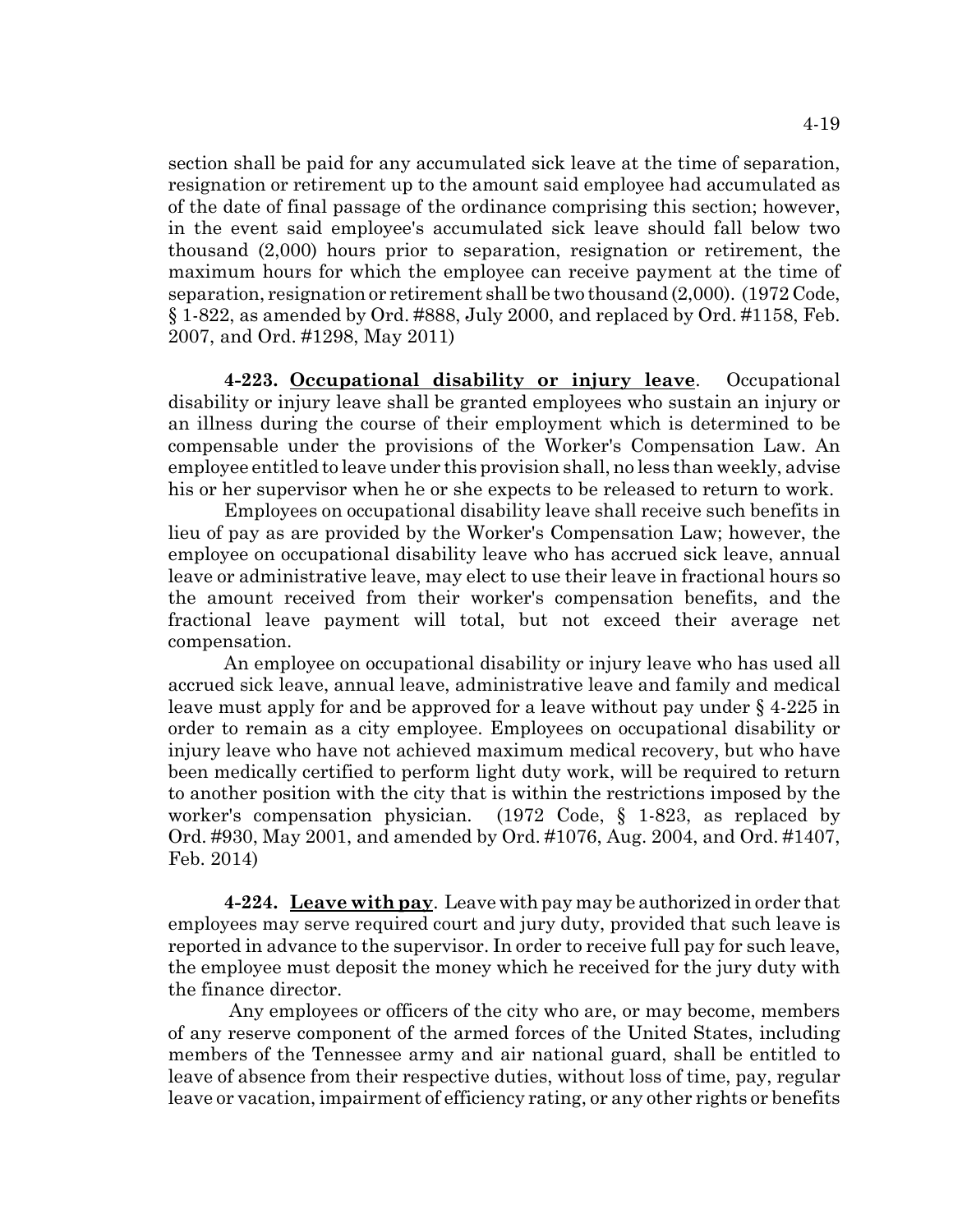to which otherwise entitled, for all periods of military service during which they are engaged in the performance of duty or training in the service of this state, or of the United States, under competent orders; provided, that an officer or employee while on such leave shall be paid salary or compensation for a period, or periods, not exceeding twenty (20) working days in any one (1) calendar year, plus such additional days as may result from any call to active state duty pursuant to § 58-1-106. The military leave herein provided shall be unaffected by date of employment or length of service and shall have no effect on other leaves provided by law, regulation, policy or practice. After the twenty (20) working days of full compensation, members of any reserve component of the armed forces of the United States, including members of the Tennessee army and air national guard, may use up to five (5) days of sick leave in lieu of annual leave for the purposes of not having to take leave without pay. (1972 Code, § 1-824, as amended by Ord. #808, Jan. 1998, and Ord. #1411, March 2014)

**4-225. Leave without pay**. A regular employee may be granted a leave of absence without pay for a period not to exceed one year for temporary sickness, disability, or for other good and sufficient reasons. Such leaves shall require the prior recommendation of the department head and approval of the mayor. (1972 Code, § 1-825, as amended by Ord. #1158, Feb. 2007)

**4-226. Prohibitions**. No person shall seek or attempt to use any political endorsement in connection with any appointment to a position, or demotion or dismissal from a position in the classified service.

No person shall use or promise to use, directly, or indirectly, any official authority or influence, whether possessed or anticipated, to secure or to attempt to secure for any person an appointment to a position in the classified service, or any increase in wages or other advantage in employment in such position, for the purpose of influencing the vote or political action of any person, or for any other consideration.

No person shall, directly or indirectly, give, render, pay, offer, solicit, or accept any money, service, or other valuable consideration for or on account of any appointment or promotion, or any advantage in a position in the classified service. (1972 Code, § 1-826)

**4-227. [Repealed.]** (1972 Code, § 1-827, as repealed by Ord. #1170, June 2007, as repealed by Ord. #1170, June 2007)

**4-228. Separations**. All separations of employees from positions in the classified service shall be designated as one of the following types and shall be accomplished in the manner indicated: resignation, lay-off, disability, dismissal, or death. At the time of separation and prior to final payment, all records, equipment, and other items of municipal property in the employee's custody shall be transferred to the department head. An amount due to a shortage in the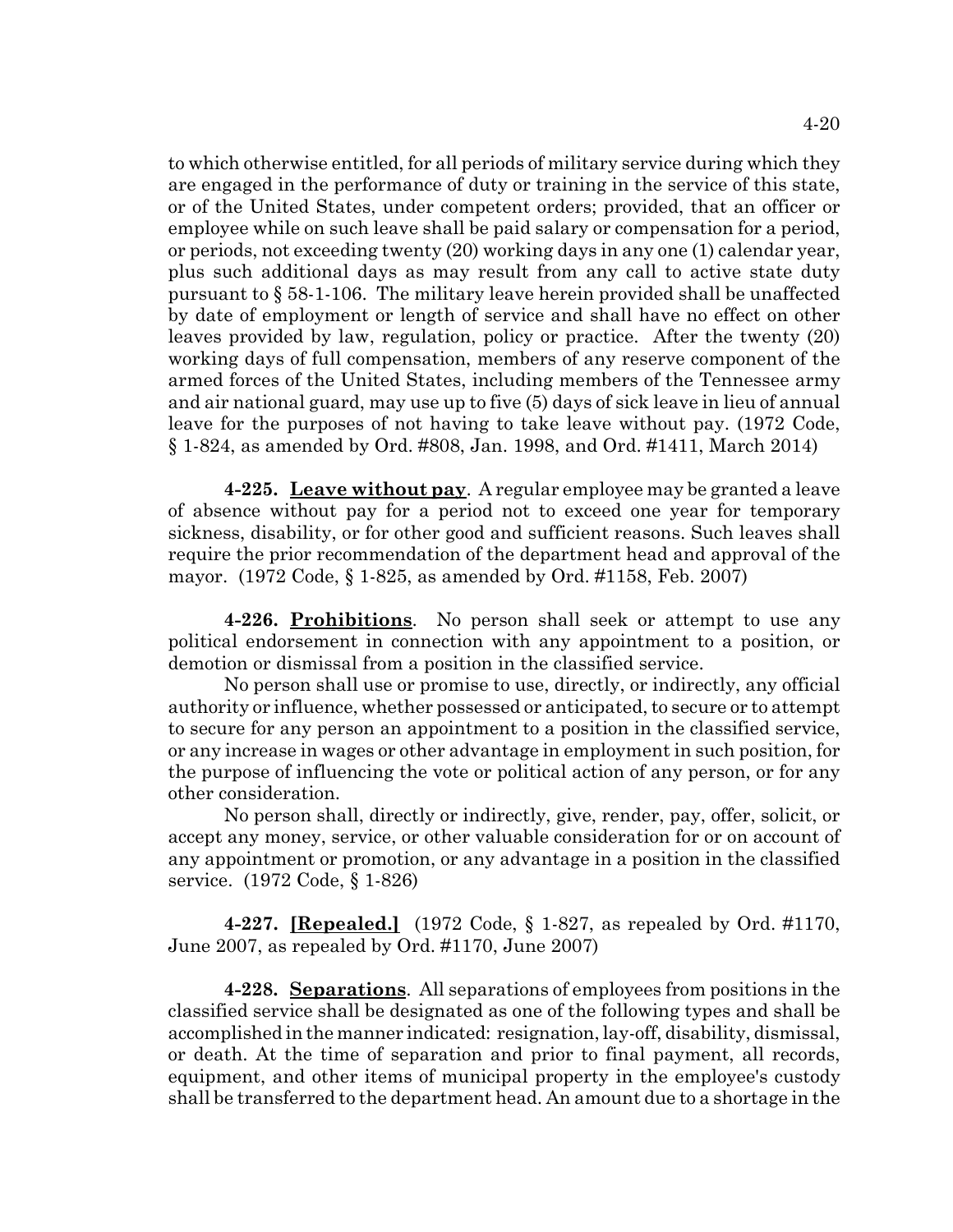above shall be withheld from the employee's final compensation. (1972 Code, § 1-828, as amended by Ord. #1158, Feb. 2007)

**4-229. Resignation**. An employee may resign by submitting in writing the reasons and the effective date, to his/her department head as far in advance as possible, but a minimum of two weeks notice is requested. Unauthorized absence from work for a period of three consecutive days may be considered by the department head as a resignation. Department heads shall forward all notices or resignation to the mayor immediately upon receipt. (1972 Code, § 1-829, as amended by Ord. #891, July 2000, and Ord. #979, April 2002)

**4-230. Lay-off**. The governing body may lay-off any employee when they deem it necessary by reason of shortage of funds or work the abolition of a position, or other material changes in the duties or organization, or for related reasons which are outside the employee's control and which do not reflect discredit upon service of the employee. Temporary employees shall be laid off prior to probationary or regular employees. The order of lay-off shall be in reverse order to total continuous time service upon the date established for the lay-off to become effective. (1972 Code, § 1-830)

**4-231. Disability**. An employee may be separated for disability when unable to perform required duties because of a physical or mental impairment. Action may be initiated by the employee or the municipality, but in all cases it must be supported by medical evidence acceptable to the mayor. The municipality may require an examination at its expense and performed by a licensed physician of its choice.

An employee returning to work after sick leave, occupational disability or injury leave, may not return to full time employment when unable to perform required duties because of a continuing physical or mental impairment.

After using all accrued sick leave, occupational disability or injury leave and any accrued vacation balance which might be applied and extended as though it were sick leave, the employee must choose to request leave without pay, as allowed by § 4-225, resign as allowed by § 4-229 or be subject to separation under the first paragraph of this section. (1972 Code, § 1-831)

**4-232. Disciplinary action**. Whenever employee performance, attitude, work habits or personal conduct fall below a desirable level, the supervisor or the department head shall initiate the following disciplinary action.

(1) Oral warnings. One (1) more oral warnings shall be given, without penalty to the employee, but shall be documented in the employee's departmental counseling file. The supervisor or department head shall inform the employees of such lapses and shall give them counsel and assistance, and if appropriate and justified, a reasonable period of time for improvement shall be given before initiating further disciplinary action.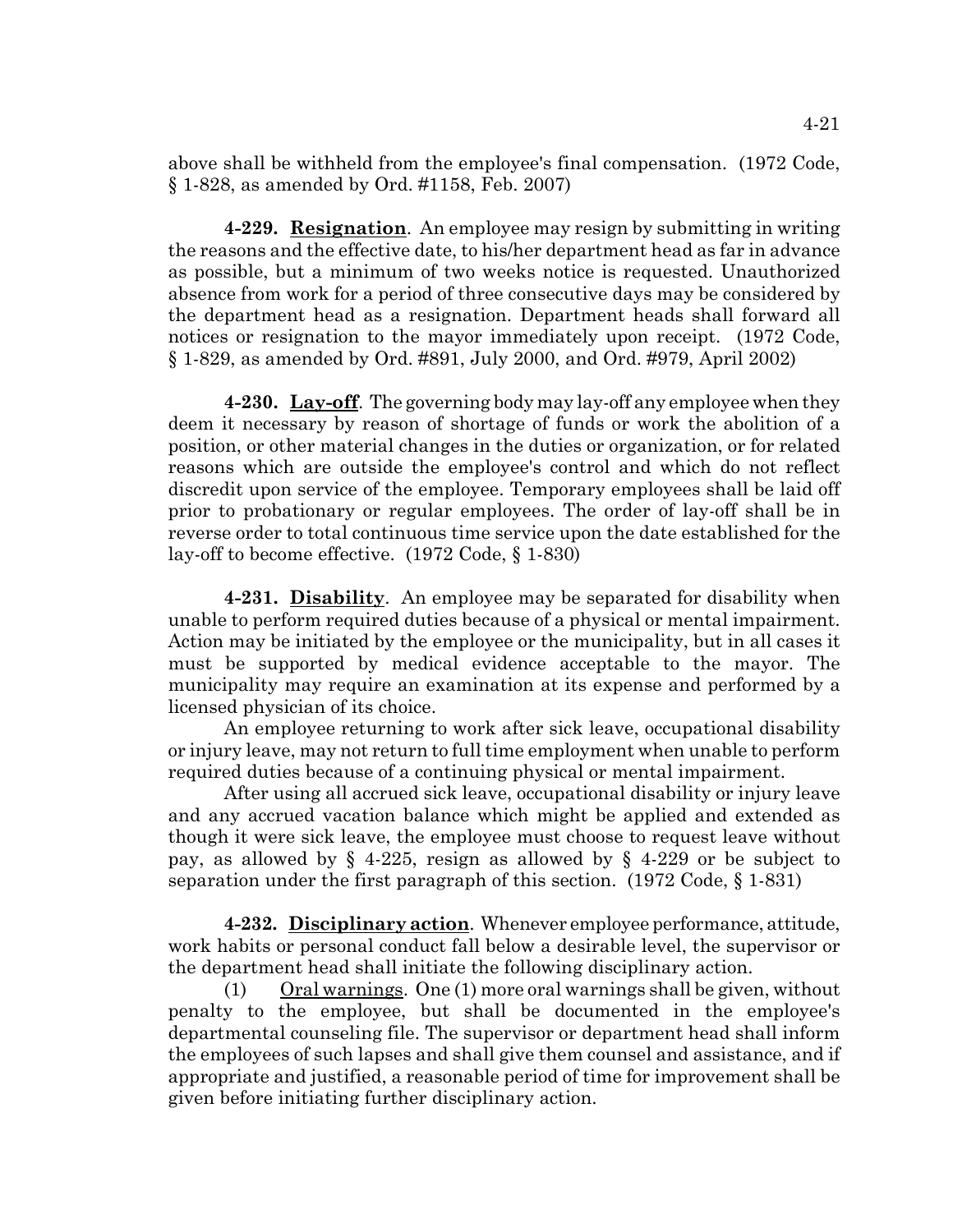(2) Written reprimands. In situations where an oral warning has not resulted in the expected improvement, or when more severe initial action is warranted, the department head shall send a written reprimand to the employee, with a copy placed in the employee's personnel file.

(3) Suspension. In situations where an oral warning or written reprimand have not resulted in the expected improvement, or when more severe initial action is warranted, the department head may suspend the employee with or without pay for a period of time not to exceed three (3) days. The mayor may extend the suspension for a period of time not to exceed thirty (30) days from the initial date of suspension pending investigation of the charges against him. An employee determined to be innocent of the charges shall be returned to duty with full pay for the period of suspension. (1972 Code, § 1-832, as amended by Ord. #891, July 2000, and Ord. #979, April 2002, and replaced by Ord. #1158, Feb. 2007)

**4-233. Dismissal and demotion**. The mayor may dismiss or demote an employee. Reasons for dismissal or demotion may include, but shall not be limited to: misconduct, negligence, incompetency, insubordination, unauthorized absence, falsification of records, violation of any of the provision of the charter, ordinances, or these rules, or any other justified reason. If driving is a part of the employee's job duties, and his driver's license is judicially or administratively suspended, cancelled or revoked, that shall be a specific cause for dismissal.

The employee shall be furnished an advance written notice containing the nature of the proposed action, the reasons therefore, and the right to appeal the charges in writing to the governing body. This notice shall be furnished at least one calendar week prior to the proposed effective date of the action. During this period, the employee may be retained on duty status, placed on leave, or suspended with or without pay at the discretion of the mayor if the employee fails to respond to the advance notice, the proposed action shall be effective on the date specified with no need for further action.

If the employee requests a hearing on the proposed action, the governing body shall promptly set a date and time for the hearing and shall carefully consider all evidence presented before making a decision. The decision of the governing body shall be final. (1972 Code, § 1-833, as amended by Ord. #891, July 2000, and Ord. #979, April 2002)

**4-234. Grievance procedure**. When any grievance comes to or is directed to the attention of any department head, he/she shall discuss within two working days all relevant circumstances with the employee and remove the causes of the grievances to the extent the department head deems advisable and possesses authority. Failing resolution at this level, the grievance shall be referred to the mayor in writing for final determination in cooperation with the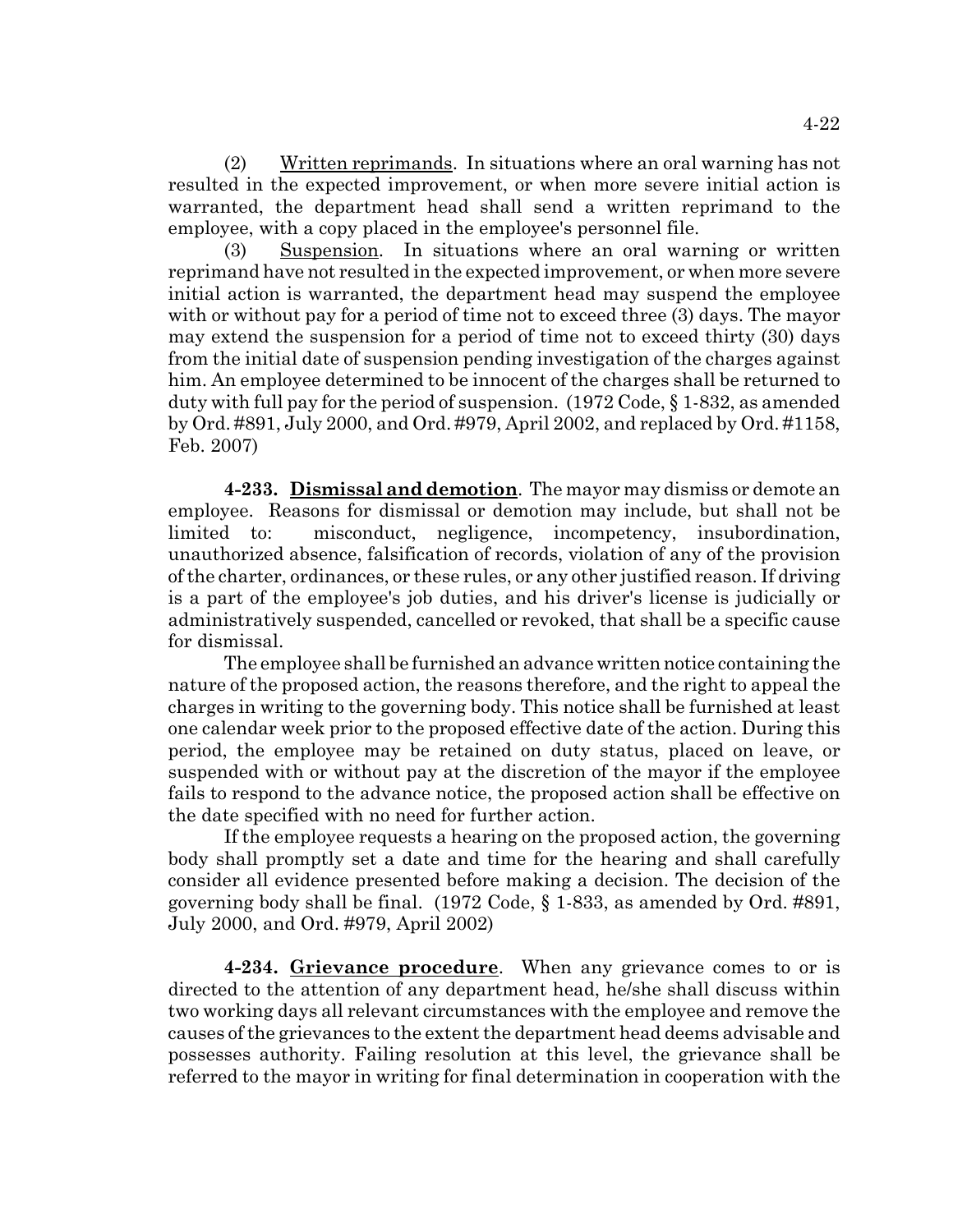appropriate departmental committee or commission. (1972 Code, § 1-834, as replaced by Ord. #891, July 2000, and amended by Ord. #979, April 2002)

**4-235. Insurance--health and life**. Insurance shall be provided to full-time employees. Dependent coverage may be at the option of the employee, subject to the approval of the insurance committee. For employees hired after September 1, 2013, dependent life insurance coverage, which may be available pursuant to the city's policy, shall be solely at the employee's expense. For employees hired after September 15, 2013, dependent dental insurance coverage, which may be available pursuant to the city's policy, shall be solely at the employee's expense. (1972 Code, § 1-835, as amended by Ord. #1387, Aug. 2013, and Ord. #1392, September 2013)

**4-236. Retirement**. Full-time employees are eligible to participate in the city retirement plan after one year of service. (1972 Code, § 1-836)

**4-237. Funeral days**. Employees and appointed officials of the City of Manchester who work full time for the city shall receive three (3) funeral days off upon the death of a member of the employee's immediate family, as defined in § 4-201. No advance notice of these days shall be required of the employee, but he shall immediately notify his supervisor of the reason for his absence and his expected return to work. These funeral days shall be in addition to any sick leave, vacation leave or administrative leave given to the city employee. (1972 Code, § 1-837, as amended by Ord. #1260, Feb. 2010, and Ord. #1407, Feb. 2014)

**4-238. Infectious disease control program**. An infectious disease control program is hereby adopted for the City of Manchester as contained in an exposure control manual of file in the office of the Finance Director of the City of Manchester, Tennessee, which is hereby adopted and incorporated by reference as a part of this code and hereafter referred to as the Manchester Infectious Disease Control Program. (1972 Code, § 1-838, as amended by Ord. #808, Jan. 1998)

**4-239. [Repealed.]** (1972 Code, § 1-839, as replaced by Ord. #1158, Feb. 2007)

**4-240. GED tests**. Any employee of the City of Manchester, Tennessee who does not have a high school diploma may take a General Equivalency Diploma test at the expense of the City of Manchester, Tennessee. (1972 Code, § 1-840)

**4-241. Pay grades for full time employees**. Full time employees of the City of Manchester, Tennessee shall be classified into twenty (20) pay grades with the following minimum and maximum salaries: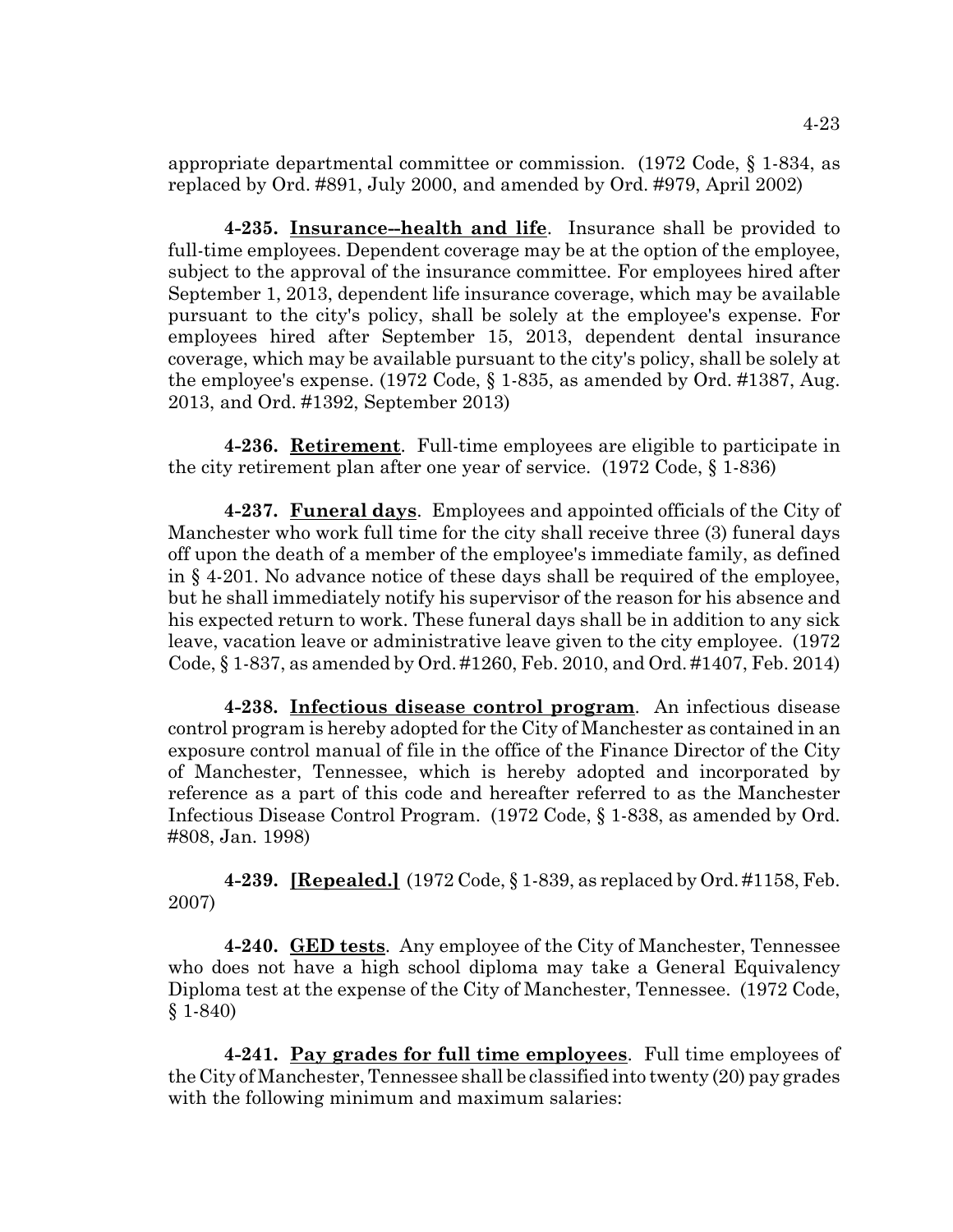|--|

| Assistant Water and Sewer Director  Grade 10 |  |
|----------------------------------------------|--|
|                                              |  |
|                                              |  |
|                                              |  |
|                                              |  |

# Non-exempt employees shall be classified in these grades:

| Fire Captains $\ldots \ldots \ldots \ldots \ldots \ldots \ldots \ldots \ldots \ldots \ldots \ldots$ | Grade 9 |
|-----------------------------------------------------------------------------------------------------|---------|
|                                                                                                     | Grade 9 |
|                                                                                                     | Grade 9 |
| Executive Administrative Assistant                                                                  | Grade 8 |
|                                                                                                     | Grade 8 |
|                                                                                                     | Grade 8 |
| Accounts Payable/Purchasing Coordinator                                                             | Grade 8 |
|                                                                                                     | Grade 8 |
| Fire Department Senior Crew Chiefs                                                                  | Grade 8 |
| Police Department Investigators                                                                     | Grade 8 |
| Police Department Lieutenants                                                                       | Grade 8 |
| Police Department Sergeants                                                                         | Grade 8 |
| Assistant WWTP Operator                                                                             | Grade 8 |
|                                                                                                     | Grade 7 |
|                                                                                                     | Grade 7 |
| Fire Department Crew Chiefs                                                                         | Grade 7 |
| Police Department Corporals                                                                         | Grade 7 |
|                                                                                                     | Grade 7 |
|                                                                                                     | Grade 7 |
|                                                                                                     | Grade 7 |
| Collections/Head Meter Reader                                                                       | Grade 7 |
|                                                                                                     | Grade 7 |
|                                                                                                     | Grade 7 |
| Assistant Mechanic                                                                                  | Grade 6 |
|                                                                                                     | Grade 6 |
|                                                                                                     | Grade 6 |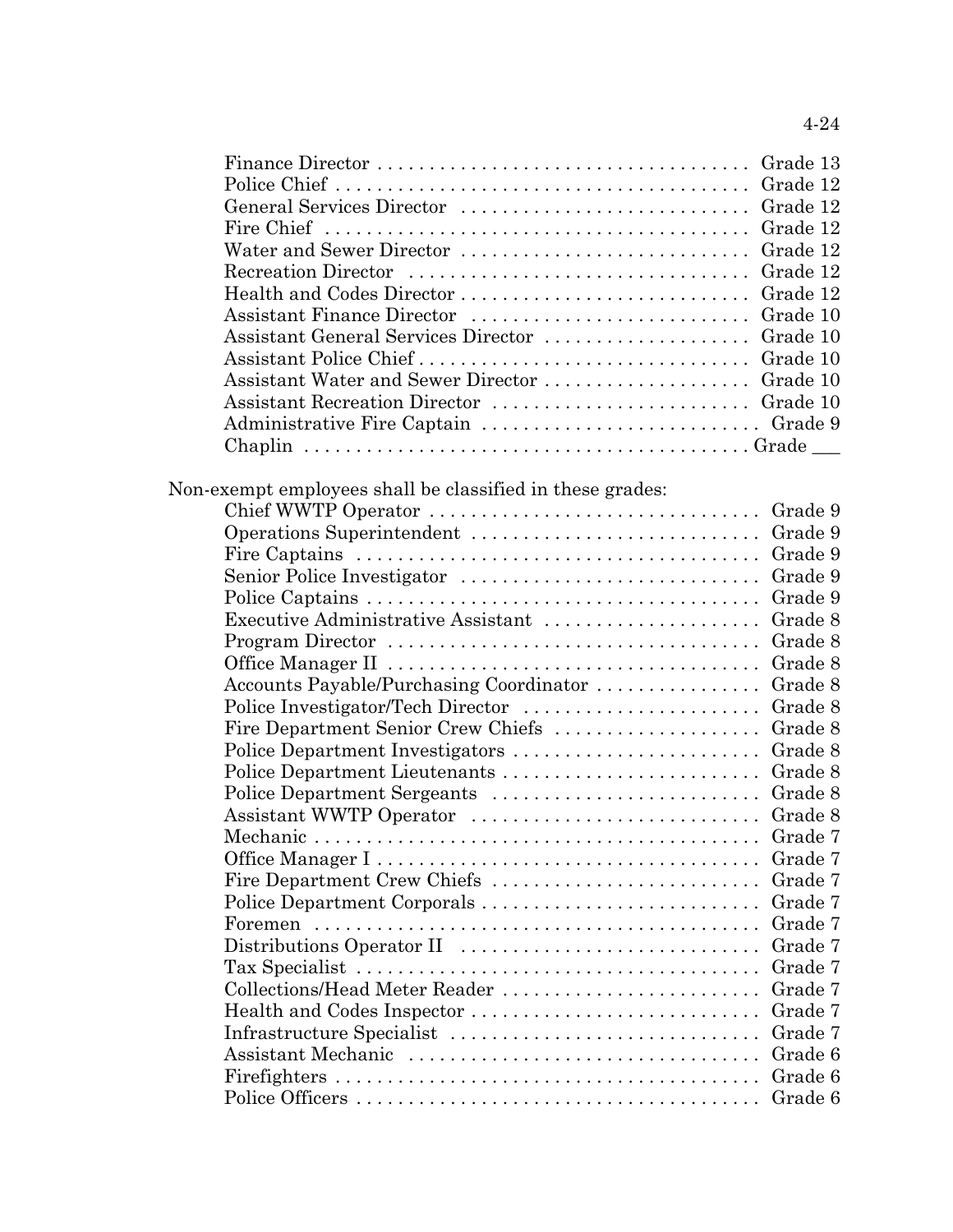| $\rm Recreaction\,Maintenance\, Foreman\ldots\ldots\ldots\ldots\ldots\ldots\ldots\,Grade\,6$ |  |
|----------------------------------------------------------------------------------------------|--|
|                                                                                              |  |
|                                                                                              |  |
|                                                                                              |  |
|                                                                                              |  |
|                                                                                              |  |
|                                                                                              |  |
|                                                                                              |  |
|                                                                                              |  |

The pay range for each grade shall be amended prior to July 1 of each year to include the cost of living raise given to city employees in the budget for the following fiscal year. (1972 Code, § 1-841, as amended by Ord. #769, Aug. 1996; Ord. #840, Nov. 1998, Ord. #860, Oct. 1999, and Ord. #1158, Feb. 2007)

**4-242. Workplace harassment prohibited**. Verbal or physical conduct that harasses, disrupts or interferes with an employee's work performance or which creates an intimidating, offensive or hostile work environment is not permitted. In particular, violence of any kind (including fighting, horseplay, roughhousing and vandalism), verbal harassment physical harassment and visual harassment, or the threat thereof, whether in the workplace or during work time or both, is prohibited.

Under no circumstances are any objects carried for the purposes of injury or intimidation permitted on city property, including city owned parking areas, unless locked in the employee's vehicle, and not visible from the outside, except those objects issued or sanctioned by, and carried and used within the scope of employment for, the city.

Charges of violence and harassment shall be reported to any supervisor, including any department head and the mayor. The police chief is charged with investigating all cases of workplace violence and harassment. All employees are required to assist in the course of the investigation by providing testimony, statements and evidence, as required. Failure to cooperate may result in disciplinary action.

Copies of the investigative report with recommendations for appropriate action will be turned over to the department head or mayor as appropriate for further action.

To the extent they are not in conflict herewith and to the extent they are applicable hereto, policies and procedures pertaining to complaints of, investigations of and other responses to alleged sexual harassment shall be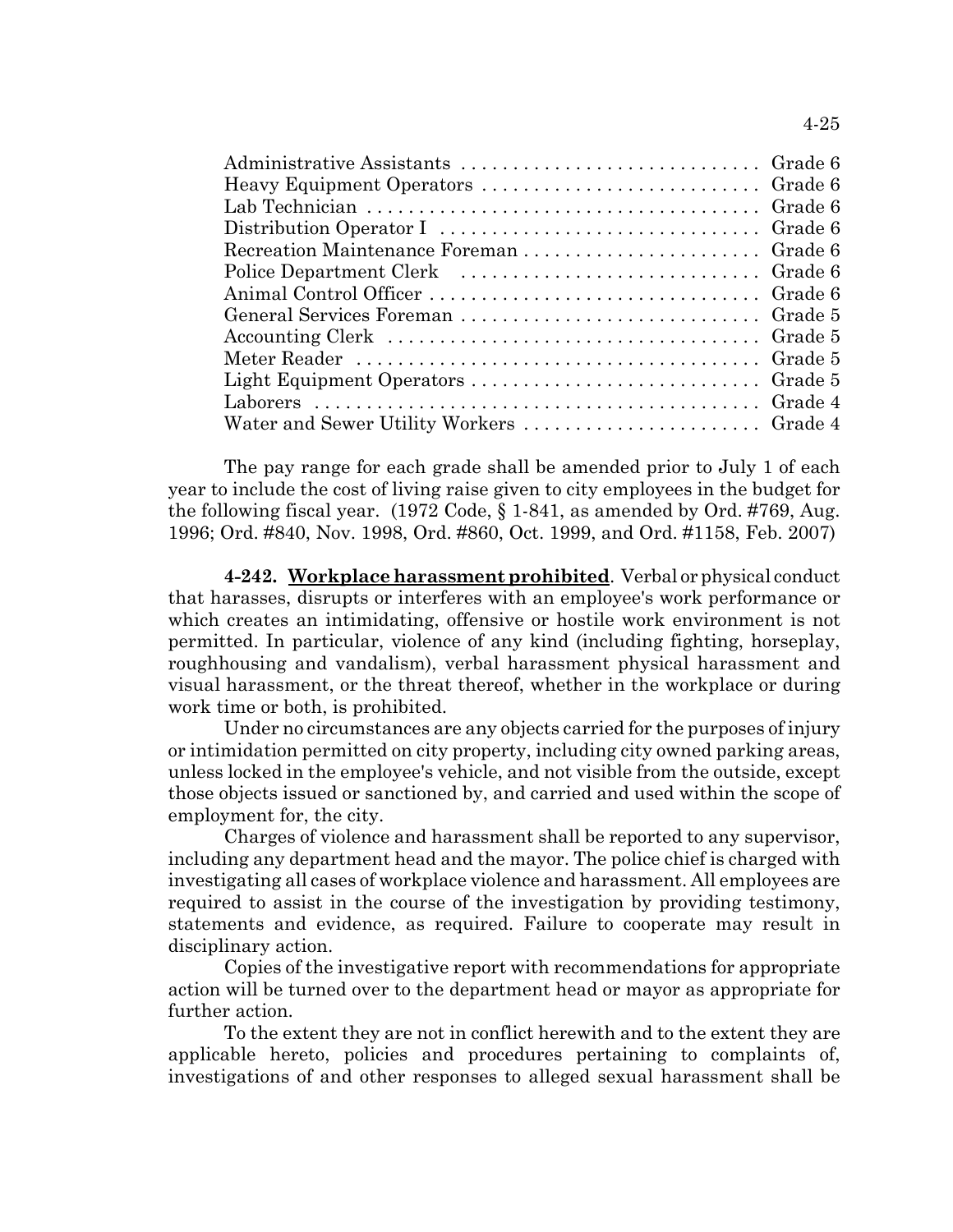utilized in response to allegations of workplace violence and sexual harassment. (1972 Code, § 1-842, as replaced by Ord. #1158, Feb. 2007)

**4-243. Discrimination prohibited**. The City of Manchester is an equal opportunity employer and illegal discrimination will not be tolerated.

The city will not discharge or fail or refuse to hire any individual, or otherwise discriminate against any individual with respect to compensation, terms, conditions, or privileges of employment because of the individual's race, color, religion, sex, or national origin, or because the individual is forty (40) or more years of age.

The city will not discriminate against a qualified individual with a disability because of the disability in regard to job application procedures, hiring or discharge, employee compensation, job training, and other terms, conditions, and privileges of employment.

Nothing in this section shall be construed as giving job protection to homosexuals. (1972 Code, § 1-843)

**4-244. Family and medical leave**. Eligible employees may take up to twelve (12) week of unpaid leave during each fiscal year in compliance with the Family and Medical Leave Act (FMLA) of 1993, as more fully explained in a policy approved by the Board of Mayor and Aldermen and on file in the office of the finance director. (Ord. #831, Sept. 1998, as replaced by Ord. #1158, Feb. 2007)

**4-245. Overtime and compensation time**. Non-exempted employees required to work overtime shall be paid for such work at the rate of one and one-half times the regular rate of pay. Employees working on a paid legal holiday will not be paid an overtime rate unless the number of overtime hours exceeds eight (8) hours.

Non-exempted employees may be compensated, hour for hour, with future time off from work in lieu of monetary payment for overtime worked, if the compensation time is used in the same pay period after the overtime hours were worked. If compensation time is not taken during the same pay period, the employee must be compensated with overtime pay at the rate of one and one-half time the regular rate.

Any compensatory time presently accumulated by an employee must be used on or before June 30, 2003 or lost.

Exempted employees of the city are considered to be employed on a "whole job" basis and overtime compensation or compensation time are not considered due, except as approved by the finance committee. Exempt employees who require time off for personal reasons may request discretionary personal time off, to be calculated as an hour off for an hour worked. The absences must be approved by the department head, or by the mayor if the employee requesting leave is a department head.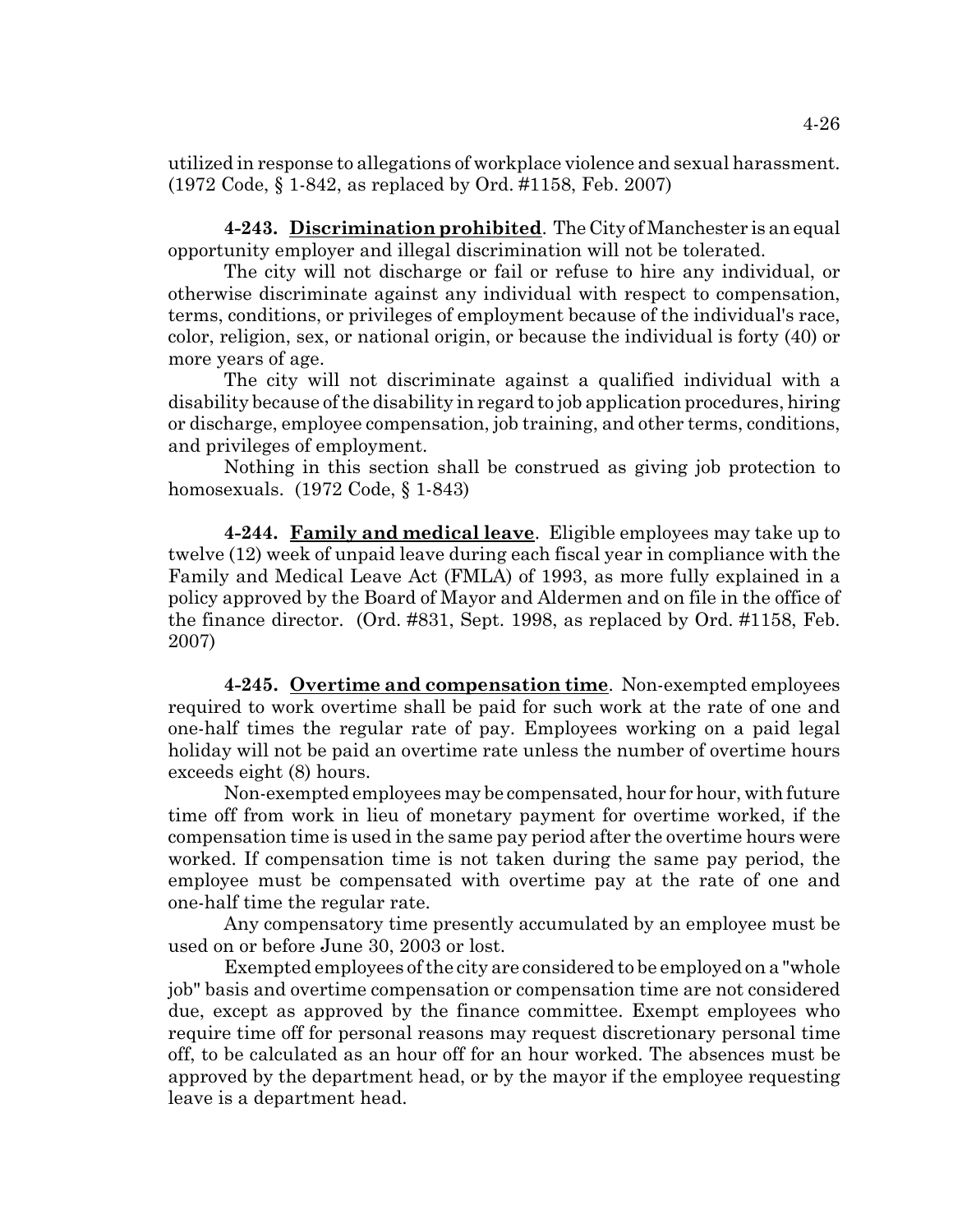Exempted employees are defined as the finance director and assistant finance director, the personnel officer, the police chief and assistant chief, the fire chief and assistant chief, the director of water and sewer and assistant director, the director of general services and assistant director, the director of parks and recreation and assistant director, the health and codes director, and the IS director, citizen liaison and police major in the police department. All other employees are non-exempted. (as added by Ord. #1011, Nov. 2002, amended by Ord. #1037, July 2003, Ord. #1093, March 2005, Ord. #1158, Feb. 2007, and Ord. #1407, Feb. 2014)

**4-246. [Repealed.]** (as added by Ord. #1026, March 2003, as repealed by Ord. #1158, Feb. 2007)

**4-247. Leave donations**. If an employee of the City of Manchester has suffered a serious long term illness or injury which is likely to result in the employee being absent from work for a prolonged period of time and which would result in a substantial loss of income due to the lack of annual leave, administrative leave, sick leave, occupational disability or injury leave or compensation time, that employee may submit a request for a leave donation from other employees of the City of Manchester, who may donate sick leave or annual leave under the following conditions:

(1) The employee requesting the sick leave or annual leave donation must be a full-time employee.

(2) Prior to being eligible to receive a transfer of leave from other employees, the employee must have exhausted all annual leave, administrative leave, sick leave, occupational disability or injury leave and compensation time.

(3) The employee, or a family member acting on behalf of an incapacitated employee, shall submit a request for a leave donation on forms provided by the city. The request shall include a doctor's statement explaining the nature of the illness or injury and the anticipated date for returning to work.

(4) The request for a leave donation shall be submitted to the department head, who shall review the request and make a recommendation to the mayor, who shall have final approval of the request. If approved, a memo shall be sent to all city employees requesting a leave donation.

(5) Donated sick leave is added to the donee employee's sick leave and donated annual leave is added to the donee employee's annual leave, and any donated leave not used becomes the property of the donee employee, and will not be refunded to the donor employee.

(6) The maximum number of donated leave hours any employee is permitted to receive in any consecutive three hundred sixty-five (365) day period is five hundred seventy-six (576).

(7) No employee may donate leave unless he or she has accumulated one hundred sixty-one (161) or more leave hours. An employee may not donate leave which would result in the donating employee's accumulated leave falling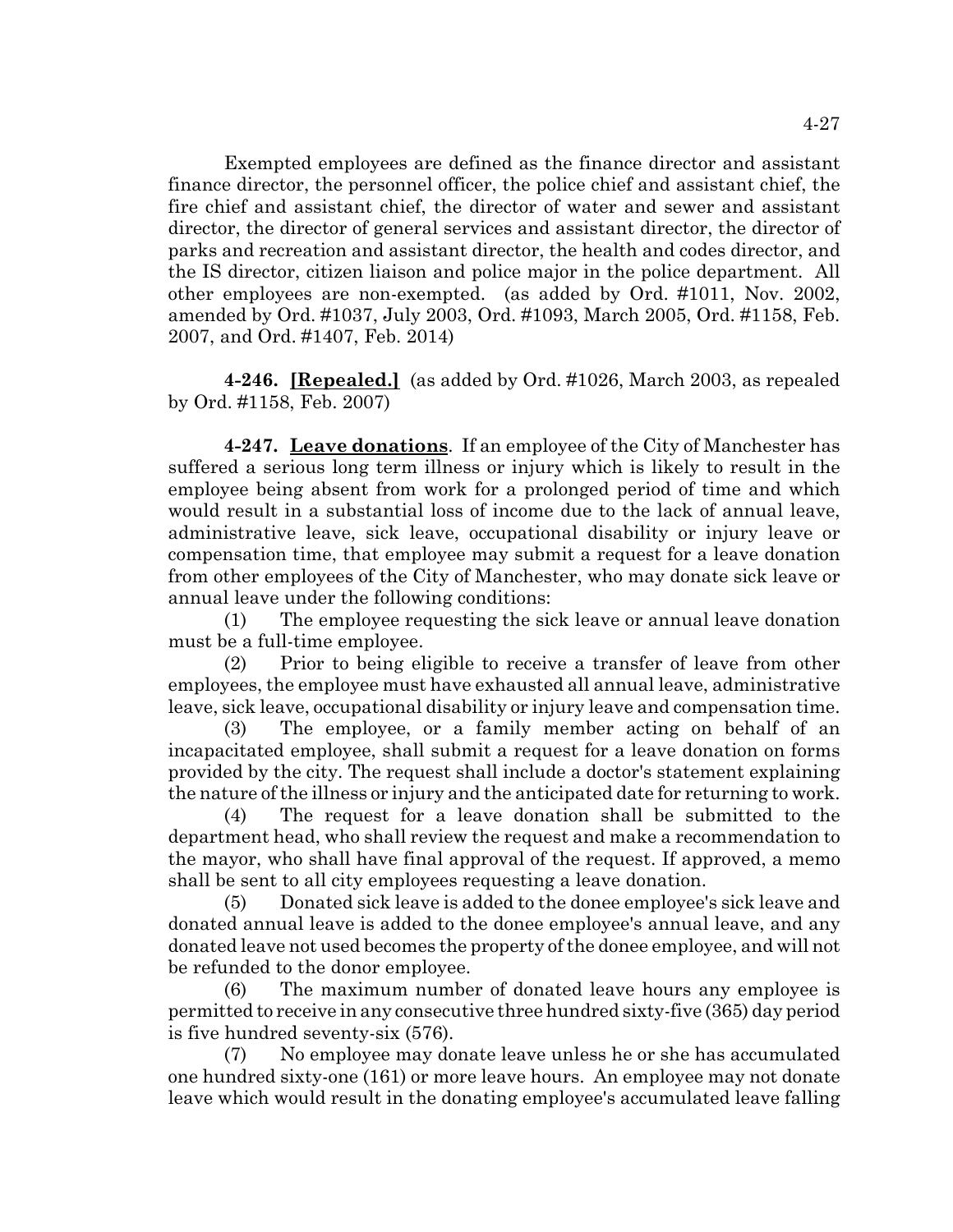below one hundred sixty (160) hours. (as added by Ord. #1104, June 2005, as amended by Ord. #1158, Feb. 2007, and Ord. #1408, Feb. 2014)

**4-248. Laptop computer and removable storage device security policy**. Every employee, official or any authorized person using a municipal (city-owned) laptop computer or removable storage device is responsible for protecting the confidential information stored, created, processed or transmitted via the computer or device.

(1) Laptop computers and removable storage devices. Only persons showing necessity to perform specific job-related duties shall be authorized to use municipal laptop computers and/or removable storage devices. Department heads may grant this approval after consulting with the IS department.

(2) Protection of confidential data. Every user of a laptop computer or removable storage device must use reasonable care to protect confidential data.

Protection of confidential data against physical theft or loss, electronic invasion or unintentional exposure is provided through a variety of means, including user care and technological protections. Prior to the use of confidential data via laptop computer or removable storage device, users are responsible for contacting the IS department to ensure appropriate security hardware and software are in place. The use of unprotected equipment to access or store confidential information is prohibited regardless of whether the equipment is owned or controlled by the municipality.

(3) Reporting loss or theft of equipment or data. In the event a municipally-owned or controlled laptop computer or removable storage device is lost or stolen, the theft or loss must be reported immediately to the IS department.

In the event that confidential information contained on any personally-owned computer or removable storage device is lost or stolen, the theft or loss must be reported immediately to the IS department.

In the event a municipally-owned laptop computer or removable storage lost or stolen, resulting in the unencrypted personal information of any Tennessee resident being, or reasonably believed to be breached, the municipality must disclose the breach to the affected citizens in accordance with Tennessee Code Annotated, § 47-18-2107. This notification must occur in the most expedient time possible, consistent with the legitimate needs of law enforcement. The IS director is responsible for this notification process.

The purpose of this policy is to comply with state and federal regulations governing the privacy and security of information, specifically, Tennessee Public Chapter 688, 2008.

Violation of this policy may result in disciplinary action as set forth in § 4-232 or dismissal or demotion as set forth in § 4-233 depending upon the circumstances of the violation. Any employee receiving any proposed disciplinary action, dismissal or demotion may appeal said action directly to the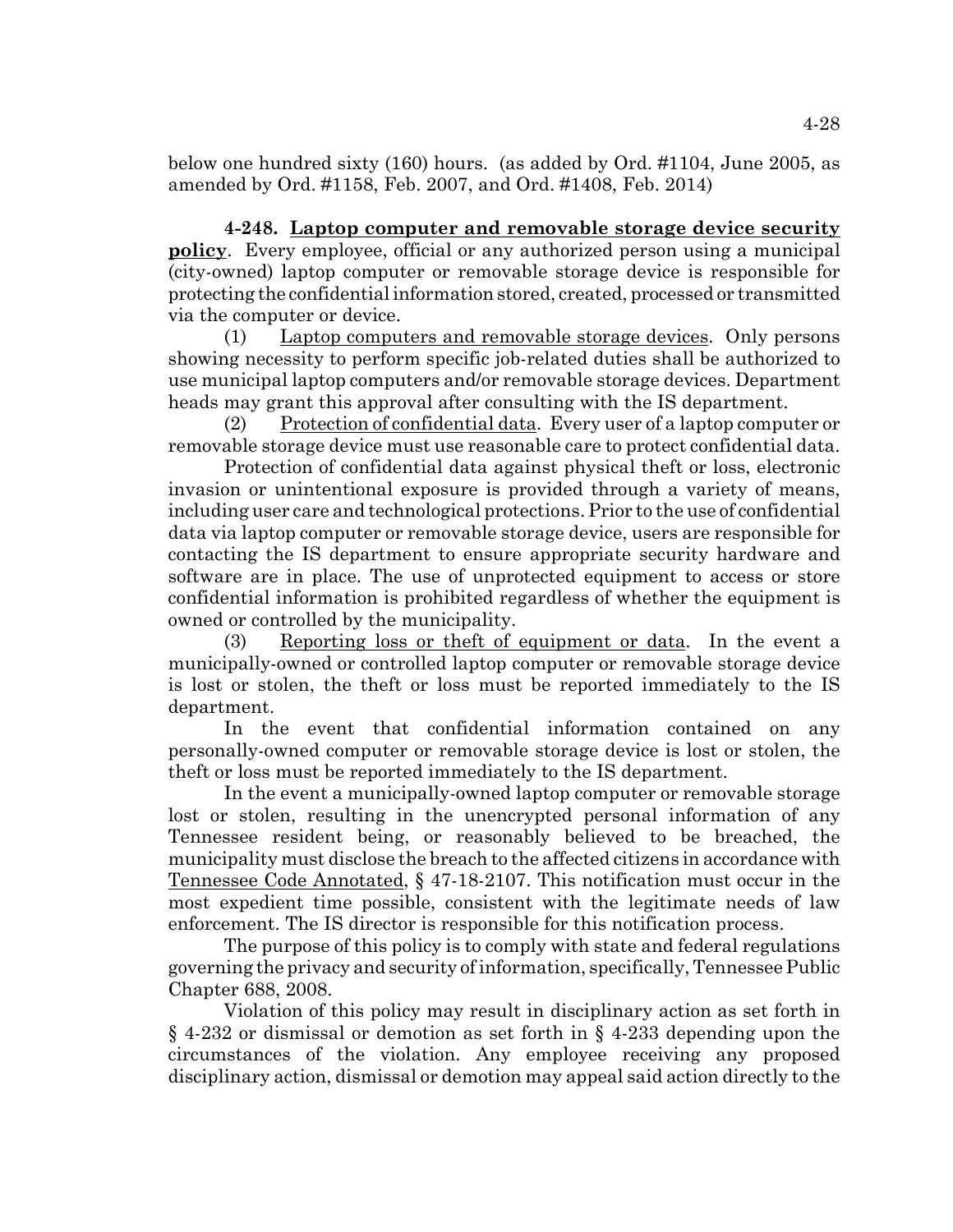board of mayor and aldermen, which may affirm, reverse or modify (increase or decrease) the disciplinary action. (as added by Ord. #1246, Oct. 2009)

**4-249. Use of internet and electronic mail**. (1) Policy. It is the policy of the City of Manchester that all employees having global internet access and e-mail privileges shall use such access only for official work in full compliance with this policy and the policies of the city. Each user must be aware of the risks related to internet access and e-mail which cannot be eliminated but may only be managed through the exercise of prudence and caution.

All city employees authorized to use e-mail will be assigned an official city e-mail address. All official business shall be conducted using this address. No official business shall be conducted using any other address, including but not limited to those provided by Yahoo, Gmail, Netscape, etc. In the event any other address is required to perform the functions of an employee's position, the employee may use such address after written approval from the mayor and information systems director; however, this additional address may be used only when and to the extent the employee's job functions cannot be performed using his or her official city e-mail address.

 $(2)$  Procedures. (a) Use of the internet/e-mail. Employees must be individually authorized to use the internet and/or e-mail before doing so during working hours or while using any city equipment. No employee will be so authorized by the city until the employee has signed the internet use form, however failure to sign this form shall not render this policy inapplicable to such employee.

No e-mail messages sent or received on city computers is personal or private; each is the property of the City of Manchester. E-mail messages can be copied, distributed, discovered in litigation and used in disciplinary proceedings even if deleted by the recipient. Users have no expectation of privacy as to any e-mail message at any time.

(c) Principles of acceptable internet and computer system use. (i) Use must be for legitimate work-related purposes

only.

(ii) Users shall respect the legal protections afforded by copyright and license laws for programs and data.

(iii) Use must be for legitimate work-related purposes only.

(iii) Users shall identify themselves as employees of their department and the city when sending any e-mail message via the internet.

(d) Unacceptable use of the internet, e-mail and the city's computer system.

(i) Users shall respect the integrity of the city's computing system and shall not use it for unacceptable purposes or in any unacceptable manner as described below. It is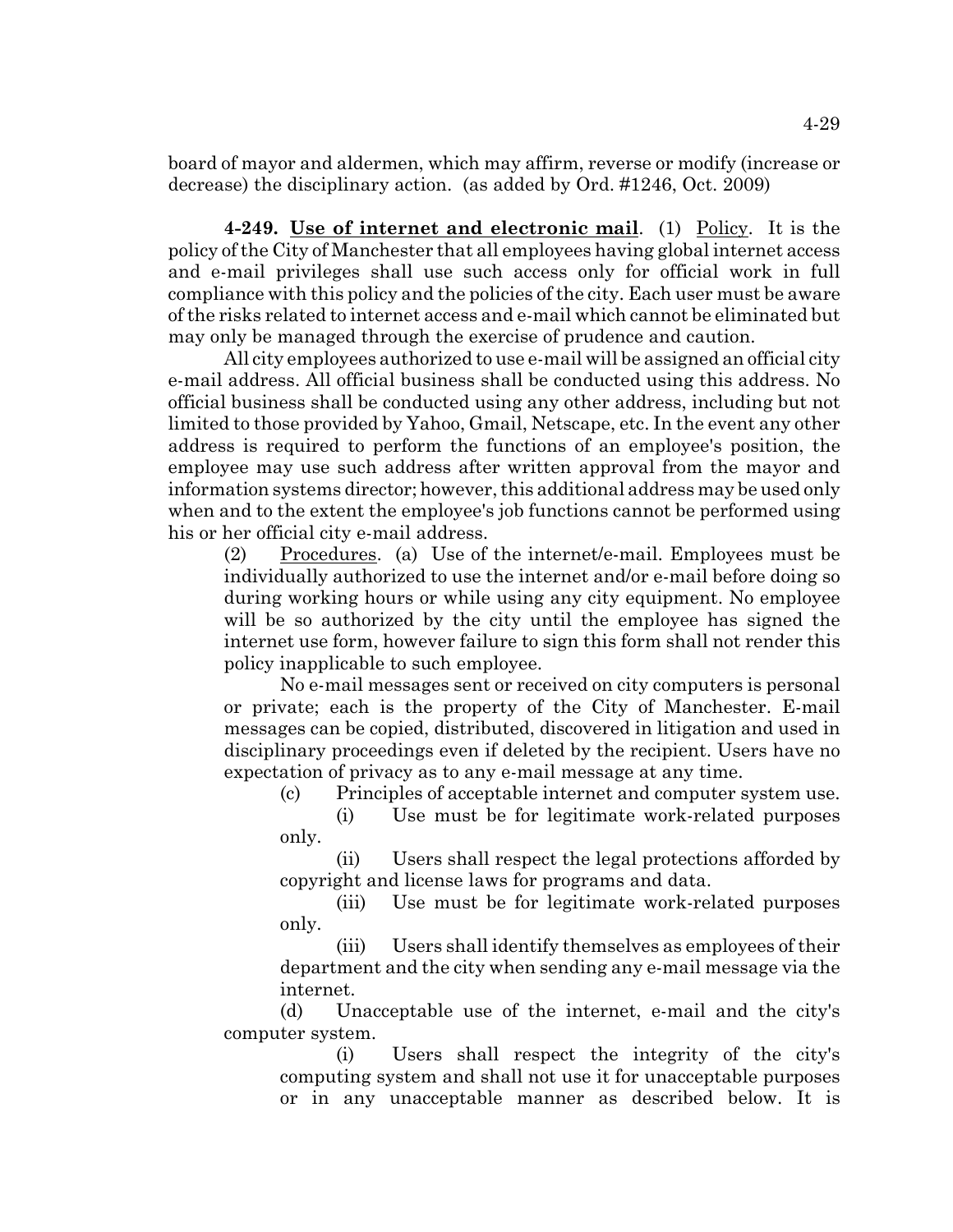unacceptable for a user to use, submit, publish, display or transmit on the internet or any part of the city's computer system any information which:

(A) Uses the system for any illegal purpose;

(B) Contains defamatory, false, inaccurate. abusive, obscene, pornographic, profane, sexually oriented, threatening, racially offensive or otherwise biased, discriminatory or illegal material, whether in the form of a "joke" or otherwise;

(C) Violates or infringes on the rights of any other person, including the right to privacy; or

(D) Modify files or data belonging to other users without explicit permission to do so.

(ii) No user other than the mayor or the various department directors shall have authority to subscribe to any service for which a fee is charged.

(iii) Users shall not use or develop programs that harass other users or infiltrate a computer or computing system or which seek to alter or damage the software components of a computer or computing system.

(e) Personal use. The prohibitions in this policy shall also not be construed to prohibit infrequent and brief use of the system for incidental personal matters by an employee during a meal or other personal break time. This is similar to an employee's limited ability to make a personal telephone call on personal time. For example, an employee may spend a minute or two looking at the weather radar online provided, however, in no event shall any such limited personal use include any activity otherwise prohibited by this policy, e.g., visiting a sexually explicit site.

(f) No right of privacy - monitoring. (i) Pursuant to the Electronic Communications Act of 1986, 18 U.S.C. 2510 et seq., notice is hereby given that there are no facilities provided by the city and its system for sending or receiving private or confidential electronic communications.

(ii) Electronic mail, whether sent via the internet or internally, may be a public record subject to public disclosure under the Tennessee Public Records Law and may be inspected by the public.

(g) Violation of this policy may result in disciplinary action as set forth in § 4-232 or dismissal or demotion as set forth in § 4-233 depending upon the circumstances of the violation. Any employee receiving any proposed disciplinary action, dismissal or demotion may appeal said action directly to the board of mayor and aldermen, which may affirm, reverse or modify (increase or decrease) the disciplinary action. (as added by Ord. #1245, Oct. 2009, and amended by Ord. #1341, Oct. 2012)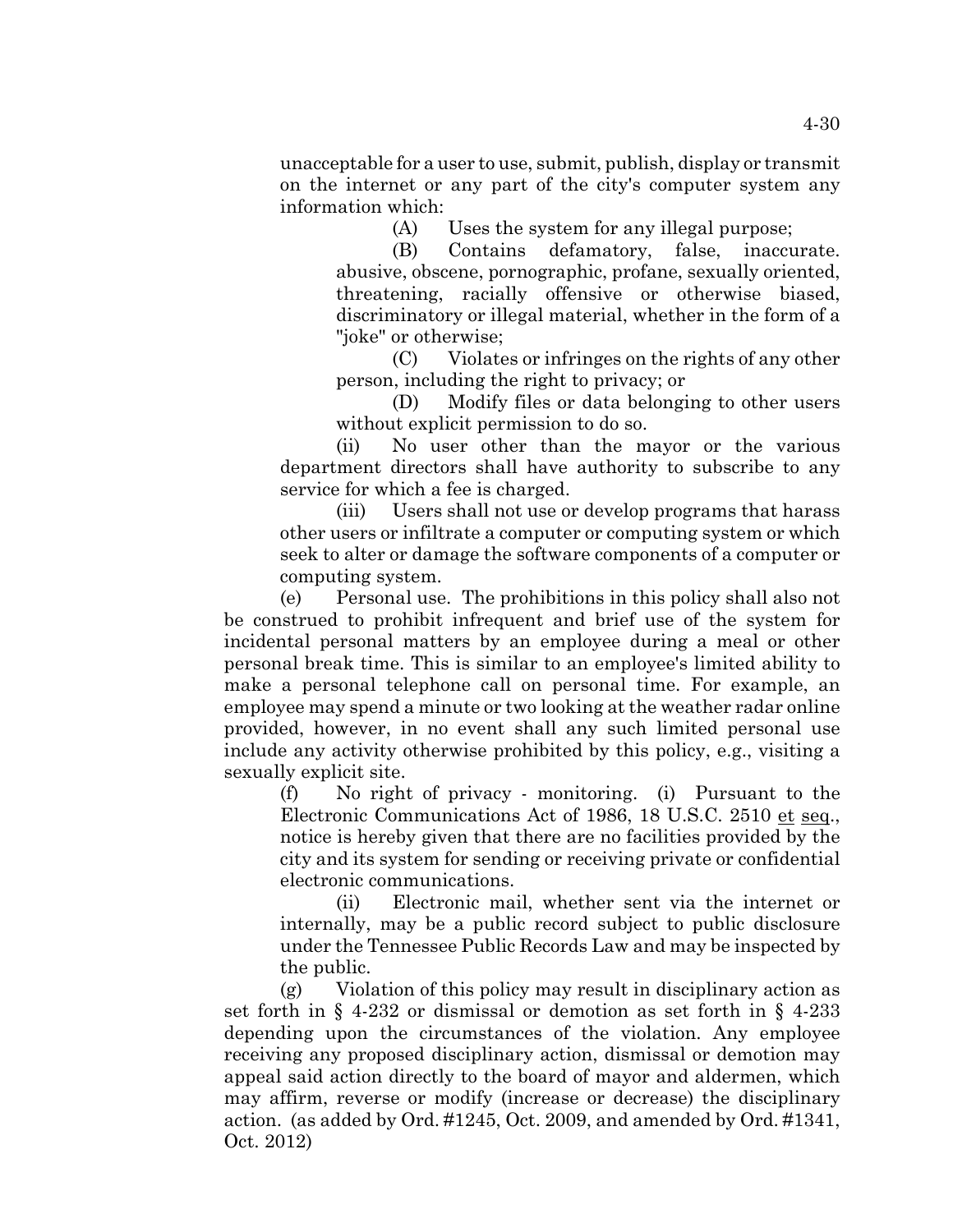**4-250. Use of cellular/mobile phones**. (1) Purpose. The purpose of this section is to govern the use and application of City of Manchester-owned phones and associated services and devices.

(2) Authorization. Recommendation for the issuance of City of Manchester-owned mobile phones should be approved by the department head. The use of a City of Manchester-owned phone of any type is considered a privilege and may be revoked. Regular landline phones may be provided to employees as is appropriate for their position.

Both landlines and mobile phones will be assigned by need and not every employee will have a unique landline and/or mobile phone assigned to them. Each case for a phone will be reviewed individually; the location, the business requirements, safety issues and appropriateness will be taken into consideration when evaluating the need for a new phone.

(a) Business use. Any phone owned and issued by the City of Manchester shall have as its primary function, business related uses. When an employee is in travel status, he or she is encouraged to use their mobile phone, if service is available.

(b) Personal use. This policy acknowledges that from time to time, a City of Manchester-issued phone may be used for personal calls. As long as this use of the phone is incidental to its primary business use, reasonable personal calls are allowed.

If a situation occurs that warrants personal use of a City of Manchester-owned phone beyond an incidental nature, the individual shall reimburse the city, as appropriate. Should it be determined that an individual is abusing the privilege of using a City of Manchester-owned phone; the phone may be taken from the employee and/or the employee disciplined or discharged.

City employees are not allowed to use their personal phones during designated work hours unless specifically permitted by their department head. Personal calls during designated work hours may not be taken at any time when it may disrupt the employee's assigned task/work and/or may compromise the safety of the employee, other employees or the general public.

(c) Prohibited use. Phones issued by the City of Manchester shall not be used to harass or threaten any individual. Typically, city phones may not be used for personal long distance or fee services. However, in an emergency situation, the expense for any such use shall be reimbursed to the city as soon as possible. When practical, the employee must seek approval from their supervisor.

(d) Driving. The City of Manchester encourages the safe use of phones when operating any vehicle or piece of machinery. Drivers using cell phones may pull off the road into a safe area until the call is terminated. If available, handsfree devices may be used to conduct calls while driving.

(e) Meetings. Any individual using a City of Manchester mobile phone shall use good judgment in how and where the phone is used.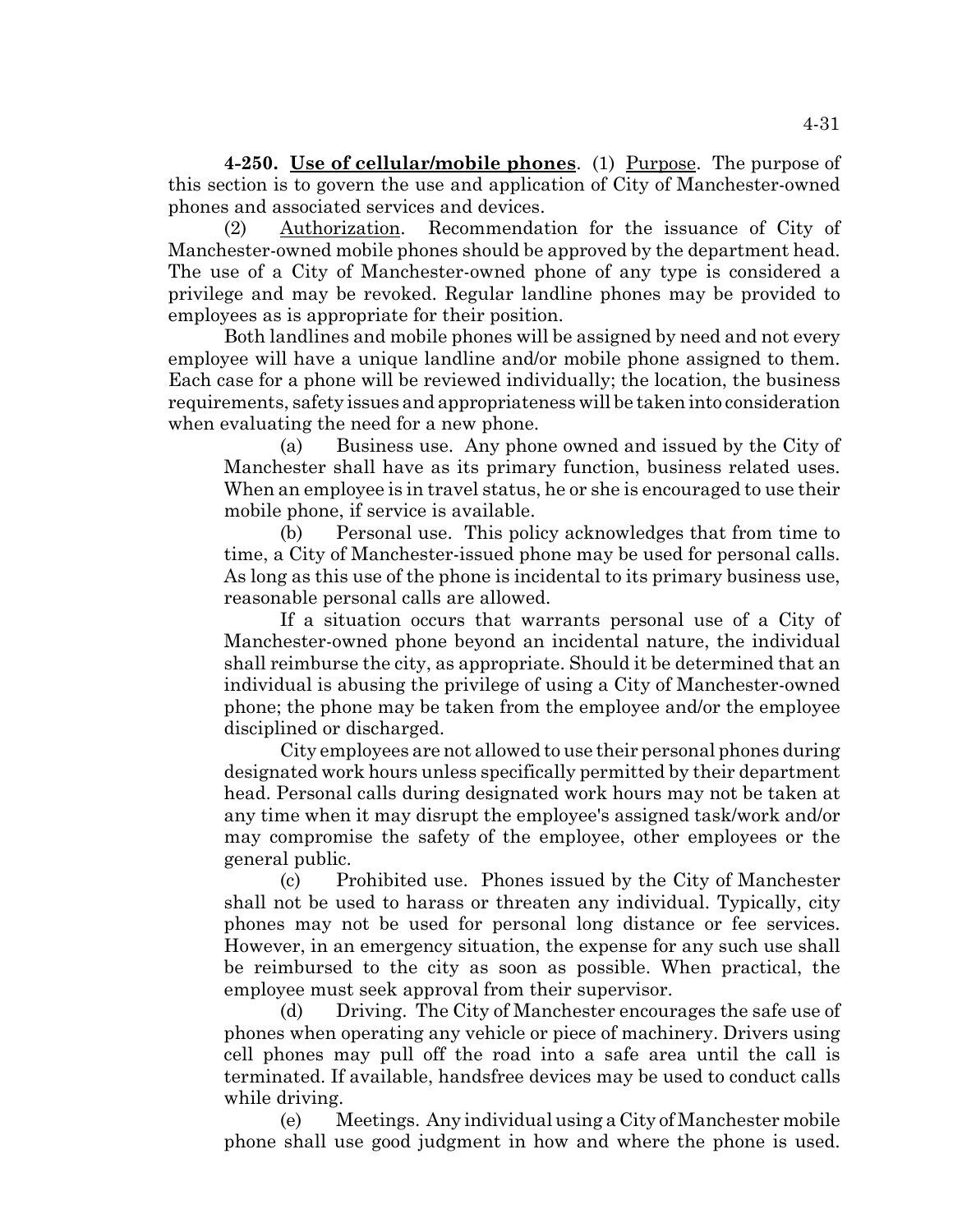Phones taken into meetings shall be turned off or to vibrate. If a call if taken during a meeting, every effort should be made not to disrupt the meeting. Unless a call is specifically related to the topic of discussion, talking on the phone in a meeting is strongly discouraged.

(f) No right of privacy. All records of use of city-owned cellular/mobile phones are subject to the Tennessee Open Records Act, Tennessee Code Annotated, § 10-7-501, et. seq., subject to any exceptions applicable thereto by statute, rule or judicial decision.

(3) Phone records. Every individual City of Manchester-owned mobile phone user is responsible for checking the accuracy of the bill pertaining thereto before it is processed for payment. Discrepancies in billing data shall be resolved in a timely manner. Landline calls incurring fees shall be assigned to the appropriate departmental budget code.

If a city phone is used for personal long distance or fee services, the supervisor must be notified and the city reimbursed.

(4) Other. The nature of the technology required to support the wireless mobile telephone is rapidly evolving. Phones may have additional features such as cameras, text messaging, internet access, etc. The intent of this policy is to apply the principles enumerated herein to any such add-on or accessory feature.

(5) Recordings. Employees that use devices to record telephone conversations shall do so only in a manner consistent with the status of such applicable local, state and federal laws.

(6) Violation. Violation of this policy may result in disciplinary action as set forth in § 4-232 or dismissal or demotion as set forth in § 4-233 depending upon the circumstances of the violation. Any employee receiving any proposed disciplinary action, dismissal or demotion may appeal said action directly to the board of mayor and aldermen, which may affirm, reverse or modify (increase or decrease) the disciplinary action. (as added by Ord. #1244, Oct. 2009, and amended by Ord. #1443, Dec. 2014)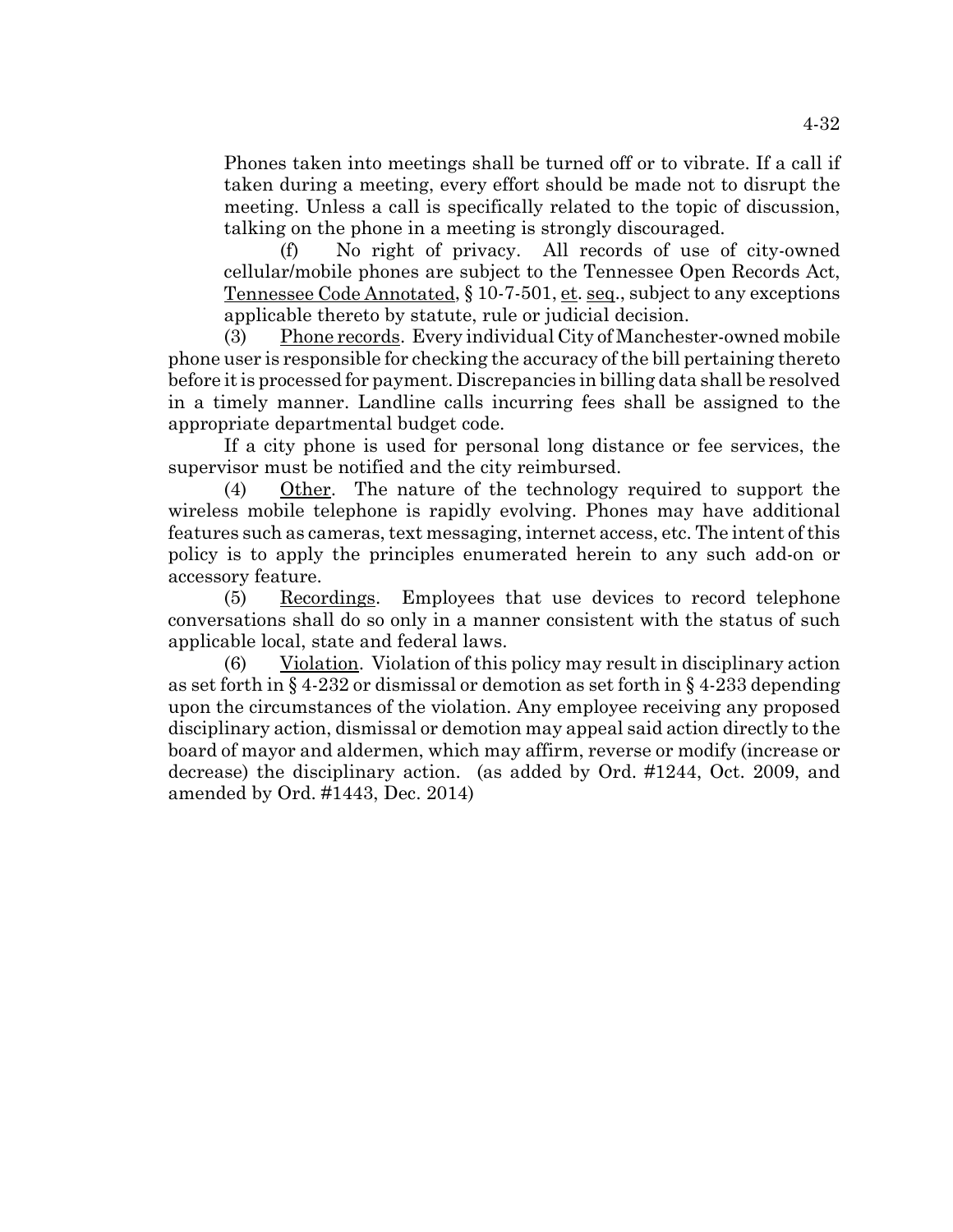## **CHAPTER 3**

# **AMERICANS WITH DISABILITIES ACT GRIEVANCE PROCEDURE**

#### **SECTION**

- 4-301. Complaints.
- 4-302. Resolution of complaint.
- 4-303. Appeal.
- 4-304. Appeal to board of mayor and alderman.
- 4-305. ADA compliance committee.

**4-301. Complaints**. All complaints regarding access or alleged discrimination under the Americans with Disabilities Act against the City of Manchester shall be filed in writing with the ADA Coordinator of the City of Manchester, Tennessee, for resolution. The complaints shall be filed on a form designated by the ADA Coordinator, and a record of the complaint shall be maintained. (1972 Code, § 1-1201)

**4-302. Resolution of complaint**. A decision shall be made on the complaint by the ADA Coordinator within fifteen (15) working days after a complaint has been filed in writing with the coordinator. The decision shall be in writing, and mailed to the party complaining, certified mail, return receipt requested at the address shown on the complaint. (1972 Code, § 1-1202)

**4-303. Appeal**. If the complaint is not resolved to the satisfaction of the complainant by the ADA Coordinator, it may be appealed to the ADA Compliance Committee on written notice to the ADA Coordinator. That appeal must be filed within ten(10) days after the date of mailing of the decision of the ADA Coordinator to the complainant and the ADA Compliance Committee shall hear such complaints in public, after adequate public notice is given in an unbiased objective manner and shall issue a written decision within thirty (30) days after the hearing. All proceedings of the committee shall be recorded, transcripted and maintained by the committee. (1972 Code, § 1-1203)

**4-304. Appeal to board of mayor and aldermen**. If the complaint cannot be resolved to the complainant's satisfaction by the ADA Compliance Committee, the complaint will be heard by the board of mayor and aldermen at an open, public meeting of the board, preceding the vote. The decision of the ADA Compliance Committee must be appealed to the board of mayor and aldermen within ten (10) days after the written decision of the committee. The decision of the board of mayor and aldermen is final. (1972 Code, § 1-1204)

**4-305. ADA compliance committee**. The ADA Compliance Committee of the City of Manchester, Tennessee is hereby created. It shall have the duties and powers described in this chapter, and shall also be charged to establish ground rules or procedures for hearing complaints, requests or suggestions from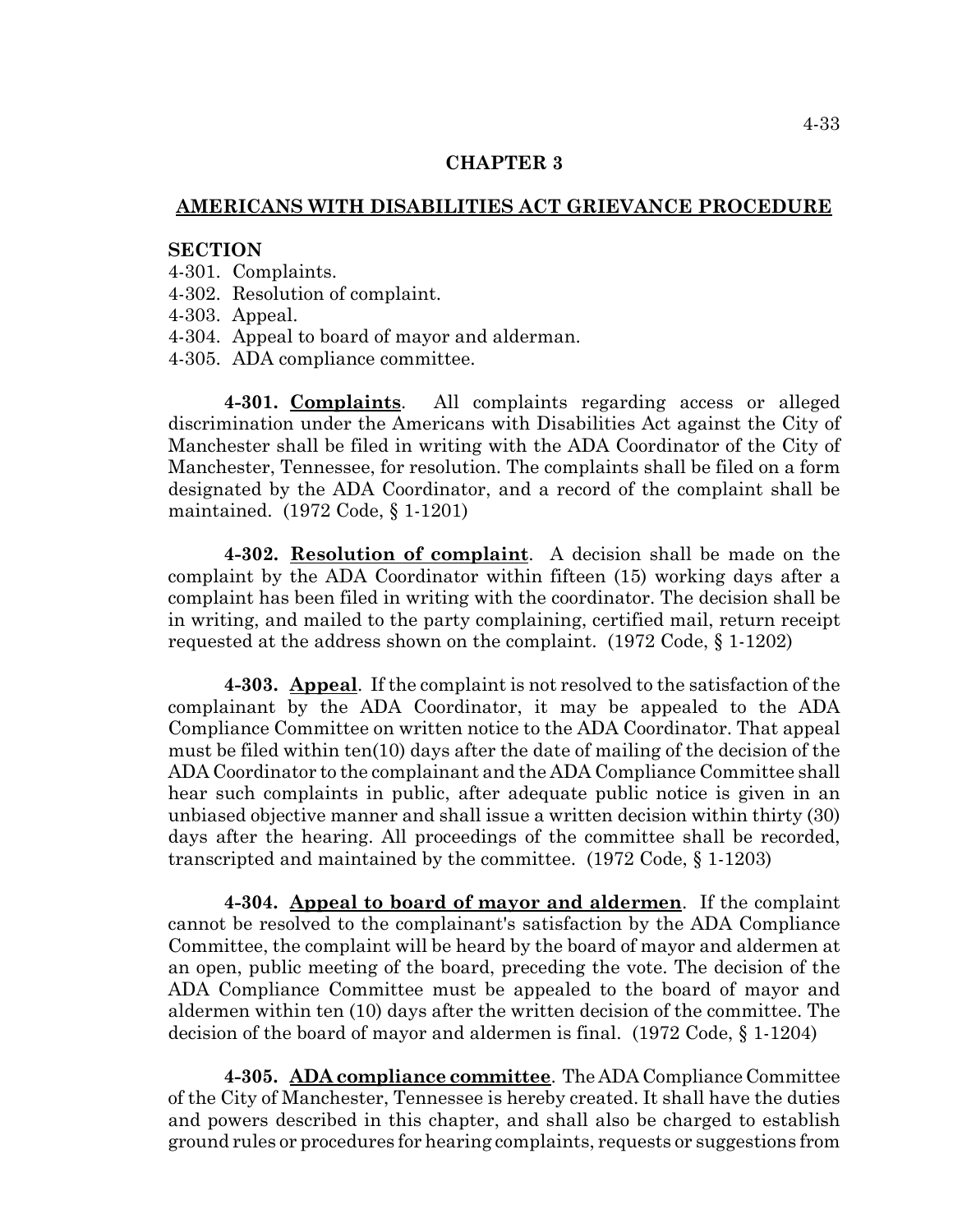disabled persons regarding access to and participation in public facilities, services, activities and functions in the City of Manchester, Tennessee. It shall be composed of five (5) persons appointed by the board of mayor and aldermen and their term of office shall be for five (5) years, or until their successors are appointed and qualified with one member being appointed annually, on the first Tuesday in September of each year. The committee shall be composed of an elected official, whose initial term shall expire in September, 1992, a member of the disabled community, whose initial term shall expire in September, 1993, a business person, whose initial term shall expire in September, 1994, a teacher, whose initial term shall expire in September, 1995, and a member of the health/medical profession, whose initial term shall expire in September, 1996. The members of the ADA Compliance Committee shall serve without compensation. (1972 Code, § 1-1205)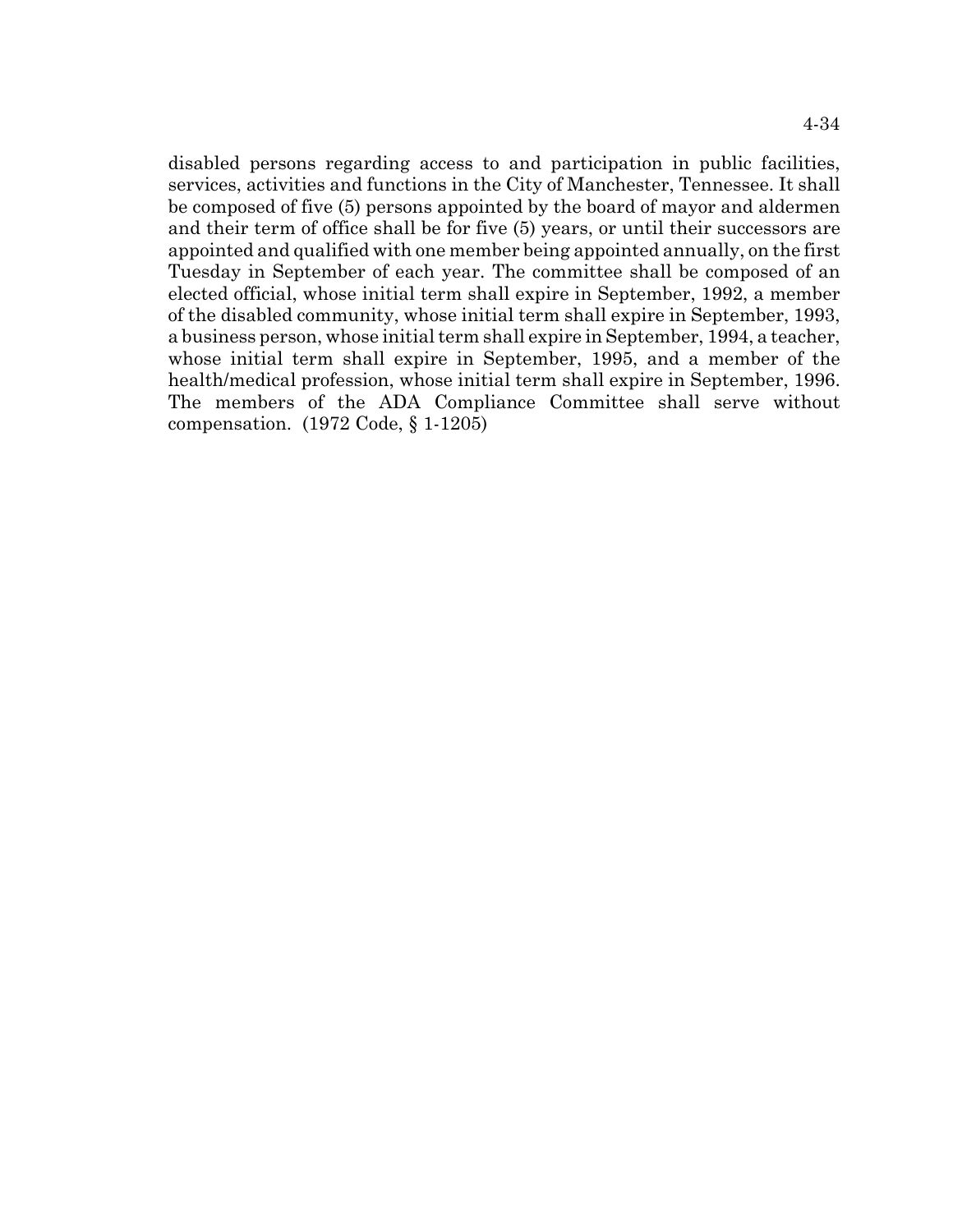# **CHAPTER 4**

# **OCCUPATIONAL SAFETY AND HEALTH PROGRAM**

#### **SECTION**

- 4-401. Program created.
- 4-402. Title.
- 4-403. Purpose.
- 4-404. Coverage.
- 4-405. Standards authorized.
- 4-406. Variances from standards authorized.
- 4-407. Administration.
- 4-408. Funding the program.
- 4-409. Hazardous chemicals right to know act.
- 4-410 4-415. Repealed.

**4-401. Program created**. There is hereby created a safety and health program for the employees of the City of Manchester. (1972 Code, § 1-1501)

**4-402. Title**. This chapter shall provide authority for establishing and administering the occupational safety and health program for the employees of the City of Manchester. (1972 Code, § 1-1502)

**4-403. Purpose**. The City of Manchester, in electing to update their established program plan will maintain an effective occupational safety and health program for its employees and shall:

(1) Provide a safe and healthful place and condition of employment that includes:

(a) Top management commitment and employee involvement;

(b) Continually analyze the worksite to identify all hazards and potential hazards;

(c) Develop and maintain methods for preventing or controlling existing or potential hazards; and

(d) Train managers, supervisors and employees to understand and deal with worksite hazards.

(2) Acquire, maintain and require the use of safety equipment, personal protective equipment and devices reasonably necessary to protect employees.

(3) Make, keep, preserve and make available to the Commissioner of Labor and Workforce Development of the State of Tennessee, his designated representatives, or persons within the Tennessee Department of Labor and Workforce Development to whom such responsibilities have been delegated, adequate records of all occupational accidents and illnesses and personal injuries for proper evaluation and necessary corrective action as required.

(4) Consult with the State Commissioner of Labor and Workforce Development with regard to the adequacy of the form and content of records.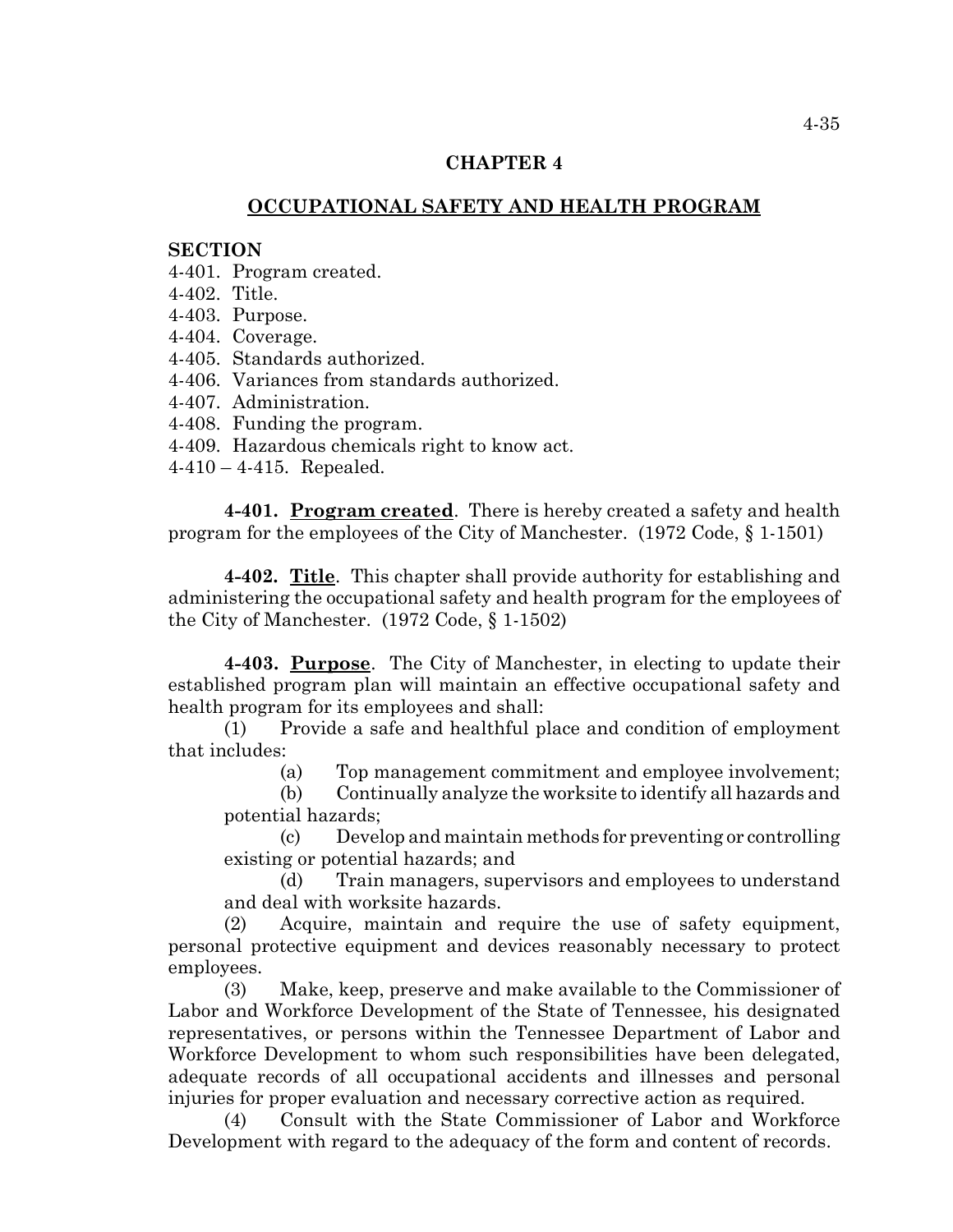(5) Consult with the State Commissioner of Labor and Workforce Development, as appropriate, regarding safety and health problems which are considered to be unusual or peculiar and are such that they cannot be achieved under a standard promulgated by the state.

(6) Provide reasonable opportunity for the participation of employees in the effectuation of the objectives of this program, including the opportunity to make anonymous complaints concerning conditions or practices injurious to employee safety and health.

(7) Provide for education and training of personnel for the fair and efficient administration of occupational safety and health standards, and provide for education and notification of all employees of the existence of this program. (1972 Code, § 1-1503, as replaced by Ord. #1033, June 2003)

**4-404. Coverage**. The provisions of the occupational safety and health program plan for the employees of the City of Manchester, Tennessee shall apply to all employees of each administrative department, commission, board, division or other agency of the City of Manchester, Tennessee, whether parttime or full-time, seasonal or permanent. (1972 Code, § 1-1504, as replaced by Ord. #1033, June 2003)

**4-405. Standards authorized**. The occupational safety and health standards adopted by the City of Manchester, Tennessee are the same as, but not limited to, the State of Tennessee Occupational Safety and Health Standards promulgated, or which may be promulgated, in accordance with Section 6 of the Tennessee Occupational Safety and Health Act of 1972 (Tennessee Code Annotated, title 50, chapter 3). (1972 Code, § 1-1505, as replaced by Ord. #1033, June 2003)

**4-406. Variances from standards authorized**. The City of Manchester, Tennessee may, upon written application to the Commissioner of Labor and Workforce Development of the State of Tennessee, request an order granting a temporary variance from any approved standards. Applications for variances shall be in accordance with Rules of Tennessee Department of Labor and Workforce Development, Occupational Safety, Chapter 0800-1-2, as authorized by Tennessee Code Annotated, title 50. Prior to requesting such temporary variance, the City of Manchester, Tennessee shall notify or serve notice to employees, their designated representatives or interested parties and present them with an opportunity for a hearing. The posting of notice on the main bulletin board in the Manchester City Hall shall be deemed sufficient notice to employees. (1972 Code, § 1-1506, as replaced by Ord. #1033, June 2003)

**4-407. Administration**. For the purposes of this chapter, the administrator of the Health and Codes Department of the City of Manchester, Tennessee, or at the direction of the Mayor of the City of Manchester, Tennessee, another employee of that department, is designated as the director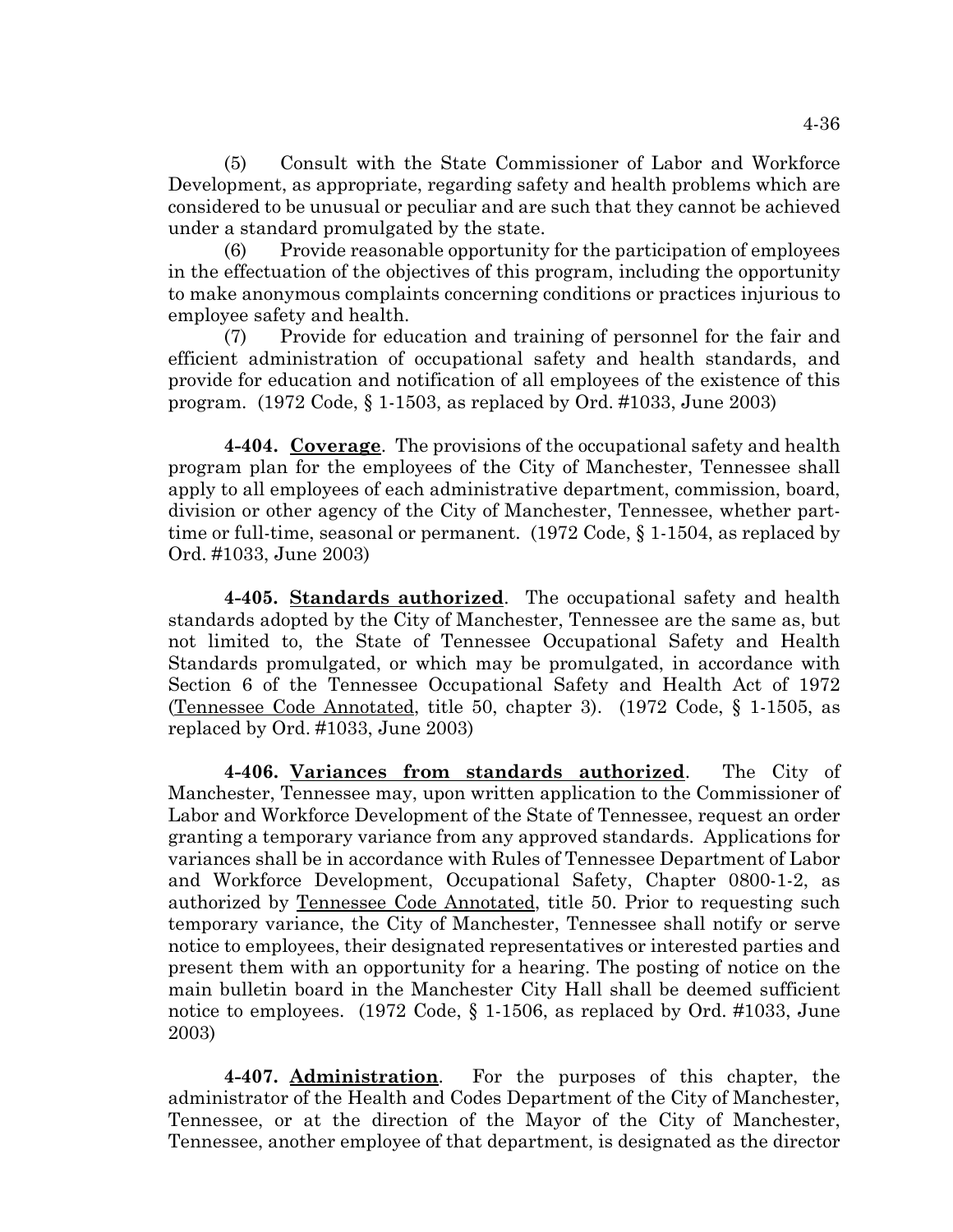of occupational safety and health to perform duties and to exercise powers assigned to plan, develop and administer the Occupational Safety and Health Plan for the City of Manchester, Tennessee. The director shall develop a plan of operation for the program and said plan shall become a part of this chapter when it satisfies all applicable sections of the Tennessee Occupational Safety and Health Act of 1972 and Part IV of the Tennessee Occupational Safety and Health Plan. (1972 Code, § 1-1507, as replaced by Ord. #1033, June 2003)

**4-408. Funding the program**. Sufficient funds for administering and staffing the program pursuant to this chapter shall be made available as authorized by the City of Manchester, Tennessee. (1972 Code, § 1-1508, as replaced by Ord. #1033, June 2003)

**4-409. Hazardous chemicals right to know act**. The health and codes department is responsible for the communication and implementation of the right to know program to the employees of the City of Manchester. Instruction and annual refresher classes will be conducted within each individual department.

(1) Labels and other forms of warning. Labels and other forms of warning for each incoming hazardous chemical will be inspected for compliance with Section (f) of the standard to ensure that proper forms of warning are posted. For hazardous chemicals produced within the work areas (such as carbon monoxide and welding products), warnings must also be posted.

(a) The type of labeling system to be used by the City of Manchester will be standard adhesive backed paper labels lettered with indelible marker and covered by a clear laminate to lessen the chance of damage.

(b) The safety officer within each department is responsible for ensuring that all incoming containers are properly labeled from the factory or are labeled upon arrival at the department.

(c) Each employee is responsible for reporting unlabeled containers to their immediate supervisor who should notify the safety officer or the department head.

(d) Areas such as shops, repair buildings and warehouses shall be labeled with such signage as to warn both employees and the public at large who may enter those spaces.

(2) Safety data sheets (SDS). SDS for each hazardous chemical to which employees are or may be exposed will be obtained and made readily available according to the requirements of Section (g) of the standard. For new chemicals, SDS's will be made available by the manufacturer or distributor prior to use. For hazardous chemicals produced internally (such as carbon monoxide and welding fumes), a readily available SDS may be used or developed to satisfy the physical and health hazard communication requirements.

(3) Employee information and training. Information and training will be provided as required by section (h) to all employees at the time of initial assignment for existing hazards, whenever a new hazard is introduced into their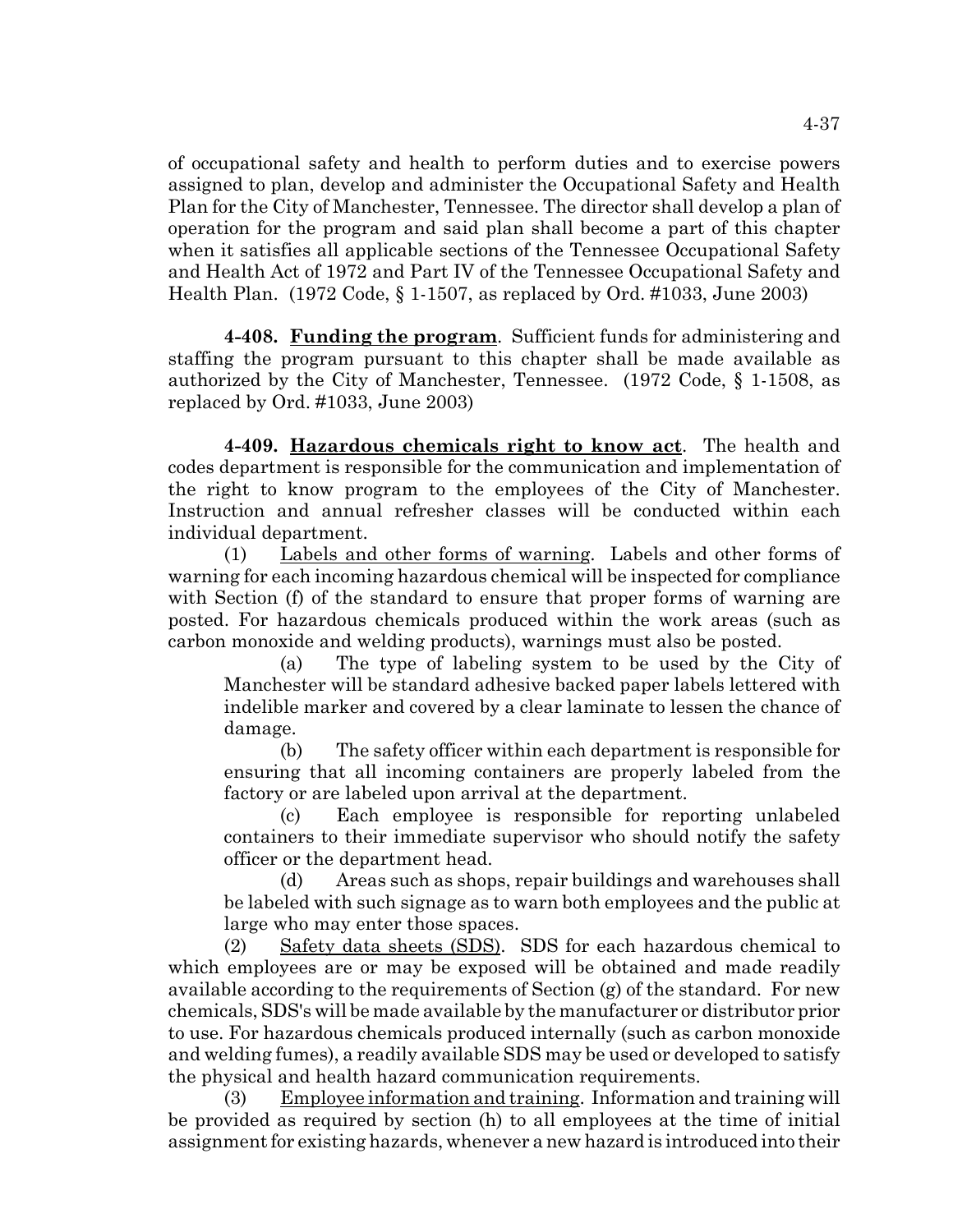work area, and when new information about the hazards of a chemical is found. Additionally, the HCRTK Law requires annual refresher training. Required information will be obtained from sources which include those listed in Appendices B and C of the standard.

(a) Employees will be trained to verbally recall fundamental health and physical hazards associated with the specific chemicals to which they are exposed.

(b) The trainers are the designated safety officers and instructors within each individual department as assigned by the department head.

(c) The training will utilize videotape, photocopy handouts and lectures with opportunities for questions and answer by employees. Should the trainers find that these methods are lacking, assistance may be obtained from other sources including the Health and Codes Department of the City of Manchester.

(4) Hazardous chemicals list. An inventory worksheet must be completed by all departments and a copy submitted to the fire chief and one to the health and codes director. TOSHA requires that this list be updated annually and submitted to the same offices. This update will be completed during the month of January and submitted to the fire chief and the health and codes director not later than the second week of February.

(5) Methods used to inform employees of the hazards of non-routine tasks. Employees involved in non-routine tasks (such as cleaning tanks and tank maintenance) will be informed of the hazards involved and trained at specific sessions prior to undertaking such tasks to ensure awareness of required information. These employees shall be trained in the need for requirements of lock-out tag-out procedures, air quality monitoring and any other specialized hazard that might be encountered during their assigned task.

(6) Multi-employer activity. Other employers who have employees in city facilities who may be exposed to hazardous chemicals or physical hazards will be provided access to the written hazard communications program. They will be shown the SDS's for the chemicals which they may be exposed to and will be informed of any precautionary measures such as signs and/or procedures necessary to protect them during normal operating conditions or in the event of foreseeable emergencies. The labeling system used by the City of Manchester will be explained to them.

City employees who work in other work sites must be afforded the same requirements as in the preceding paragraph before beginning work.

All contractors working for any department within the city shall be subject to the rules and regulations set forth in this section. (as added by Ord. #857, Oct. 1999, renumbered by Ord. #1033, June 2003, and amended by Ord. #1412, March 2014)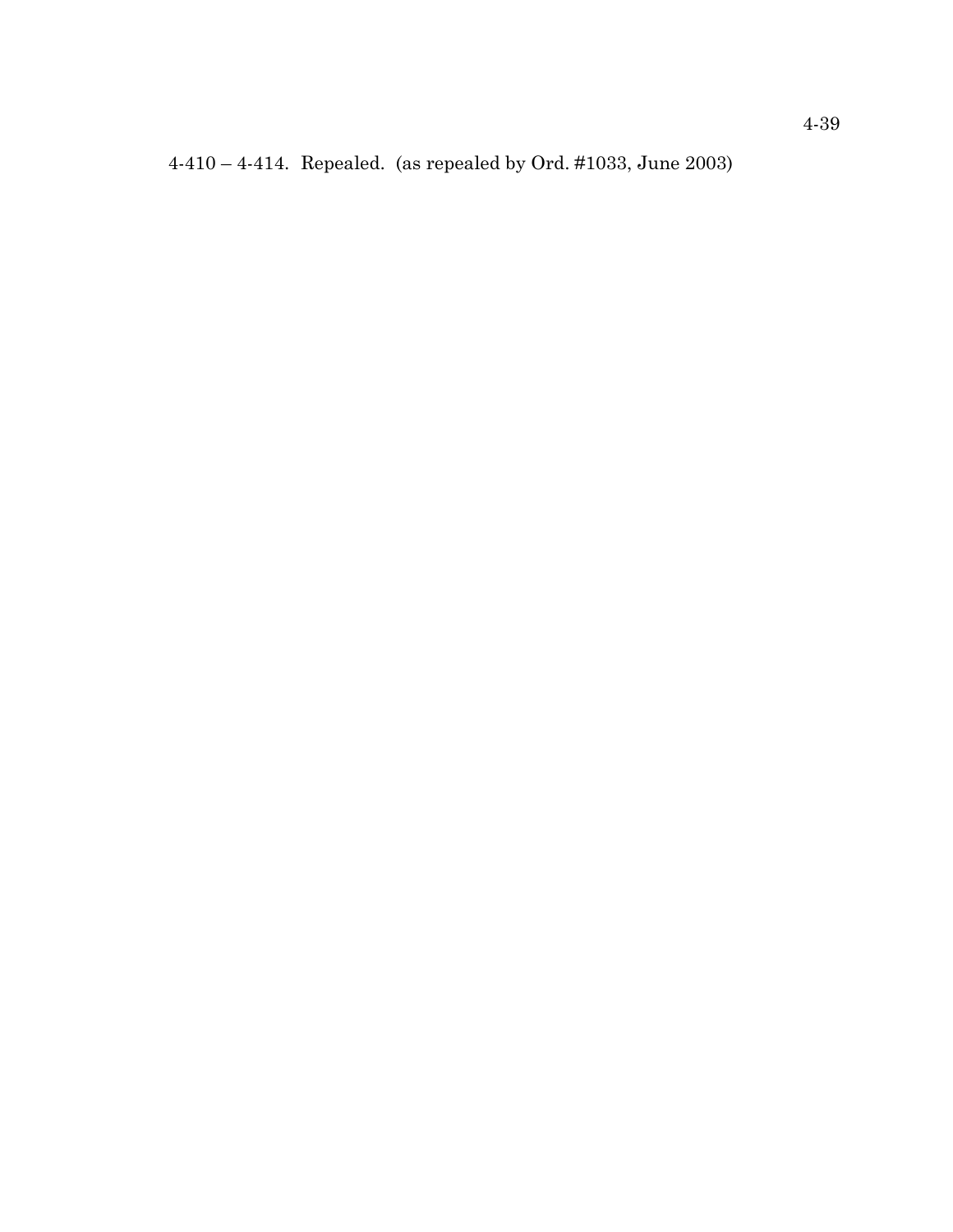# **CHAPTER 5**

# **TRAVEL REIMBURSEMENT REGULATIONS**

# **SECTION**

- 4-501. Authorized traveler defined.
- 4-502. Reimbursable expenditures.
- 4-503. Payment of expenses.
- 4-504. Documentation.
- 4-505. Unauthorized expenses.
- 4-506. Administrative procedures.

**4-501. Authorized traveler defined**. The term "traveler" or "authorized traveler" means any elected or appointed municipal officer or employee including members of municipal boards and committees appointed by the mayor or the municipal governing body and the employees of such boards and committees who are traveling on official municipal business and whose travel was authorized in accordance with this chapter. "Authorized traveler" shall not include the spouse, children, other relatives, friends or companions accompanying the authorized traveler on city business unless the person otherwise qualifies as an authorized traveler under this chapter. (1972 Code, § 1-2001)

**4-502. Reimbursable expenditures**. Authorized travelers are entitled to reimbursement of certain expenditures incurred while traveling on official business for the city. Reimbursable expenses shall include expenses for transportation, lodging, meals, registration fees for conferences, conventions and seminars, and other actual and necessary expenses related to the official business of the city. Under certain conditions, entertainment expenses may be eligible for reimbursement. (1972 Code, § 1-2002)

**4-503. Payment of expenses**. Authorized travelers can request either a travel advance for the projected costs of authorized travel or advance billing directly to the city for registration fees, air fares, meals, lodging, conferences and similar expenses. A travel advance is not considered documentation of travel expenses. If travel advances exceed documented expenses, the traveler must immediately reimburse the city. Travel advances are available only after completion and approval of the travel authorization form and a travel expense reimbursement form should be used to document all expense claims. A travel expense must be directly related to the conduct of the city business for which travel was authorized and actual, reasonable and necessary under the circumstances, and must have the written approval of the mayor and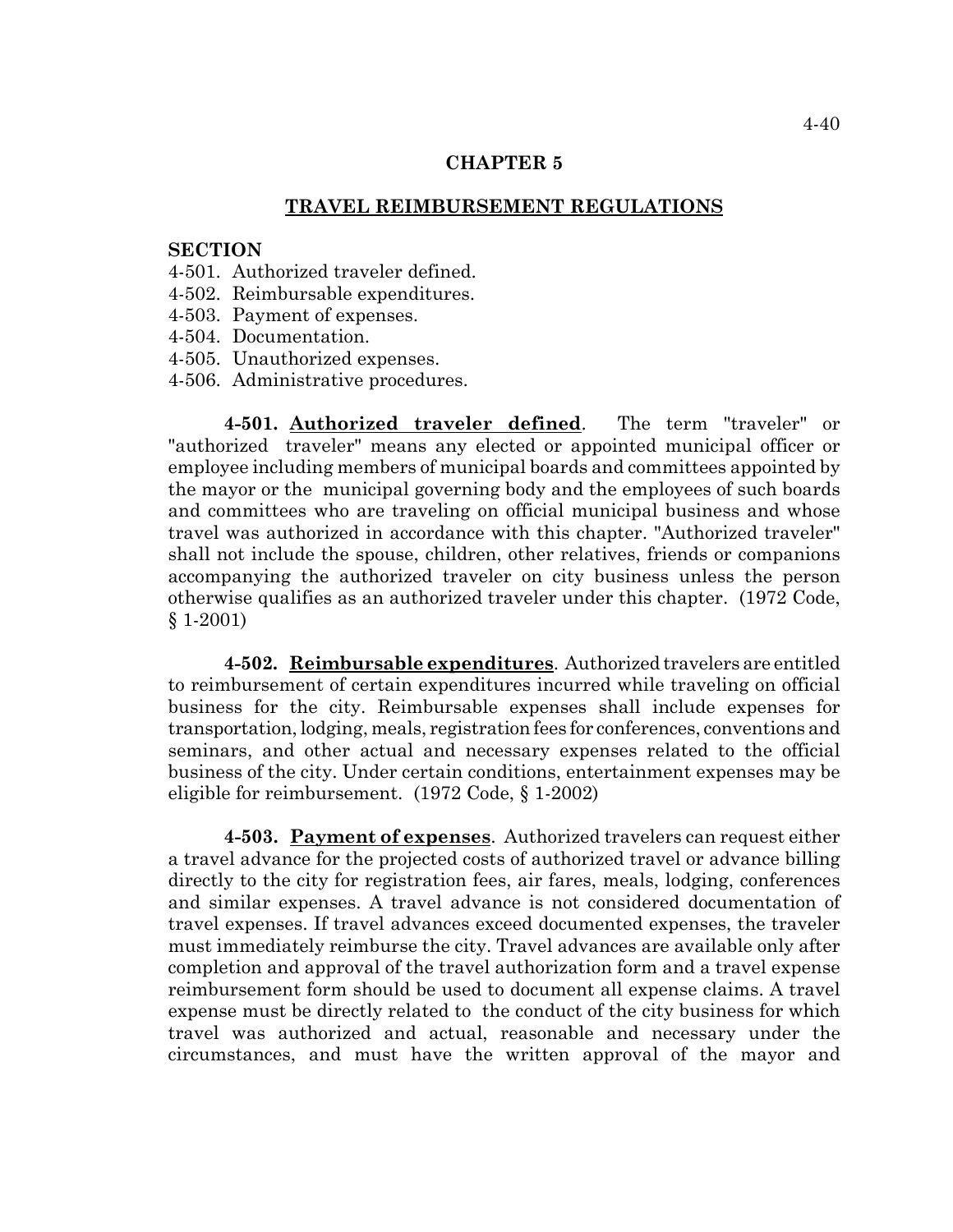department head.  $(1972 \text{ Code}, \S 1\text{-}2003, \S 100)$  as amended by Ord. #893, July 2000, and Ord. #987, May 2002)

**4-504. Documentation**. Claims of \$5.00 or more for travel expense reimbursement must be supported by the original paid receipt for lodging, vehicle rental, phone calls, public carrier travel, conference fees and other reimbursable costs. Authorized travelers shall be reimbursed according to the federal travel regulation rates. The city's travel reimbursement rates will automatically change as the federal rates are adjusted. The city may pay directly to the provider for expenses such as meals, lodging and registration fees for conferences, conventions, seminars and other education programs. (1972 Code, § 1-2004)

**4-505. Unauthorized expenses**. Mileage and motel expenses incurred within the city are not eligible expenses for reimbursement under this chapter. (1972 Code, § 1-2005)

**4-506. Administrative procedure**. The administrative procedures submitted by the Municipal Technical Advisory Service to, and approved by letter by the Comptroller of the Treasury of the State of Tennessee in June, 1993 are adopted and incorporated by reference as if fully set out herein as the administrative procedures of the City of Manchester, Tennessee and a copy of those procedures will remain on file at the office of the finance director. (1972 Code, § 1-2006, as amended by Ord. #808, Jan. 1998)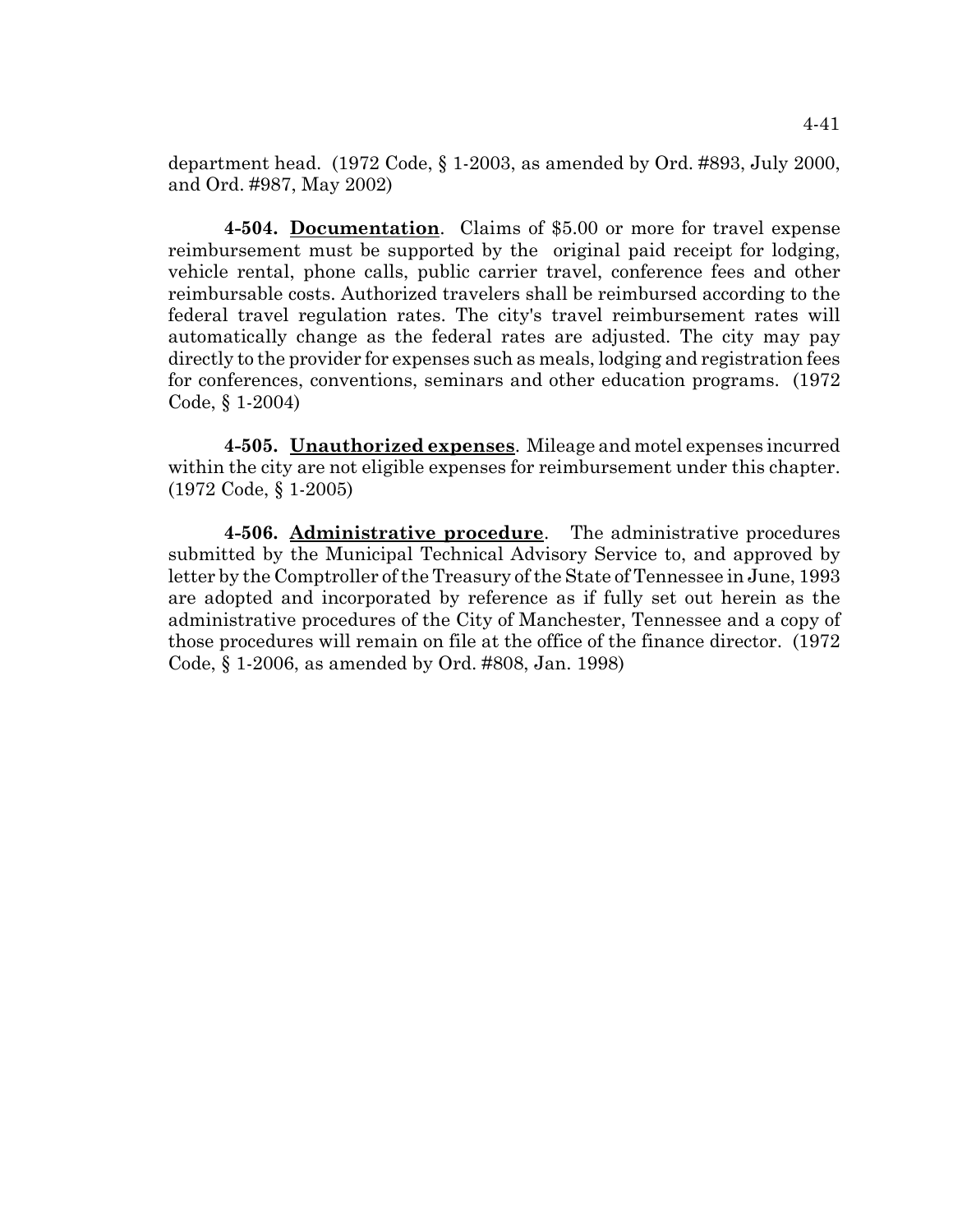## **CHAPTER 6**

# **VEHICLE USE POLICY**

# **SECTION**

- 4-601. City-owned vehicles to be used only for city purposes.
- 4-602. City vehicles not to be taken outside the city.
- 4-603. Employees authorized to drive vehicles home.
- 4-604. Exemptions.
- 4-605. City-owned vehicles to be marked.
- 4-606. Penalties for violation of the vehicle use policy.

**4-601. City-owned vehicles to be used only for city purposes**. Only city employees engaged in their regularly assigned city duties or in the transportation of city personnel and/or material and supplies used to carry out the functions and operations of the departments of the city, and for which the immediate use of a vehicle is actually necessary or convenient, shall drive or ride in a city-owned vehicle with the following exceptions:

(1) In emergencies where the city employee has a reasonable belief, based on a totality of circumstances, that the life, safety, health, or physical welfare of a citizen would be immediately threatened without the security and/or transportation of the city-owned vehicle could provide him or her. Examples of such emergencies include, but are not limited to, accidents involving personal injury, acute illness, and actual and potential victims of crime and violence.

(2) In motorist/passenger assistance where there is no immediate emergency but, under a totality of circumstances, the city employee has a reasonable belief that the failure to transport the motorist and/or passengers in a city-owned vehicle could result in such persons being left in real or potentially real danger, or would result in extreme inconvenience to them. The use of a city-owned vehicle in such cases shall be limited to transporting motorists and their passengers only to those places where they are reasonably safe, and have a reasonable opportunity to obtain continued help without further conveyance in the city-owned vehicle.

(3) When it is necessary for reasons of inclement weather, late hour, lack of transportation or other reasonable cause, to transport non-city personnel to and from city-owned property, and to repair, supply and similar facilities, so that such personnel can install, repair or maintain city equipment essential to the continuation or restoration of public services essential to the safety, health, and welfare of the citizens of the city.

(4) In the transportation of federal, state, and local officers and employees, and news media, private consultants, business persons and other private persons visiting the city for the purpose of directly analyzing, reviewing, supporting, assisting or promoting the city's functions and operations.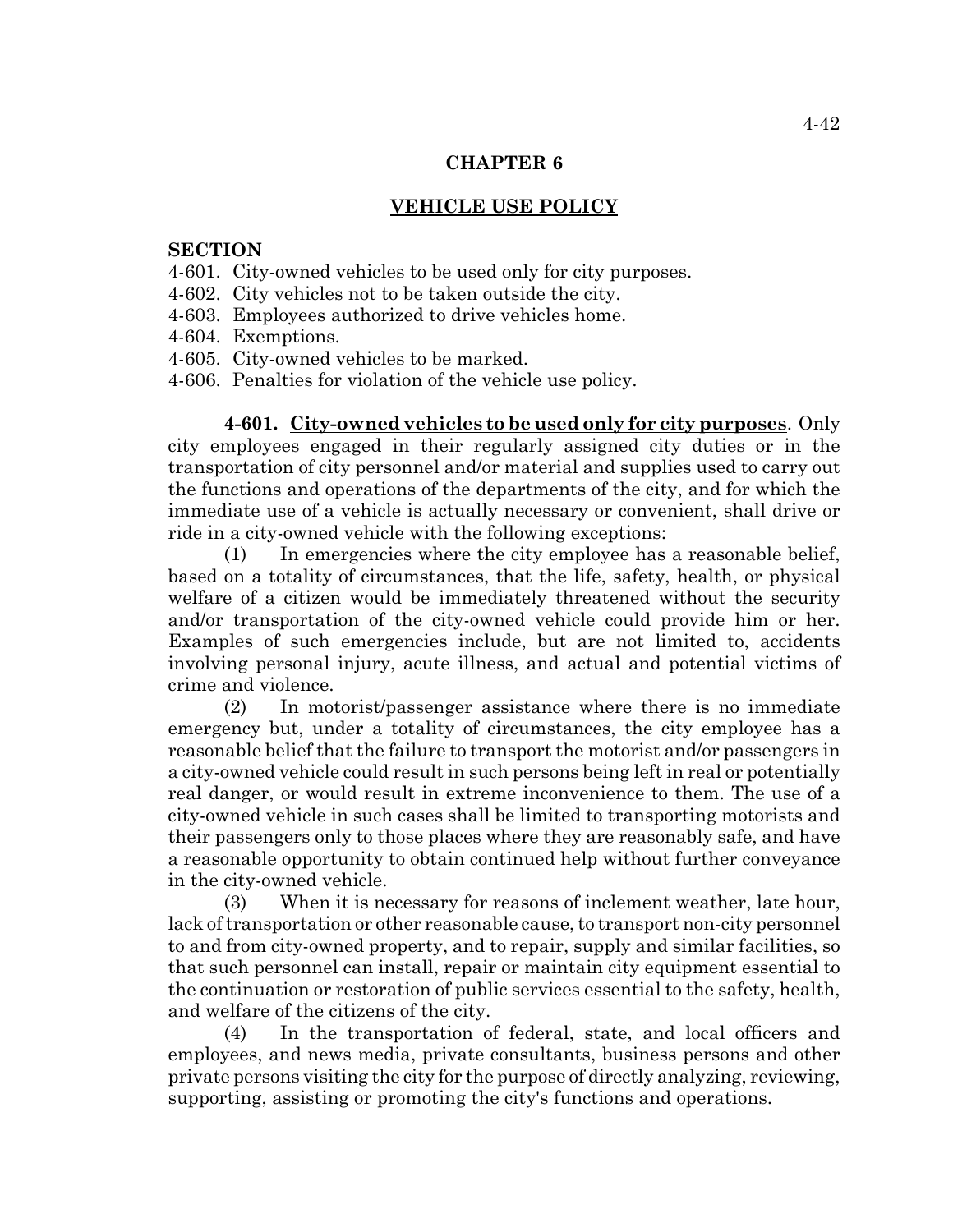(5) When the vehicle is being driven to or picked-up from private maintenance or repair facilities, and while it is being "roadtested" while in the possession of such facilities.

(6) An employee on duty for twenty-four (24) hours may use a city owned vehicle to get meals inside the city limits with the permission of the department head. (1972 Code, § 1-2201)

**4-602. City vehicles not to be taken outside the city**. City-owned vehicles under the vehicle use policy and its exceptions shall not ordinarily be taken outside the City of Manchester, Tennessee except with the permission of the department head or their designee and to the extent that such exceptions are for a legitimate, necessary city business. In addition, traveling a reasonable distance outside the city limits by city employees under the exceptions contained in § 4-601 prohibiting them from transporting non-city employees in city-owned vehicles is authorized. Reports of such travel shall be made to the employee's department head the first working day following such travel. The report shall include the purpose, duration and distance of the travel outside the city and any other information the department head requires to make a determination that travel conformed to this policy. The department head shall keep a permanent file of such reports.  $(1972 \text{ Code}, \S 1-2202)$ 

**4-603. Employees authorized to drive vehicles home**. With the approval of the department head, the following city employees may drive a city-owned vehicle to and from their residence:

(1) Patrolmen and supervisors in the police department.

(2) One water and sewer department employee who is "on call" overnight.

(3) One street department employee who is "on call" overnight.

(4) The animal control officer whose duties include leaving home and proceeding directly to capture an animal. (1972 Code, § 1-2203)

**4-604. Exemptions**. The city administrator, chief of the police department, the Manchester Fire Chief, the police canine officer, and the police investigators shall be exempt from the provisions of § 4-603 and are allowed to take their city-owned vehicles outside the city for purposes of going to and from work and bona fide city business. (1972 Code, § 1-2204, as amended by Ord. #894, July 2000)

**4-605. City-owned vehicles to be marked**. All city-owned vehicles shall visibly show the words "City of Manchester" and the department operating the vehicle unless in the discretion of the department head, with the approval of the appropriate committee, it is determined for security reasons the vehicle should be unmarked. (1972 Code, § 1-2205)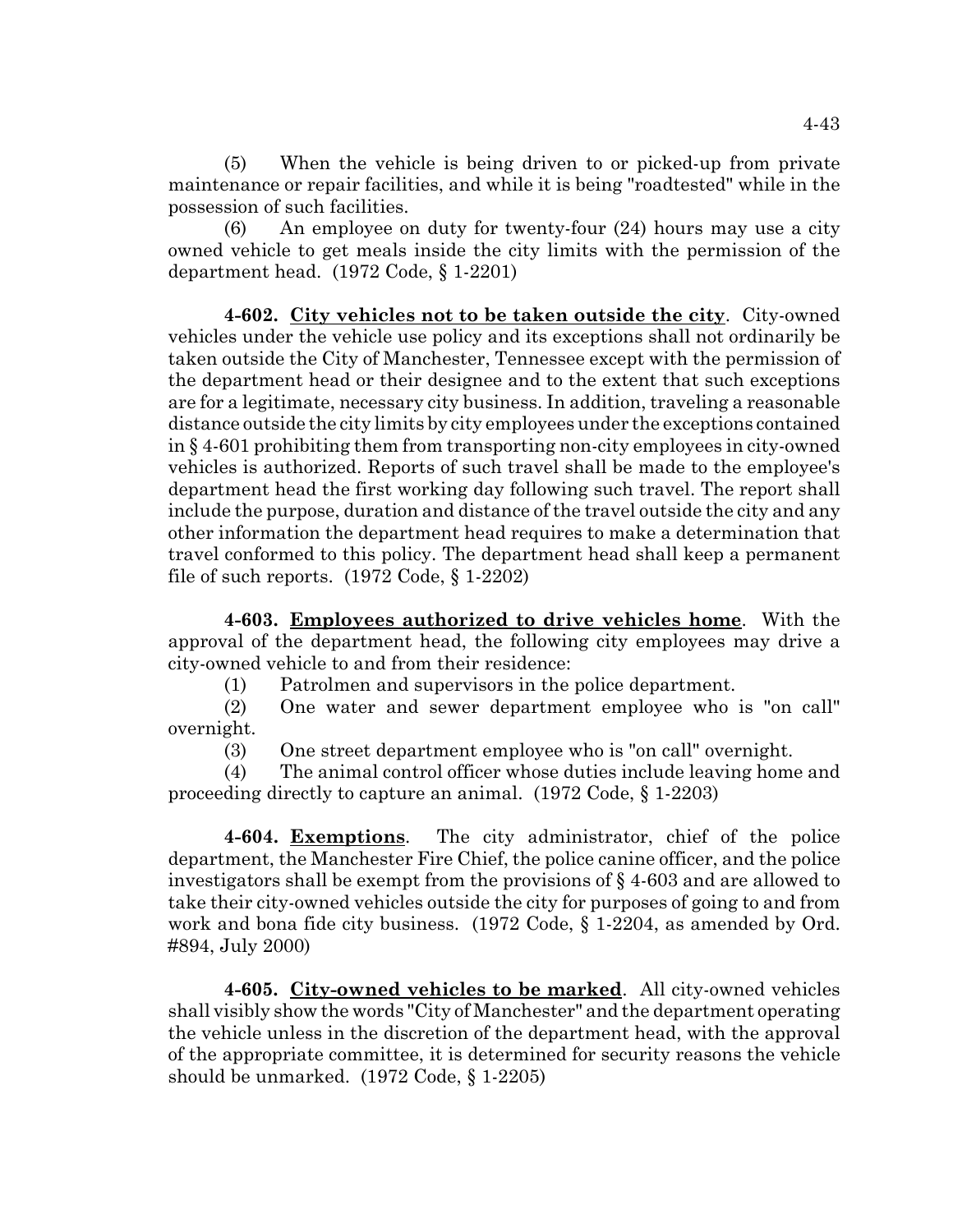**4-606. Penalties for violation of the vehicle use policy**. Employees of the City of Manchester who violate this chapter shall be disciplined in accordance with § 4-232 of the Manchester Municipal Code. (1972 Code, § 1-2206)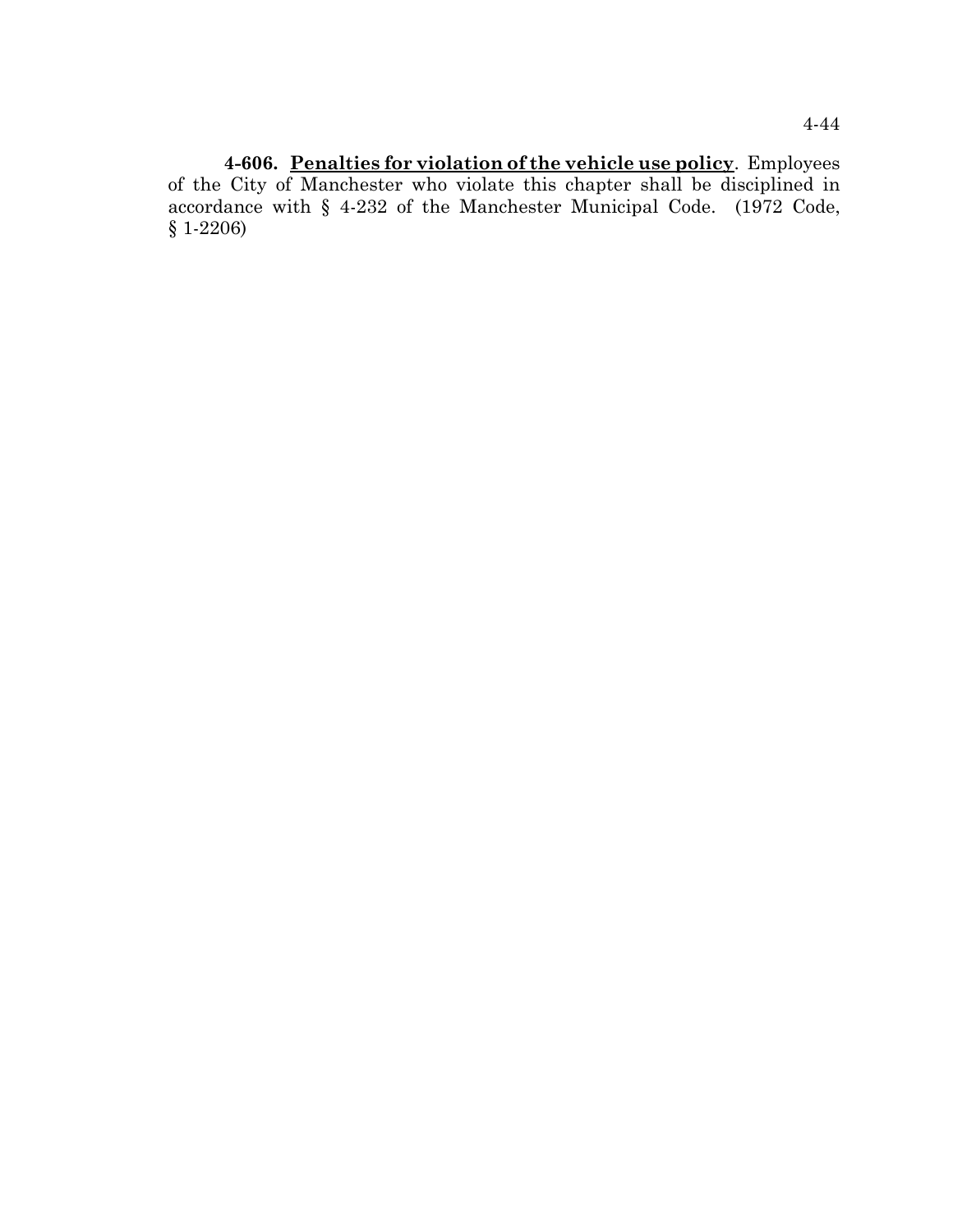# **CHAPTER 7**

# **PARTICIPATION IN THE TENNESSEE CONSOLIDATED RETIREMENT SYSTEM**

## **SECTION**

4-701. Authorization to participate.

**4-701. Authorization to participate**. The City of Manchester, Tennessee hereby authorizes all its full time employees in all its departments or instrumentalities to become eligible to participate in the Tennessee Consolidated Retirement System subject to approval by the Board of Trustees pursuant to Tennessee Code Annotated, title 8, chapter 35, part 2. It is further understood that pursuant to Tennessee Code Annotated, § 8-35-111, no employee of said political subdivision covered by this resolution shall have multiple memberships in any retirement program or programs financed from public funds whereby such employee obtains or accrues pensions or retirement benefits based upon the same compensation and for the same years of service to said political subdivision. (as added by Ord. #1226, April 2009)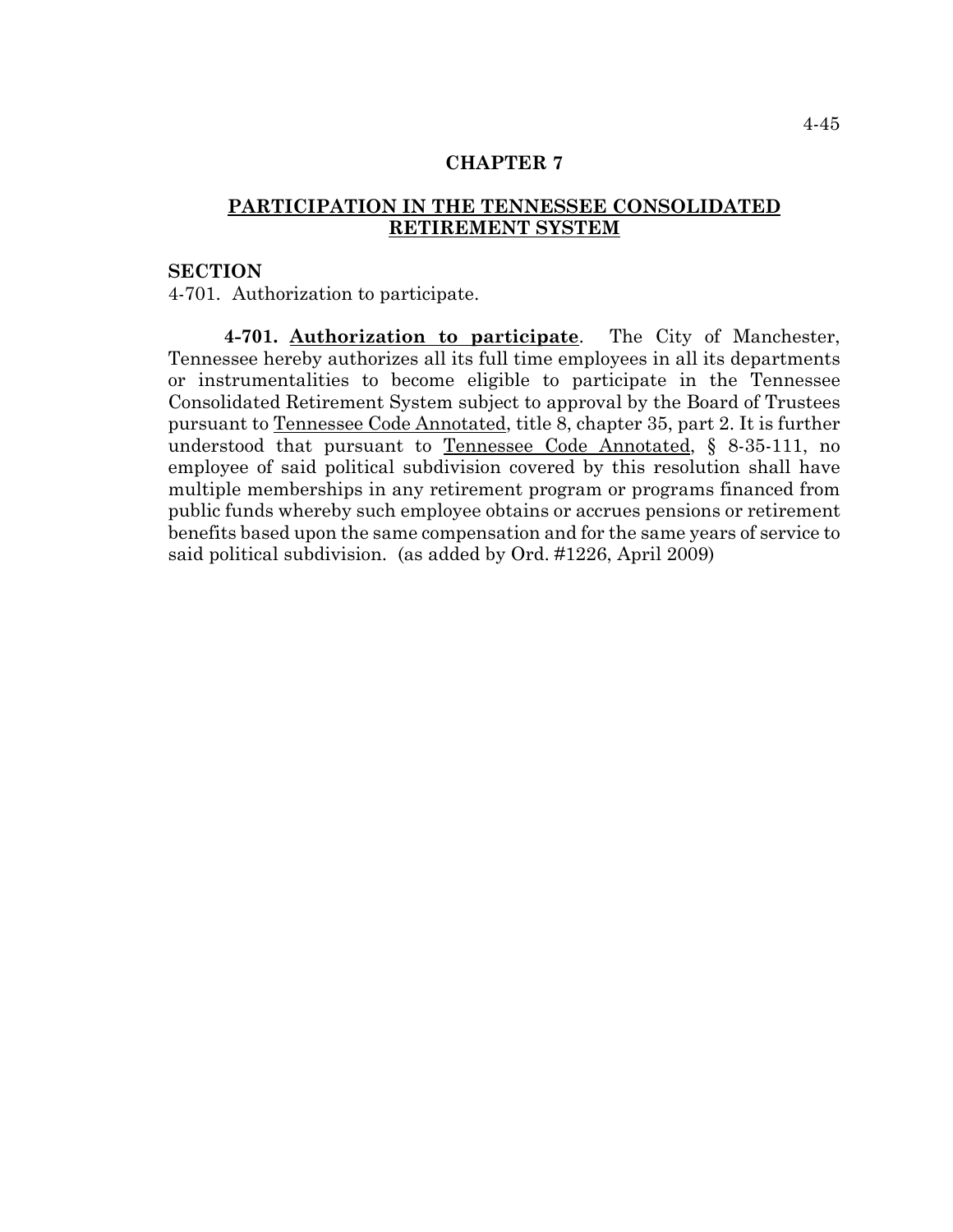## **CHAPTER 8**

## **SOCIAL MEDIA POLICY**

#### **SECTION**

- 4-801. Purpose and applicability.
- 4-802. Policy.
- 4-803. Procedures for city-owned or created social media.
- 4-804. Personal use and non-city social media sites.
- 4-805. Exclusions.

**4-801. Purpose and applicability.** (1) The City of Manchester endorses the secure use of social media to enhance communication, collaboration, and information exchange; streamline processes; and foster productivity. This policy establishes the city's position on the utility and management of social media and provides guidance on its management, administration, and oversight.

(2) This policy applies to every employee, whether part-time or full-time, currently employed by the city in any capacity who posts any material, whether written, audio, video, or otherwise on any website, blog, or social media network. This includes, but is not limited to blogs, Facebook, Twitter, Flickr, YouTube, Google+, Linkedin, Wikipedia, Reddit, Digg, etc. (as added by Ord. #1444, Dec. 2014)

**4-802. Policy.** The city recognizes that social media provides a new and potentially valuable means of assisting the administration, individual departments, and personnel in meeting community outreach and promotion objectives, project and event updates, and problem-solving and investigative related objectives. This policy identifies potential uses that may be explored or expanded upon as deemed reasonable by administrative and supervisory personnel. The city also recognizes the role that these tools play in the personal lives of much of the personnel. The personal use of social media can have a bearing on departmental personnel in their official capacity. As such, this policy provides information of a precautionary measure as well as prohibitions on its use by city employees.

Employees have an affirmative duty to report to a supervisor or director any conduct that violates this policy.

Any employee who violates this policy shall be subject to discipline, up to and including termination. (as added by Ord. #1444, Dec. 2014)

**4-803. Procedures for city-owned or created social media.** (1) The city maintains an online presence. An employee may not characterize him or herself as representing the city, directly or indirectly, in any online posting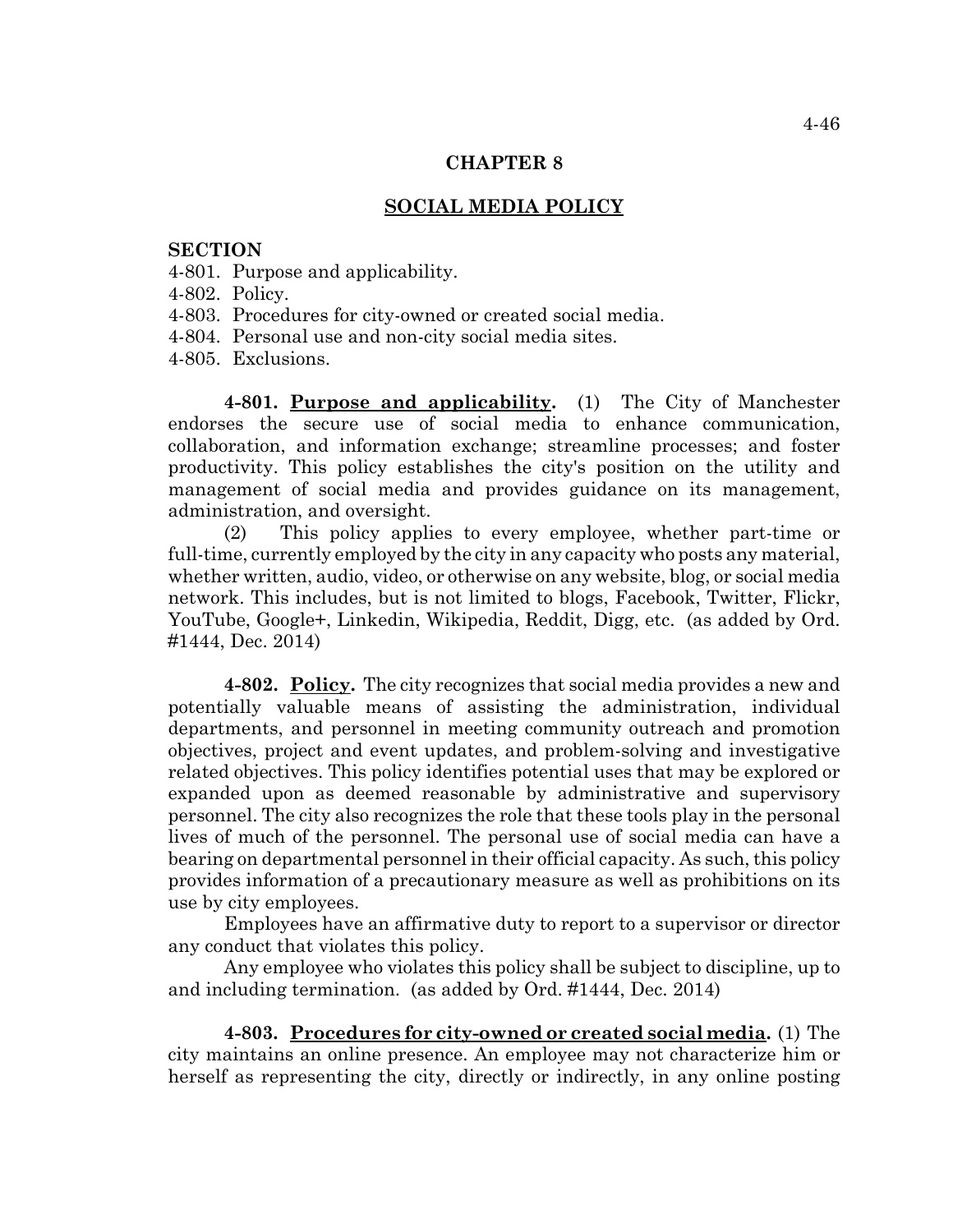unless pursuant to a written policy of the city or the direction of a city director or official.

(2) All social media pages directly or indirectly representing to be an official statement of the city must be created pursuant to this policy and be approved by the director of information systems and the board of mayor and aldermen.

(3) The city's official, primary and predominant internet presence shall remain www.cityofmanchestertn.com and no other web, blog or social media page shall characterize itself as such.

(4) Where possible, social media pages shall clearly indicate they are maintained by the City of Manchester and shall have city contact information displayed.

(5) Where possible, social media pages shall state that the opinions expressed by visitors to the page(s) do not reflect the opinions of the city or its departments.

(6) A social media page is subject to Tennessee's Public Records Act (Tennessee Code Annotated, § 10-7-101, et seq.) and Open Meetings Act (Tennessee Code Annotated, § 8-44-101, et seq.) and no social media page shall be used to circumvent or otherwise in violation of these laws. All information posted on a social media page shall be a public record and subject to public inspection. All lawful records requests for information contained on a social media page shall be fulfilled by the director of information systems and any employee whose assistance is necessitated. Every social media page shall contain a clear and conspicuous statement referencing the aforementioned state laws. All official postings on a social media page shall be preserved in accordance with the city's records retention schedule.

(7) The purpose of a social media page is to serve as a mechanism for communication between the city and its constituents and all postings are subject to review and deletion by the city. The following content is not allowed and will be immediately removed and may subject the poster to banishment from all city social media pages:

(a) Comments not topically related to the particular social medium article being commented upon;

(b) Comments in support of or opposition to political campaigns or ballot measures;

- (c) Derogatory or false statements;
- (d) Profane language or content;

(e) Content that promotes, fosters, or perpetuates discrimination on the basis of race, creed, color, age, religion, gender, marital status, status with regard to public assistance, national origin, physical or mental disability or sexual orientation;

- (f) Sexual content or links to sexual content;
- (g) Solicitations of commerce;
- (h) Conduct or encouragement of illegal activity;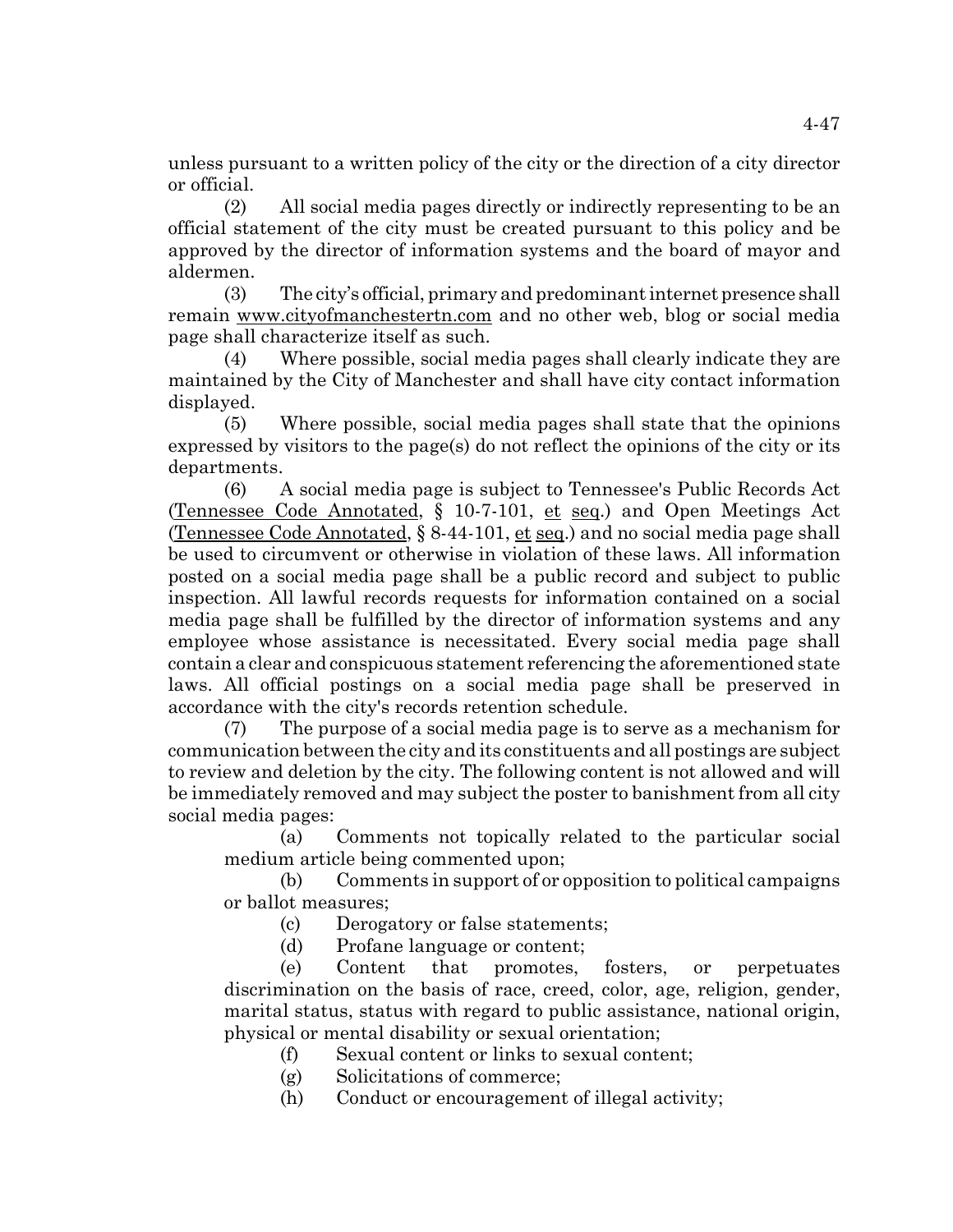(i) Information that may tend to compromise the safety or security of the public or public systems; or

(j) Content that violates a legal ownership interest of any other party.

(8) Department-sanctioned presence. (a) Where possible, each social media page shall include an introductory statement that clearly specifies the purpose and scope of the department's presence.

(b) Where possible, each social media page should link to the city's official website.

(c) When deemed appropriate by the director of information systems, department-sanctioned social media pages shall feed updates into the city's official website.

(d) The director of each department is responsible for the approval and the content and upkeep of any department-sanctioned social media page created pursuant to this policy.

(e) The director of each department will consult and obtain approval from the director of information systems and the board of mayor and alderman prior to any new social media page or device implementation.

(f) The director of information systems will maintain a list of social media applications that are approved for use by city departments and staff as well as login and password information.

(g) Department staff representing a city department via social media outlets shall do the following:

(i) Conduct themselves at all times as representatives of the department and, accordingly, shall adhere to all department standards of conduct and observe conventionally accepted protocols and proper decorum.

(ii) Identify themselves as a member of the department.

- (iii) Not violate any City of Manchester policies.
- (iv) Not conduct political activities or private business.

(v) Not make statements about the guilt or innocence of any suspect or arrestee, or comments concerning pending prosecutions, nor post, transmit, or otherwise disseminate confidential information, including photographs or videos related to personnel, emergency situations or work assignments with personally identifiable information of victims.

(vi) Always post a disclaimer, in the case of photographs of arrested suspects, that suspects in the post are innocent until proven guilty.

(vii) Employees shall observe and abide by all copyright, trademark, and service mark restrictions in posting materials to electronic media.